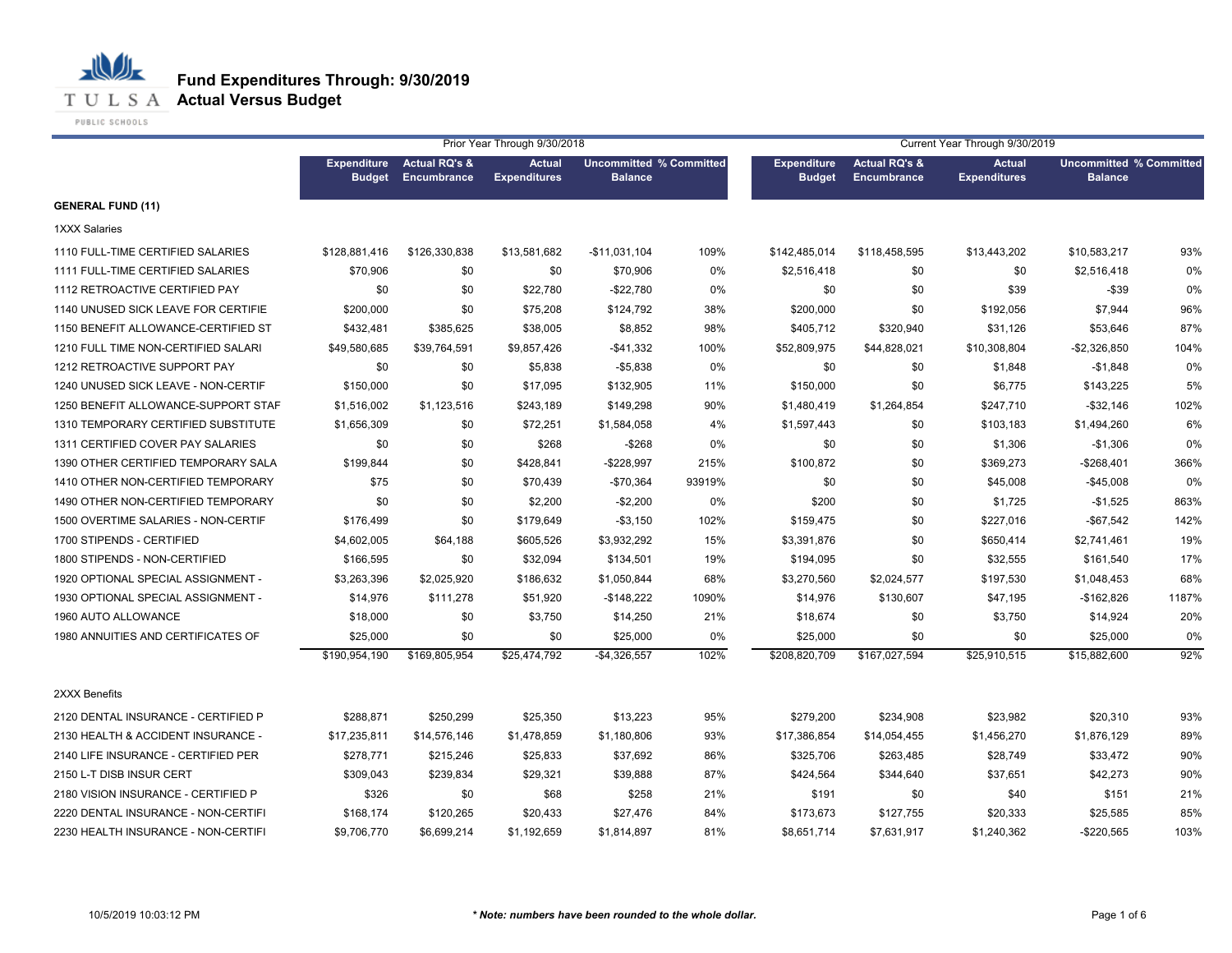**T U L S A Actual Versus Budget** 

PUBLIC SCHOOLS

|                                                  |                    |                          | Prior Year Through 9/30/2018 |                                |      |                    |                          | Current Year Through 9/30/2019 |                                                  |      |
|--------------------------------------------------|--------------------|--------------------------|------------------------------|--------------------------------|------|--------------------|--------------------------|--------------------------------|--------------------------------------------------|------|
|                                                  | <b>Expenditure</b> | <b>Actual RQ's &amp;</b> | <b>Actual</b>                | <b>Uncommitted % Committed</b> |      | <b>Expenditure</b> | <b>Actual RQ's &amp;</b> | <b>Actual</b>                  | <b>Uncommitted % Committed</b><br><b>Balance</b> |      |
|                                                  | <b>Budget</b>      | Encumbrance              | <b>Expenditures</b>          | <b>Balance</b>                 |      | <b>Budget</b>      | <b>Encumbrance</b>       | <b>Expenditures</b>            |                                                  |      |
| <b>GENERAL FUND (11)</b>                         |                    |                          |                              |                                |      |                    |                          |                                |                                                  |      |
| 2240 LIFE INSURANCE - NON-CERTIFIED              | \$107,618          | \$70,649                 | \$13,758                     | \$23,210                       | 78%  | \$127,525          | \$64,503                 | \$16,386                       | \$46,636                                         | 63%  |
| 2250 L-T DISB INSUR                              | \$114,393          | \$80,092                 | \$15,820                     | \$18,481                       | 84%  | \$162,691          | \$84,083                 | \$21,380                       | \$57,228                                         | 65%  |
| 2310 FICA - EMPLOYER'S CONTRIBUTION              | \$7,558,812        | \$7,693,418              | \$883,050                    | $-$1,017,656$                  | 113% | \$9,361,305        | \$7,300,166              | \$883,135                      | \$1,178,004                                      | 87%  |
| 2320 MEDICARE - EMPLOYER'S CONTRIBU              | \$1,795,725        | \$1,803,356              | \$208,704                    | $-$216,335$                    | 112% | \$2,031,660        | \$1,704,056              | \$208,753                      | \$118,852                                        | 94%  |
| 2410 FICA - EMPLOYER'S CONTRIBUTION              | \$3,028,170        | \$2,117,386              | \$616,482                    | \$294,303                      | 90%  | \$3,454,073        | \$2,798,737              | \$658,873                      | $-$3,538$                                        | 100% |
| 2420 MEDICARE - EMPLOYER'S CONTRIBU              | \$721,997          | \$495,715                | \$150,025                    | \$76,257                       | 89%  | \$804,710          | \$645,691                | \$153,897                      | \$5,122                                          | 99%  |
| 2510 DISTRICT PAID RETIREMENT                    | \$868,321          | \$748,246                | \$176,336                    | $-$56,261$                     | 106% | \$1,074,377        | \$689,325                | \$192,703                      | \$192,350                                        | 82%  |
| 2520 RETIREMENT - FEDERAL MATCHING               | \$767,761          | \$0                      | \$151,172                    | \$616,588                      | 20%  | \$1,009,457        | \$0                      | \$162,696                      | \$846,761                                        | 16%  |
| 2530 RETIREMENT - EMPLOYER'S CONTRI              | \$12,696,305       | \$12,709,347             | \$1,458,547                  | $-$1,471,589$                  | 112% | \$14,866,962       | \$12,046,692             | \$1,436,449                    | \$1,383,821                                      | 91%  |
| 2610 RETIREMENT - DISTRICT PAID NON              | \$179,652          | \$55,414                 | \$35,774                     | \$88,465                       | 51%  | \$194,586          | \$46,215                 | \$37,728                       | \$110,643                                        | 43%  |
| 2620 RETIREMENT - FEDERAL MATCHING               | \$136,862          | \$0                      | \$21,613                     | \$115,249                      | 16%  | \$179,018          | \$0                      | \$29,424                       | \$149,595                                        | 16%  |
| 2630 RETIREMENT - EMPLOYER'S CONTRI              | \$1,864,005        | \$1,677,550              | \$420,536                    | $-$234,082$                    | 113% | \$2,410,923        | \$2,026,465              | \$451,268                      | $-$66,809$                                       | 103% |
| 2710 UNEMPLOYMENT COMPENSATION - CE              | \$300,000          | \$7,500                  | \$2,500                      | \$290,000                      | 3%   | \$300,000          | \$0                      | \$2,500                        | \$297,500                                        | 1%   |
| 2810 UNEMPLOYMENT COMPENSATION - NO              | \$100,000          | \$0                      | \$0                          | \$100,000                      | 0%   | \$100,000          | \$0                      | \$0                            | \$100,000                                        | 0%   |
|                                                  | \$58,227,386       | \$49,559,678             | \$6,926,839                  | \$1,740,869                    | 97%  | \$63,319,190       | \$50,063,093             | \$7,062,579                    | \$6,193,518                                      | 90%  |
| 3XXX Purchased Professional & Technical Services |                    |                          |                              |                                |      |                    |                          |                                |                                                  |      |
| 3100 OFFICIAL/ADMINISTRATIVE SERVIC              | \$742,786          | \$442,420                | \$22,398                     | \$277,969                      | 63%  | \$616,461          | \$347,749                | \$81,880                       | \$186,833                                        | 70%  |
| 3200 PROFESSIONAL-EDUCATION SERVICE              | \$5,683,180        | \$4,180,309              | \$997,115                    | \$505,756                      | 91%  | \$8,145,889        | \$6,132,180              | \$1,135,705                    | \$878,004                                        | 89%  |
| 3310 ACCOUNTING SERVICES                         | \$195,000          | \$27,750                 | \$0                          | \$167,250                      | 14%  | \$159,000          | \$27,500                 | \$0                            | \$131,500                                        | 17%  |
| 3360 MEDICAL SERVICES                            | \$548.004          | \$310,490                | \$19,551                     | \$217,963                      | 60%  | \$408,337          | \$144,784                | \$8,756                        | \$254,797                                        | 38%  |
| 3370 OTHER PROFESSIONAL SERVICES                 | \$840.597          | \$188,540                | \$346,427                    | \$305,630                      | 64%  | \$696,625          | \$223,324                | \$214,160                      | \$259,141                                        | 63%  |
| 3420 DATA PROCESSING SERVICES                    | \$14,000           | \$5,826                  | \$1,974                      | \$6,200                        | 56%  | \$15,000           | \$13,421                 | \$1,580                        | \$0                                              | 100% |
| 3430 OFFICIALS                                   | \$136,740          | \$68,939                 | \$13,727                     | \$54,074                       | 60%  | \$136,740          | \$69,211                 | \$14,728                       | \$52,801                                         | 61%  |
| 3440 SECURITY SERVICES                           | \$41,188           | \$0                      | \$0                          | \$41,188                       | 0%   | \$41,165           | \$0                      | \$0                            | \$41,165                                         | 0%   |
| 3460 OTHER TECHNICAL SERVICES                    | \$972,814          | \$240,045                | \$1,135                      | \$731,634                      | 25%  | \$641,644          | \$386,661                | \$86,885                       | \$168,098                                        | 74%  |
| 3510 CIVIL LITIGATION-PLAINTIFF                  | \$8,000            | \$6,000                  | \$0                          | \$2,000                        | 75%  | \$8,000            | \$6,000                  | \$0                            | \$2,000                                          | 75%  |
| 3520 CIVIL LITIGATION-DEFENDANT                  | \$12,000           | \$22,413                 | \$87                         | $-$10,500$                     | 188% | \$12,000           | \$22,500                 | \$0                            | $-$10,500$                                       | 188% |
| 3530 CONTRACT SVCS: DRAFT & REVIEW               | \$64,313           | \$5,662                  | \$338                        | \$58,313                       | 9%   | \$64,313           | \$6,000                  | \$0                            | \$58,313                                         | 9%   |
| 3540 LEGAL-BOARD REPRESENTATION                  | \$19,000           | \$28,960                 | \$2,040                      | $-$12,000$                     | 163% | \$19,000           | \$31,000                 | \$0                            | $-$12,000$                                       | 163% |
| 3550 DUE PROCESS                                 | \$22,050           | \$34,186                 | \$1,314                      | $-$13,450$                     | 161% | \$21,550           | \$35,000                 | \$0                            | $-$13,450$                                       | 162% |
| 3560 EMPLOYMENT LAW                              | \$84,425           | \$51,101                 | \$3,400                      | \$29,925                       | 65%  | \$73,425           | \$54,500                 | \$0                            | \$18,925                                         | 74%  |
| 3570 OTHER LEGAL SERVICES                        | \$85,987           | \$90,055                 | \$5,945                      | $-$10,013$                     | 112% | \$85,987           | \$96,000                 | \$0                            | $-$10,013$                                       | 112% |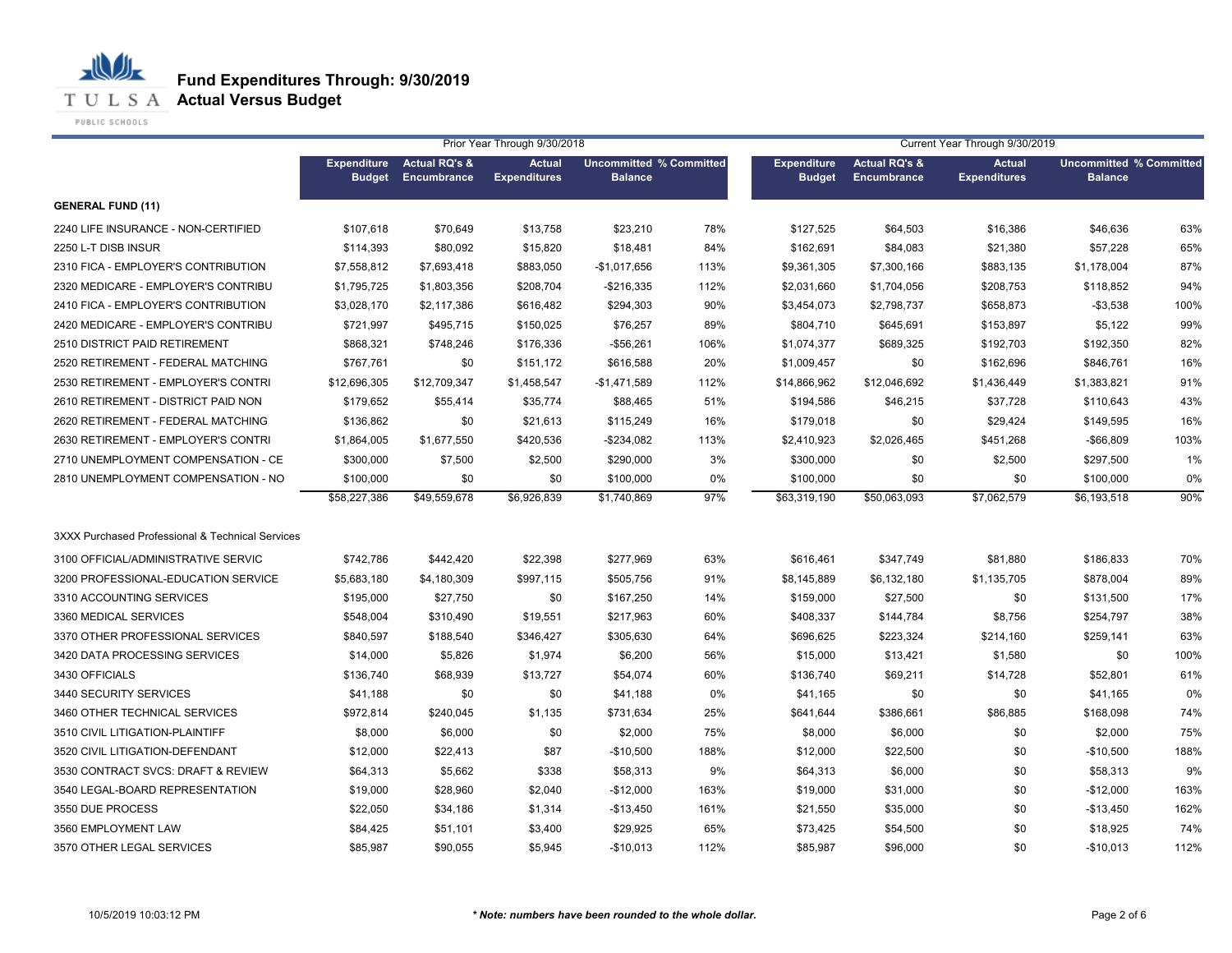**T U L S A Actual Versus Budget** 

PUBLIC SCHOOLS

|                                         | Prior Year Through 9/30/2018<br>Current Year Through 9/30/2019 |                                         |                                      |                                                  |      |                                     |                                                |                                      |                                                  |       |
|-----------------------------------------|----------------------------------------------------------------|-----------------------------------------|--------------------------------------|--------------------------------------------------|------|-------------------------------------|------------------------------------------------|--------------------------------------|--------------------------------------------------|-------|
|                                         | <b>Expenditure</b><br><b>Budget</b>                            | <b>Actual RQ's &amp;</b><br>Encumbrance | <b>Actual</b><br><b>Expenditures</b> | <b>Uncommitted % Committed</b><br><b>Balance</b> |      | <b>Expenditure</b><br><b>Budget</b> | <b>Actual RQ's &amp;</b><br><b>Encumbrance</b> | <b>Actual</b><br><b>Expenditures</b> | <b>Uncommitted % Committed</b><br><b>Balance</b> |       |
| <b>GENERAL FUND (11)</b>                |                                                                |                                         |                                      |                                                  |      |                                     |                                                |                                      |                                                  |       |
| 3580 LEGAL-GENERAL LEGAL ADVICE         | \$49,000                                                       | \$0                                     | \$0                                  | \$49,000                                         | 0%   | \$49,000                            | \$0                                            | \$0                                  | \$49,000                                         | 0%    |
| 3590 PROFESSIONAL EMPLOYEE TRAINING     | \$0                                                            | \$0                                     | \$0                                  | \$0                                              | 0%   | \$8,513,773                         | \$1,717,751                                    | \$405,506                            | \$6,390,517                                      | 25%   |
| 3600 PROFESSIONAL EMPLOYEE TRAINING     | \$9,392,554                                                    | \$4,566,846                             | \$959,923                            | \$3,865,785                                      | 59%  | \$59,800                            | \$3,506,956                                    | \$234,432                            | $-$3,681,588$                                    | 6257% |
|                                         | \$18,911,639                                                   | \$10,269,543                            | \$2,375,371                          | \$6,266,725                                      | 67%  | \$19,767,709                        | \$12,820,537                                   | \$2,183,630                          | \$4.763.542                                      | 76%   |
| <b>4XXX Purchased Property Services</b> |                                                                |                                         |                                      |                                                  |      |                                     |                                                |                                      |                                                  |       |
| 4111 WATER/SEWER SERVICES (NON-EMER     | \$1,431,269                                                    | \$1,158,731                             | \$241,269                            | \$31,269                                         | 98%  | \$1,431,269                         | \$1,024,290                                    | \$379,773                            | \$27,206                                         | 98%   |
| 4250 LAUNDRY SERVICES                   | \$10,250                                                       | \$9,338                                 | \$662                                | \$250                                            | 98%  | \$10,250                            | \$9,893                                        | \$107                                | \$250                                            | 98%   |
| 4260 LAWN-CARE SERVICES                 | \$18,000                                                       | \$0                                     | \$0                                  | \$18,000                                         | 0%   | \$20,200                            | \$0                                            | \$0                                  | \$20,200                                         | 0%    |
| 4300 REPAIRS AND MAINTENANCE SERVIC     | \$21,886                                                       | \$5,623                                 | \$862                                | \$15,401                                         | 30%  | \$50,083                            | \$26,505                                       | \$1,335                              | \$22,243                                         | 56%   |
| 4320 COMPUTER SERVICE                   | \$1,071,980                                                    | \$55,042                                | \$780,540                            | \$236,398                                        | 78%  | \$1,010,349                         | \$43,966                                       | \$907,047                            | \$59,335                                         | 94%   |
| 4360 REP/MAINT OFFICE MACHINE SVCS      | \$7,000                                                        | \$0                                     | \$3,570                              | \$3,430                                          | 51%  | \$8,000                             | \$0                                            | \$2,858                              | \$5,142                                          | 36%   |
| 4380 OTHER BUILDING SERVICES            | \$720                                                          | \$1,140                                 | \$0                                  | $-$ \$420                                        | 158% | \$720                               | \$1,170                                        | \$0                                  | $-$ \$450                                        | 163%  |
| 4390 OTHER EQUIPMENT AND VEHICLE SE     | \$88,859                                                       | \$41,496                                | \$14,504                             | \$32,859                                         | 63%  | \$96,559                            | \$51,690                                       | \$12,326                             | \$32,544                                         | 66%   |
| 4392 OTHER EQUIPMENT AND VEHICLE SE     | \$500                                                          | \$0                                     | \$0                                  | \$500                                            | 0%   | \$620                               | \$0                                            | \$0                                  | \$620                                            | 0%    |
| 4400 RENTAL OR LEASE SERVICES           | \$259,348                                                      | \$185,500                               | \$0                                  | \$73,848                                         | 72%  | \$181,578                           | \$185,780                                      | \$0                                  | $-$4,202$                                        | 102%  |
| 4420 EQUIPMENT AND VEHICLE SERVICES     | \$13,999                                                       | \$0                                     | \$0                                  | \$13,999                                         | 0%   | \$0                                 | \$0                                            | \$0                                  | \$0                                              | 0%    |
| 4421 TPS TRANSPORTATION                 | \$486,114                                                      | \$32,625                                | $-$ \$995                            | \$454,484                                        | 7%   | \$874,049                           | \$37,424                                       | $-$41,551$                           | \$878,177                                        | 0%    |
| 4430 LAND AND BUILDING SERVICES         | \$0                                                            | \$0                                     | \$0                                  | \$0                                              | 0%   | \$65,000                            | \$13,300                                       | \$0                                  | \$51,700                                         | 20%   |
| 4440 SOFTWARE SERVICES                  | \$190                                                          | \$0                                     | \$0                                  | \$190                                            | 0%   | \$0                                 | \$0                                            | \$0                                  | \$0                                              | 0%    |
| 4490 OTHER RENTAL OR LEASE SERVICES     | \$1,000                                                        | \$273                                   | \$0                                  | \$727                                            | 27%  | \$500                               | \$0                                            | \$200                                | \$300                                            | 40%   |
| 4500 CONSTRUCTION SERVICES              | \$500                                                          | \$0                                     | \$0                                  | \$500                                            | 0%   | \$1,000                             | \$0                                            | \$0                                  | \$1,000                                          | 0%    |
|                                         | \$3,411,614                                                    | \$1,489,767                             | \$1,040,412                          | \$881.434                                        | 74%  | \$3,750,177                         | \$1,394,018                                    | \$1,262,095                          | \$1,094,065                                      | 71%   |
| 5XXX Other Purchased Services           |                                                                |                                         |                                      |                                                  |      |                                     |                                                |                                      |                                                  |       |
| 5130 STUDENT TRANSPORTATION SERVICE     | \$23,563                                                       | \$753                                   | \$3,985                              | \$18,825                                         | 20%  | \$30,761                            | \$3,000                                        | \$0                                  | \$27,761                                         | 10%   |
| 5150 STUDENT OUT OF DIST TRVL - LOG     | \$1,433                                                        | \$0                                     | \$0                                  | \$1,433                                          | 0%   | \$3,311                             | \$0                                            | \$0                                  | \$3,311                                          | 0%    |
| 5160 STUDENT OUT OF DIST TRVL -MEAL     | \$1,600                                                        | \$0                                     | \$0                                  | \$1,600                                          | 0%   | \$3,400                             | \$0                                            | \$0                                  | \$3,400                                          | 0%    |
| 5220 LIABILITY INSURANCE                | \$214,859                                                      | \$0                                     | \$212,849                            | \$2,010                                          | 99%  | \$218,161                           | \$0                                            | \$218,161                            | \$0                                              | 100%  |
| 5240 VEHICLE INSURANCE-STUDENT TRAN     | \$727                                                          | \$0                                     | \$0                                  | \$727                                            | 0%   | \$0                                 | \$0                                            | \$0                                  | \$0                                              | 0%    |
| 5250 SURETY BONDS                       | \$18,154                                                       | \$0                                     | \$18,129                             | \$25                                             | 100% | \$19,215                            | \$0                                            | \$19,215                             | \$0                                              | 100%  |
| 5290 OTHER INSURANCE SERVICES           | \$775.448                                                      | \$60.599                                | \$25.024                             | \$689.825                                        | 11%  | \$800.146                           | \$60.175                                       | \$39.308                             | \$700.663                                        | 12%   |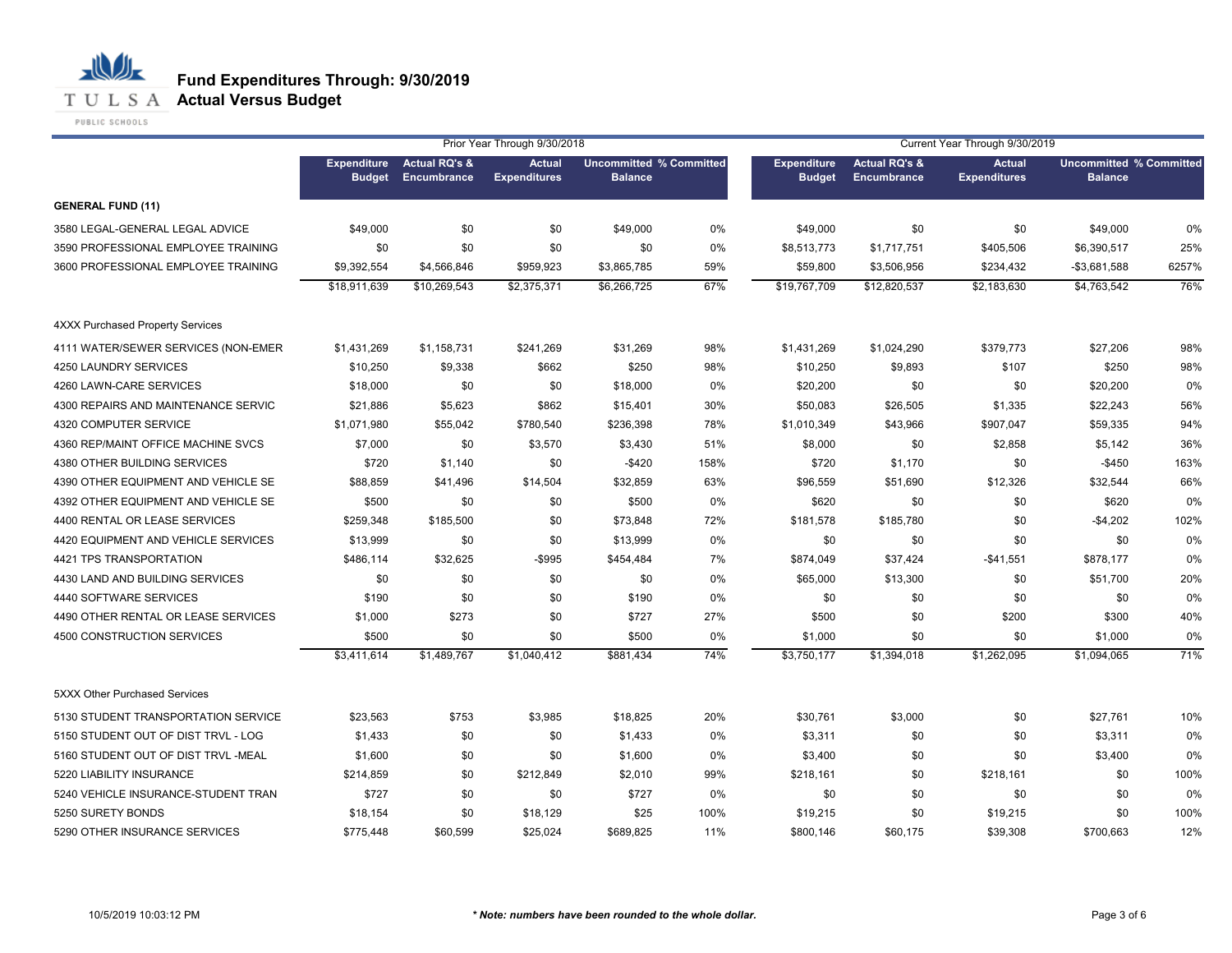**T U L S A Actual Versus Budget** 

PUBLIC SCHOOLS

|                                     |                                     |                                         | Prior Year Through 9/30/2018         |                                                  |       |                                     |                                         | Current Year Through 9/30/2019       |                                                  |          |
|-------------------------------------|-------------------------------------|-----------------------------------------|--------------------------------------|--------------------------------------------------|-------|-------------------------------------|-----------------------------------------|--------------------------------------|--------------------------------------------------|----------|
|                                     | <b>Expenditure</b><br><b>Budget</b> | <b>Actual RQ's &amp;</b><br>Encumbrance | <b>Actual</b><br><b>Expenditures</b> | <b>Uncommitted % Committed</b><br><b>Balance</b> |       | <b>Expenditure</b><br><b>Budget</b> | <b>Actual RQ's &amp;</b><br>Encumbrance | <b>Actual</b><br><b>Expenditures</b> | <b>Uncommitted % Committed</b><br><b>Balance</b> |          |
| <b>GENERAL FUND (11)</b>            |                                     |                                         |                                      |                                                  |       |                                     |                                         |                                      |                                                  |          |
| 5300 COMMUNICATION SERVICES         | \$79,847                            | \$14,876                                | \$0                                  | \$64,970                                         | 19%   | \$70,083                            | \$13,275                                | \$1,600                              | \$55,208                                         | 21%      |
| 5310 POSTAGE SERVICES               | \$106,054                           | \$86,135                                | \$3,275                              | \$16,643                                         | 84%   | \$92,057                            | \$78,828                                | \$6,458                              | \$6,771                                          | 93%      |
| 5315 COURIER SERVICES               | \$6,000                             | \$3,433                                 | \$567                                | \$2,000                                          | 67%   | \$4,000                             | \$3,136                                 | \$864                                | \$0                                              | 100%     |
| 5320 TELEPHONE OR TELEGRAPH SERVICE | \$215,750                           | \$177,016                               | \$28,084                             | \$10,650                                         | 95%   | \$215,750                           | \$167,757                               | \$32,243                             | \$15,750                                         | 93%      |
| 5340 MOBILE COMM DEVICES            | \$111,006                           | \$97,487                                | \$13,863                             | $-$ \$344                                        | 100%  | \$101,903                           | \$93,810                                | \$8,025                              | \$67                                             | 100%     |
| 5350 IPAD SERVICE AGREEMENT         | \$51,131                            | \$45,132                                | \$6,242                              | $-$244$                                          | 100%  | \$45,125                            | \$42,390                                | \$2,676                              | \$59                                             | 100%     |
| 5400 ADVERTISING                    | \$47,263                            | \$727                                   | \$7,000                              | \$39,536                                         | 16%   | \$6,395                             | \$647                                   | \$0                                  | \$5,748                                          | 10%      |
| 5420 PRINTED ADVERTISING            | \$17,018                            | \$12,737                                | \$4,281                              | \$0                                              | 100%  | \$20,018                            | \$16,115                                | \$2,840                              | \$1,063                                          | 95%      |
| 5500 PRINTING AND BINDING           | \$41,400                            | \$28,315                                | \$4,935                              | \$8,150                                          | 80%   | \$28,430                            | \$20,428                                | \$138                                | \$7,865                                          | 72%      |
| 5591 PRINTING IN HOUSE              | \$90,334                            | \$89,588                                | \$70                                 | \$676                                            | 99%   | \$108,989                           | \$108,075                               | \$1,186                              | $-$271$                                          | 100%     |
| 5592 PRINTING CLICK CHARGES         | \$602,951                           | \$0                                     | \$0                                  | \$602,950                                        | 0%    | \$697,265                           | \$589,695                               | \$103,047                            | \$4,523                                          | 99%      |
| 5610 TUTITIONS TO OTHER DISTRICTS W | \$10,000                            | \$0                                     | \$0                                  | \$10,000                                         | 0%    | \$10,000                            | \$0                                     | \$0                                  | \$10,000                                         | 0%       |
| 5810 TRAVEL IN-DISTRICT / MILEAGE   | \$324,898                           | \$0                                     | \$6,560                              | \$318,338                                        | 2%    | \$377,011                           | \$0                                     | \$11,951                             | \$365,060                                        | 3%       |
| 5820 TRAVEL OUT OF DISTRICT         | \$989,090                           | \$161,280                               | \$122,980                            | \$704,830                                        | 29%   | \$1,527,134                         | \$185,750                               | \$81,080                             | \$1,260,304                                      | 17%      |
| 5990 OTHER PURCHASED SERVICES       | \$3,495,906                         | \$3,033,837                             | \$413,659                            | \$48,410                                         | 99%   | \$3,355,877                         | \$3,059,014                             | \$430,995                            | $-$134,132$                                      | 104%     |
|                                     | \$7,224,430                         | \$3,811,915                             | \$871,503                            | \$2,541,012                                      | 65%   | \$7,735,030                         | \$4,442,095                             | \$959,785                            | \$2,333,149                                      | 70%      |
| <b>6XXX Supplies and Materials</b>  |                                     |                                         |                                      |                                                  |       |                                     |                                         |                                      |                                                  |          |
| 6110 PAPER AND COPY SUPPLIES        | \$55,834                            | \$20,974                                | \$13,348                             | \$21,512                                         | 61%   | \$85,456                            | \$22,655                                | \$18,345                             | \$44,456                                         | 48%      |
| 6111 PAPER AND COPY SUPPLIES-WAREHO | \$427,771                           | \$0                                     | \$23,830                             | \$403,941                                        | 6%    | \$356,203                           | \$0                                     | \$28,800                             | \$327,403                                        | 8%       |
| 6112 PAPER AND COPY SUPPLIES-ONLINE | \$130,469                           | \$1,912                                 | \$5,256                              | \$123,301                                        | 5%    | \$65,825                            | \$863                                   | \$4,786                              | \$60,177                                         | 9%       |
| 6119 ONLINE ORDERING ENCUMBRANCE    | \$8,125                             | \$425,514                               | \$0                                  | $-$417,389$                                      | 5237% | $-$200$                             | \$252,395                               | \$0                                  | $-$252,595$                                      | -126198% |
| 6120 AUTOMOTIVE/BUS SUPPLIES        | \$790,843                           | \$344,219                               | \$276,441                            | \$170,184                                        | 78%   | \$781,500                           | \$414,310                               | \$279,509                            | \$87,680                                         | 89%      |
| 6130 CONSUMABLE TECHNOLOGY SUPPLIES | \$0                                 | \$828                                   | \$0                                  | $-$ \$828                                        | 0%    | \$0                                 | \$2,000                                 | \$0                                  | $-$2,000$                                        | 0%       |
| 6140 TESTING SUPPLIES AND MATERIALS | \$343,325                           | \$10,575                                | \$38,250                             | \$294,500                                        | 14%   | \$486,106                           | \$1,511                                 | \$39,384                             | \$445,212                                        | 8%       |
| 6150 FILMS VIDEOS AUDIO TAPES AV SU | \$22,200                            | \$3,310                                 | \$2,054                              | \$16,837                                         | 24%   | \$11,727                            | \$0                                     | \$0                                  | \$11,727                                         | 0%       |
| 6160 FIRST AID SUPPLIES             | \$4,752                             | \$1,617                                 | \$197                                | \$2,938                                          | 38%   | \$19,768                            | \$219                                   | \$32                                 | \$19,518                                         | 1%       |
| 6161 FIRST AID - WAREHOUSE          | \$498                               | \$0                                     | \$0                                  | \$498                                            | 0%    | \$0                                 | \$0                                     | \$0                                  | \$0                                              | 0%       |
| 6166 INVENTORY - HEALTH SUPPLIES    | \$17,613                            | \$242                                   | \$1,906                              | \$15,465                                         | 12%   | \$12,613                            | \$219                                   | \$10,177                             | \$2,217                                          | 82%      |
| 6169 INVENTORY - ISSUED             | \$0                                 | \$0                                     | \$436                                | -\$436                                           | 0%    | \$0                                 | \$0                                     | $-$1,759$                            | \$1,759                                          | 0%       |
| 6180 CLEAN-MAINT SUPPLIES CHEMICALS | \$728,269                           | \$0                                     | \$64,562                             | \$663,707                                        | 9%    | \$728,452                           | \$5,500                                 | \$97,968                             | \$624,984                                        | 14%      |
| 6181 CLEAN-MAINT SUPPLIES CHEMICALS | \$282                               | \$0                                     | \$26                                 | \$256                                            | 9%    | \$282                               | \$0                                     | \$0                                  | \$282                                            | 0%       |
| 6190 GENERAL OFFICE SUPPLIES        | \$974,056                           | \$38,252                                | \$24,036                             | \$911,767                                        | 6%    | \$657,266                           | \$53,317                                | \$31,844                             | \$572,105                                        | 13%      |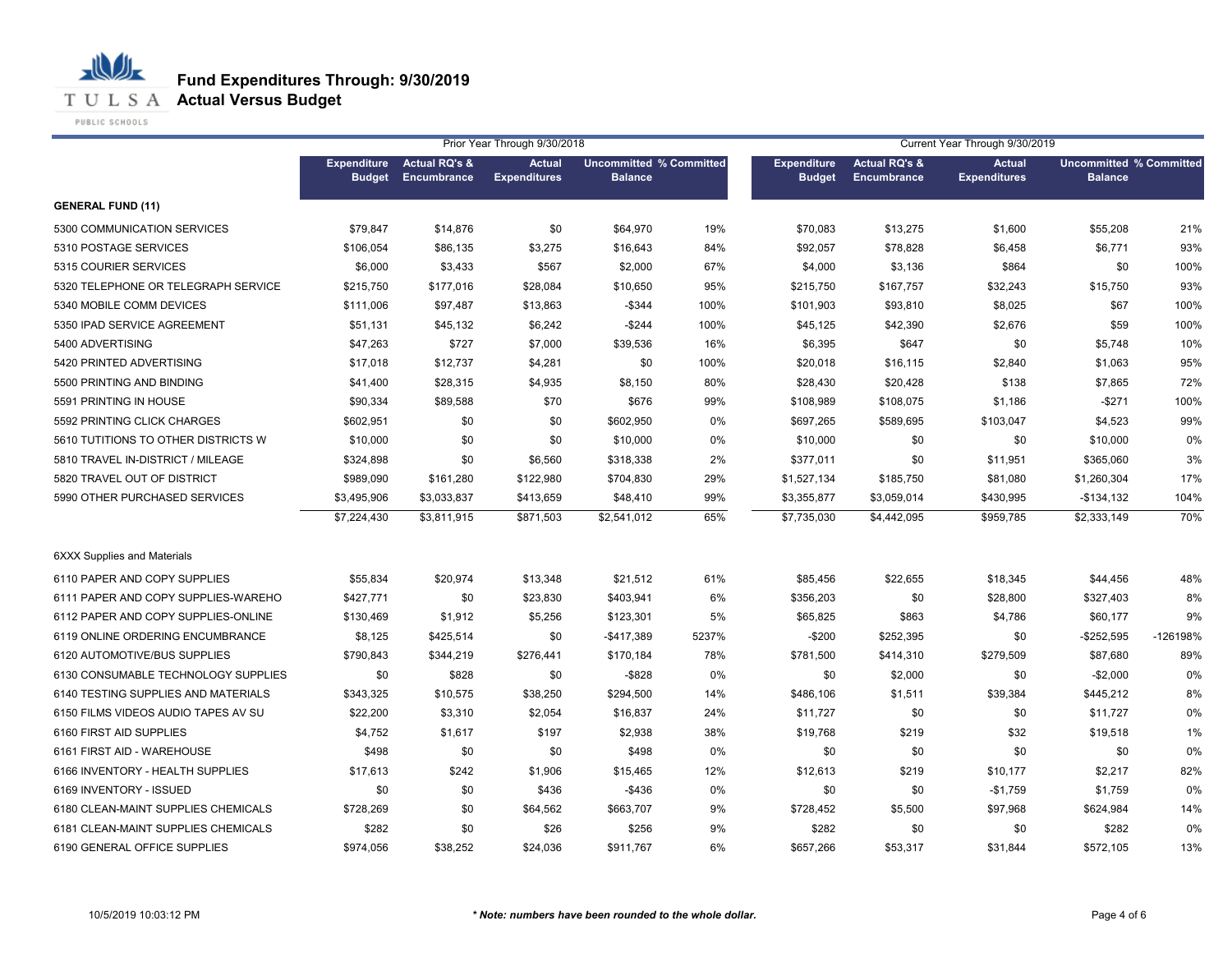**T U L S A Actual Versus Budget** 

PUBLIC SCHOOLS

|                                     |                                     |                                         | Prior Year Through 9/30/2018         |                                                  |       | Current Year Through 9/30/2019      |                                         |                                      |                                                  |      |
|-------------------------------------|-------------------------------------|-----------------------------------------|--------------------------------------|--------------------------------------------------|-------|-------------------------------------|-----------------------------------------|--------------------------------------|--------------------------------------------------|------|
|                                     | <b>Expenditure</b><br><b>Budget</b> | <b>Actual RQ's &amp;</b><br>Encumbrance | <b>Actual</b><br><b>Expenditures</b> | <b>Uncommitted % Committed</b><br><b>Balance</b> |       | <b>Expenditure</b><br><b>Budget</b> | <b>Actual RQ's &amp;</b><br>Encumbrance | <b>Actual</b><br><b>Expenditures</b> | <b>Uncommitted % Committed</b><br><b>Balance</b> |      |
| <b>GENERAL FUND (11)</b>            |                                     |                                         |                                      |                                                  |       |                                     |                                         |                                      |                                                  |      |
| 6191 GENERAL OFFICE SUPPLIES-WAREHO | \$292,951                           | \$0                                     | \$25,664                             | \$267,287                                        | 9%    | \$303,894                           | \$466                                   | \$28,523                             | \$274,905                                        | 10%  |
| 6192 GENERAL OFFICE SUPPLIES-ONLINE | \$331,814                           | \$986                                   | \$28,697                             | \$302,131                                        | 9%    | \$302,535                           | \$144                                   | \$6,768                              | \$295,623                                        | 2%   |
| 6195 OTHER SUPPLIES AND MATERIALS   | \$9,500                             | \$100                                   | \$194                                | \$9,206                                          | 3%    | \$250                               | \$1,229                                 | \$424                                | $-$1,403$                                        | 661% |
| 6196 INVENTORY - NEW INV SYSTEM     | \$300,000                           | \$65,310                                | \$94,265                             | \$140,425                                        | 53%   | \$200,000                           | \$34,904                                | \$27,963                             | \$137,132                                        | 31%  |
| 6197 INVENTORY WRITE OFF            | \$0                                 | \$0                                     | \$53                                 | $-$ \$53                                         | 0%    | \$0                                 | \$0                                     | \$0                                  | \$0                                              | 0%   |
| 6199 INVENTORY ISSUED               | \$0                                 | \$0                                     | $-$128,806$                          | \$128,806                                        | 0%    | \$0                                 | \$0                                     | $-$165,250$                          | \$165,250                                        | 0%   |
| 6240 ELECTRICITY                    | \$5,057,488                         | \$3,659,878                             | \$1,154,057                          | \$243,553                                        | 95%   | \$5,057,488                         | \$3,968,258                             | \$1,089,229                          | \$0                                              | 100% |
| 6250 GASOLINE                       | \$1,009,834                         | \$603,872                               | \$196,128                            | \$209,834                                        | 79%   | \$1,002,392                         | \$671,772                               | \$130,596                            | \$200,024                                        | 80%  |
| 6270 NATURAL GAS                    | \$1,055,185                         | \$782,395                               | \$32,605                             | \$240,185                                        | 77%   | \$1,055,185                         | \$784,895                               | \$30,105                             | \$240,185                                        | 77%  |
| 6305 SE INVENTORY                   | \$0                                 | \$0                                     | $-$137$                              | \$137                                            | 0%    | \$0                                 | \$188                                   | \$0                                  | $-$188$                                          | 0%   |
| 6410 BOOKS                          | \$873,763                           | \$115,156                               | \$57,115                             | \$701,492                                        | 20%   | \$868,208                           | \$83,468                                | \$25,465                             | \$759,274                                        | 13%  |
| 6420 PERIODICALS                    | \$18,428                            | \$1,000                                 | \$1,148                              | \$16,281                                         | 12%   | \$15,616                            | \$2,088                                 | \$1,004                              | \$12,525                                         | 20%  |
| 6430 STATE ADOPTED TEXTBOOKS        | \$1,708,654                         | \$0                                     | \$0                                  | \$1,708,654                                      | $0\%$ | \$1,671,975                         | \$0                                     | \$0                                  | \$1,671,975                                      | 0%   |
| 6440 SUPPLEMENTAL TEXTBOOKS (NON-ST | \$83,406                            | \$2,577                                 | \$4,428                              | \$76,401                                         | 8%    | \$23,380                            | \$810                                   | \$1,304                              | \$21,266                                         | 9%   |
| 6450 WORKBOOKS                      | \$45,343                            | \$0                                     | \$101                                | \$45,242                                         | 0%    | \$28,666                            | \$4,790                                 | \$0                                  | \$23,876                                         | 17%  |
| 6470 NEWSPAPERS                     | \$816                               | \$0                                     | \$0                                  | \$816                                            | 0%    | \$249                               | \$0                                     | \$0                                  | \$249                                            | 0%   |
| 6480 MAGAZINES                      | \$3,188                             | \$2,231                                 | \$2,569                              | $-$1,612$                                        | 151%  | \$1,162                             | \$2,035                                 | \$879                                | $-$1,753$                                        | 251% |
| 6510 APPLIANCES/FURNITURE/FIXTURES  | \$18,125                            | \$0                                     | \$161                                | \$17,964                                         | 1%    | \$124,748                           | \$5,449                                 | \$2,550                              | \$116,749                                        | 6%   |
| 6520 AUDIOVISUAL                    | \$3,525                             | \$1,344                                 | \$13,015                             | -\$10,833                                        | 407%  | \$2,500                             | \$0                                     | \$0                                  | \$2,500                                          | 0%   |
| 6530 TECHNOLOGY-RELATED EQUIPMENT   | \$2,036,534                         | \$224,055                               | \$538,304                            | \$1,274,175                                      | 37%   | \$2,011,327                         | \$561,293                               | \$387,753                            | \$1,062,281                                      | 47%  |
| 6540 FURNITURE AND FIXTURES         | \$94,786                            | \$19,501                                | \$20,161                             | \$55,124                                         | 42%   | \$5,534                             | \$1,370                                 | \$860                                | \$3,304                                          | 40%  |
| 6570 UNIFORMS                       | \$0                                 | \$51,851                                | \$6,809                              | -\$58,660                                        | 0%    | \$39,343                            | \$0                                     | \$0                                  | \$39,343                                         | 0%   |
| 6590 FIREARMS AND AMMUNITION        | \$0                                 | \$0                                     | \$0                                  | \$0                                              | 0%    | \$1,000                             | \$989                                   | \$0                                  | \$11                                             | 99%  |
| 6810 COCURRICULAR SUPPLIES          | \$3,783,062                         | \$138,275                               | \$80,376                             | \$3,564,411                                      | 6%    | \$2,625,164                         | \$187,779                               | \$78,725                             | \$2,358,661                                      | 10%  |
| 6811 COCURRICULAR SUPPLIES-WAREHOUS | \$130,343                           | \$0                                     | \$8,132                              | \$122,211                                        | 6%    | \$73,354                            | \$0                                     | \$5,606                              | \$67,748                                         | 8%   |
| 6820 AWARDS DECOR REGALIA REFRESHME | \$65,818                            | \$18,515                                | \$3,445                              | \$43,858                                         | 33%   | \$56,327                            | \$42,542                                | \$994                                | \$12,791                                         | 77%  |
| 6830 EXTRACURRICULAR SUPPLIES       | \$83,475                            | \$65,817                                | \$18,635                             | $-$ \$976                                        | 101%  | \$57,771                            | \$76                                    | \$2,560                              | \$55,134                                         | 5%   |
|                                     | \$20,510,074                        | \$6,600,305                             | \$2,607,458                          | \$11,302,311                                     | 45%   | \$18,733,065                        | \$7,107,533                             | \$2,165,146                          | \$9,460,386                                      | 49%  |
| 7XXX Property/Equipment             |                                     |                                         |                                      |                                                  |       |                                     |                                         |                                      |                                                  |      |
| 7310 APPLIANCES/FURNITURE/FIXTURES  | \$0                                 | \$0                                     | \$0                                  | \$0                                              | 0%    | \$0                                 | \$0                                     | \$2,500                              | $-$2,500$                                        | 0%   |
| 7320 EQUIPMENT-AUDIO VISUAL         | \$14,296                            | \$0                                     | \$0                                  | \$14,296                                         | 0%    | \$7,100                             | \$560                                   | \$0                                  | \$6,540                                          | 8%   |
| 7330 COMPUTERS AND RELATED EQUIPMEN | \$9,663                             | \$0                                     | \$0                                  | \$9,663                                          | 0%    | \$0                                 | \$6,819                                 | \$0                                  | $-$6,819$                                        | 0%   |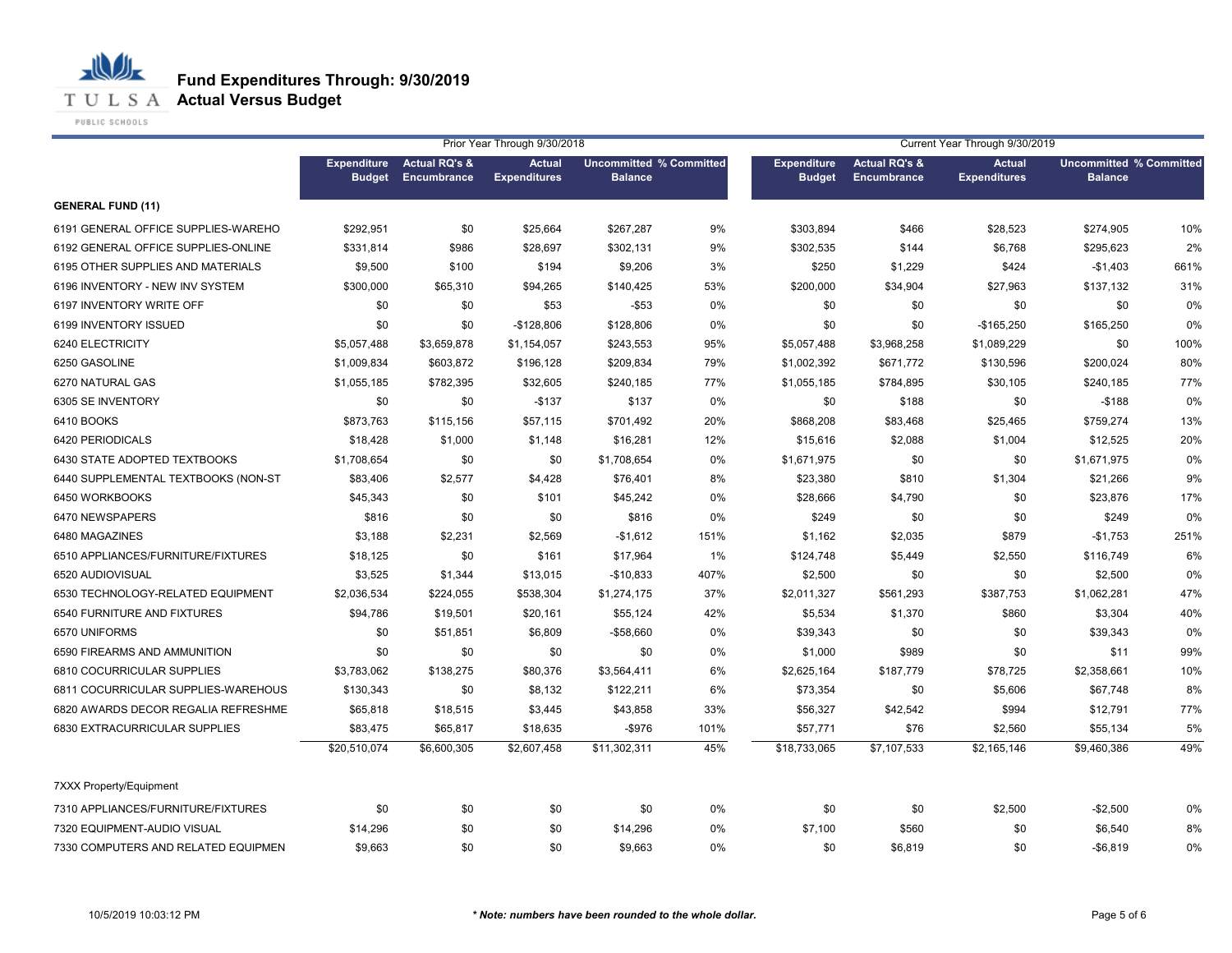**T U L S A Actual Versus Budget** 

PUBLIC SCHOOLS

|                                      |                                     |                                         | Prior Year Through 9/30/2018         |                                                  |      |                                     |                                         | Current Year Through 9/30/2019       |                                                  |      |
|--------------------------------------|-------------------------------------|-----------------------------------------|--------------------------------------|--------------------------------------------------|------|-------------------------------------|-----------------------------------------|--------------------------------------|--------------------------------------------------|------|
|                                      | <b>Expenditure</b><br><b>Budget</b> | <b>Actual RQ's &amp;</b><br>Encumbrance | <b>Actual</b><br><b>Expenditures</b> | <b>Uncommitted % Committed</b><br><b>Balance</b> |      | <b>Expenditure</b><br><b>Budget</b> | <b>Actual RQ's &amp;</b><br>Encumbrance | <b>Actual</b><br><b>Expenditures</b> | <b>Uncommitted % Committed</b><br><b>Balance</b> |      |
| <b>GENERAL FUND (11)</b>             |                                     |                                         |                                      |                                                  |      |                                     |                                         |                                      |                                                  |      |
| 7360 EQUIPMENT-MACHINERY             | \$2,010                             | \$0                                     | \$0                                  | \$2,010                                          | 0%   | \$0                                 | \$0                                     | \$0                                  | \$0                                              | 0%   |
| 7390 OTHER EQUIPMENT                 | \$2,000                             | \$0                                     | \$0                                  | \$2,000                                          | 0%   | \$2,000                             | \$0                                     | \$0                                  | \$2,000                                          | 0%   |
| <b>7620 BUSES</b>                    | \$47,088                            | \$43,200                                | \$3,888                              | \$0                                              | 100% | \$51,840                            | \$43,200                                | \$8,640                              | \$0                                              | 100% |
|                                      | \$75,057                            | \$43,200                                | \$3,888                              | \$27,969                                         | 63%  | \$60,940                            | \$50,579                                | \$11,140                             | $-$779$                                          | 101% |
| 8XXX Other Objects and Reserves      |                                     |                                         |                                      |                                                  |      |                                     |                                         |                                      |                                                  |      |
| 8100 DUES AND FEES FOR SERVICES      | \$194,438                           | \$55,948                                | \$62,287                             | \$76,204                                         | 61%  | \$210,707                           | \$113,009                               | \$50,412                             | \$47,287                                         | 78%  |
| 8400 BUDGET CONTINGENCY              | \$22,190,844                        | \$11,200                                | \$0                                  | \$22,179,644                                     | 0%   | $-$2,067$                           | \$0                                     | \$0                                  | $-$2,067$                                        | 0%   |
| 8600 STAFF REGISTRATION AND TUITION  | \$794,464                           | \$184,688                               | \$109,955                            | \$499,822                                        | 37%  | \$1,168,322                         | \$23,733                                | \$68,820                             | \$1,075,769                                      | 8%   |
| 8622 REGISTRATION - BOARD MEMBERS A  | \$8,113                             | \$175                                   | \$550                                | \$7,388                                          | 9%   | \$3,289                             | \$60                                    | \$0                                  | \$3,229                                          | 2%   |
| 8700 COUNTY ASSESSMENTS/REVALUATION  | \$1,505                             | \$0                                     | \$0                                  | \$1.505                                          | 0%   | \$505                               | \$0                                     | \$0                                  | \$505                                            | 0%   |
| 8900 OTHER MISCELLANEOUS EXPENDITUR  | \$8,700                             | \$0                                     | \$0                                  | \$8,700                                          | 0%   | \$0                                 | \$0                                     | \$0                                  | \$0                                              | 0%   |
|                                      | \$23,198,063                        | \$252,010                               | \$172,792                            | \$22,773,261                                     | 2%   | \$1,380,756                         | \$136,802                               | \$119,232                            | \$1,124,722                                      | 19%  |
| 9XXX Other Uses of Funds             |                                     |                                         |                                      |                                                  |      |                                     |                                         |                                      |                                                  |      |
| 9300 REIMBURSEMENT                   | \$460.981                           | \$40,000                                | \$13,099                             | \$407,882                                        | 12%  | \$383,735                           | \$170,000                               | \$41,273                             | \$172,462                                        | 55%  |
| 9600 PETTY CASH                      | \$5,250                             | \$200                                   | \$1,200                              | \$3,850                                          | 27%  | \$6,200                             | \$0                                     | \$1,200                              | \$5,000                                          | 19%  |
| 9700 INTRA FUND TRANSFERS            | \$12,156,608                        | \$0                                     | \$1,176,545                          | \$10,980,063                                     | 10%  | \$15,531,435                        | \$0                                     | \$2,782,256                          | \$12,749,179                                     | 18%  |
|                                      | \$12,622,839                        | \$40,200                                | \$1,190,844                          | \$11,391,795                                     | 10%  | \$15,921,370                        | \$170,000                               | \$2,824,729                          | \$12,926,641                                     | 19%  |
| <b>Total Fund Expend./Encumb/RQs</b> | \$335,135,292                       | \$241,872,573                           | \$40,663,898                         | \$52,598,821                                     | 84%  | \$339,488,945                       | \$243,212,250                           | \$42,498,851                         | \$53,777,844                                     | 84%  |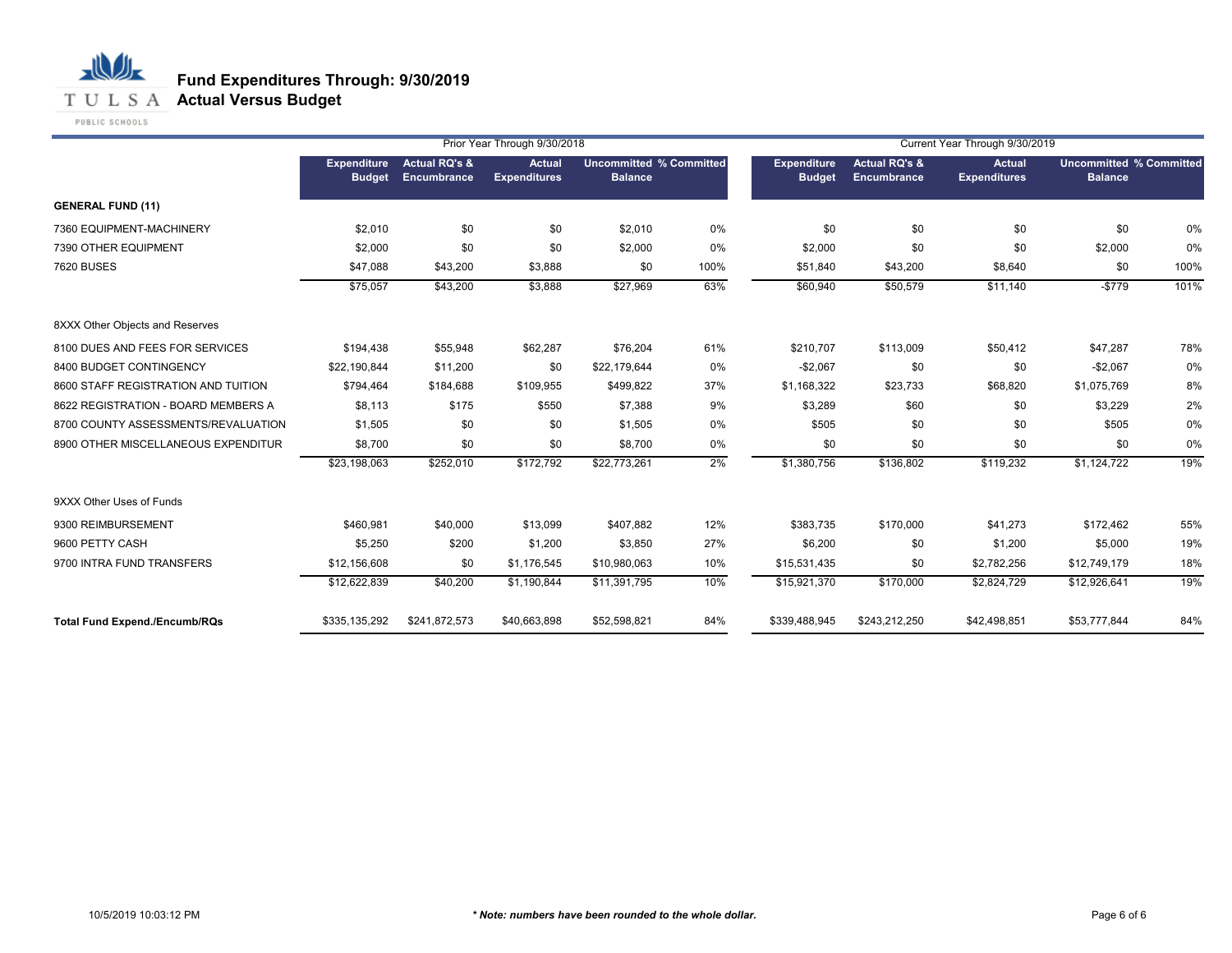

|                                     |                                     |                                                 | Prior Year Through 9/30/2018         |                                           |      |                                     |                                                 | Current Year Through 9/30/2019       |                                      |             |
|-------------------------------------|-------------------------------------|-------------------------------------------------|--------------------------------------|-------------------------------------------|------|-------------------------------------|-------------------------------------------------|--------------------------------------|--------------------------------------|-------------|
| Project Project Name                | <b>Expenditure</b><br><b>Budget</b> | <b>Actual RQ's &amp;</b><br><b>Encumbrances</b> | <b>Actual</b><br><b>Expenditures</b> | Uncommitted % Committed<br><b>Balance</b> |      | <b>Expenditure</b><br><b>Budget</b> | <b>Actual RQ's &amp;</b><br><b>Encumbrances</b> | <b>Actual</b><br><b>Expenditures</b> | <b>Uncommitted</b><br><b>Balance</b> | % Committed |
| <b>GENERAL FUND (11)</b>            |                                     |                                                 |                                      |                                           |      |                                     |                                                 |                                      |                                      |             |
| 0000 UNRESTRICTED FUNDS             | \$197,622,927                       | \$177,040,512                                   | \$26,256,043                         | -\$5,673,628                              | 103% | \$219,642,534                       | \$173,721,743                                   | \$26,517,865                         | \$19,402,926                         | 91%         |
| 0001 SUPERINTENDENT RESERVE         | \$90,000                            | \$11,200                                        | \$0                                  | \$78,800                                  | 12%  | \$48,944                            | \$0                                             | \$0                                  | \$48,944                             | 0%          |
| 0002 DISTRICT PROJECT RESERVE       | \$22,100,844                        | \$0                                             | \$0                                  | \$22,100,844                              | 0%   | $-$51,011$                          | \$0                                             | \$0                                  | $-$51,011$                           | 0%          |
| 0005 EARLY CHILDHOOD                | \$8,730                             | \$0                                             | \$0                                  | \$8,730                                   | 0%   | \$8,730                             | \$0                                             | \$0                                  | \$8,730                              | 0%          |
| 0007 MEDIA SERVICES REVENUE         | \$1,445                             | \$0                                             | \$0                                  | \$1,445                                   | 0%   | \$1,445                             | \$0                                             | \$0                                  | \$1,445                              | 0%          |
| 0008 THOREAU MICRO SOCIETY          | \$25,000                            | \$6,723                                         | \$1,690                              | \$16,588                                  | 34%  | \$25,000                            | \$4,225                                         | \$2,156                              | \$18,619                             | 26%         |
| 0014 RESERVE FOR ONE TIME MONIES    | \$209,343                           | \$0                                             | \$44,536                             | \$164,806                                 | 21%  | \$6,000                             | \$0                                             | \$5,288                              | \$712                                | 88%         |
| 0020 FINE ARTS                      | \$0                                 | \$0                                             | \$0                                  | \$0                                       | 0%   | \$23,316                            | \$11,231                                        | \$0                                  | \$12,085                             | 48%         |
| 0044 PROFESSIONS DEVELOPMENT FEES   | \$92,839                            | \$22,013                                        | \$2,875                              | \$67,951                                  | 27%  | \$97,126                            | \$2,888                                         | \$1,219                              | \$93,019                             | 4%          |
| 0066 SPECIAL EDUCATION TRANSFERS IN | \$10,000                            | \$0                                             | \$0                                  | \$10,000                                  | 0%   | \$10,000                            | \$0                                             | \$0                                  | \$10,000                             | 0%          |
| 0067 HOMEBOUND CHILDREN             | \$98,806                            | \$0                                             | \$265                                | \$98,541                                  | 0%   | \$98,806                            | \$0                                             | \$455                                | \$98,351                             | 0%          |
| 0068 ATHLETICS                      | \$36,500                            | \$0                                             | \$0                                  | \$36,500                                  | 0%   | \$6,500                             | \$0                                             | \$0                                  | \$6,500                              | 0%          |
| 0071 GRADUATION                     | \$85,000                            | \$9,954                                         | \$46                                 | \$75,000                                  | 12%  | \$75,000                            | \$9,969                                         | \$31                                 | \$65,000                             | 13%         |
| 0072 ACCREDITATION                  | \$10,000                            | \$0                                             | \$0                                  | \$10,000                                  | 0%   | \$10,000                            | \$0                                             | \$0                                  | \$10,000                             | 0%          |
| 0086 CHARTER COMPACT - NACSA        | \$43,950                            | \$87,534                                        | \$36,605                             | $-$80,189$                                | 282% | \$0                                 | \$0                                             | \$0                                  | \$0                                  | 0%          |
| 0098 RENTAL/STAGECRAFT              | \$1,000                             | \$0                                             | \$123                                | \$877                                     | 12%  | \$1,000                             | \$0                                             | \$0                                  | \$1,000                              | 0%          |
| 0100 VIRTUAL SUM SCHL TUITION       | \$35,000                            | \$0                                             | \$0                                  | \$35,000                                  | 0%   | \$35,000                            | \$0                                             | \$0                                  | \$35,000                             | 0%          |
| 0104 REGULAR ED SUMMER SCHOOL       | \$160,000                           | \$0                                             | \$59,549                             | \$100,451                                 | 37%  | \$160,000                           | \$0                                             | \$83,541                             | \$76,459                             | 52%         |
| 0115 BBRADSTREET-DISTRICT-TOMLINS   | \$27,500                            | \$0                                             | \$0                                  | \$27,500                                  | 0%   | \$27,500                            | \$0                                             | \$0                                  | \$27,500                             | 0%          |
| 0127 TULSA CO JUVENILE TRUST AUTH   | \$0                                 | \$0                                             | \$0                                  | \$0                                       | 0%   | \$53,747                            | \$17,126                                        | \$1,559                              | \$35,062                             | 35%         |
| 0130 CHEROKEE MOTOR VEHICLE REVENUE | \$225,954                           | \$34,338                                        | \$4,243                              | \$187,373                                 | 17%  | \$191,699                           | \$58,137                                        | \$30,577                             | \$102,985                            | 46%         |
| 0165 ANY GIVEN CHILD                | \$82,710                            | \$678                                           | \$0                                  | \$82,032                                  | 1%   | \$82,710                            | \$32,656                                        | \$2,066                              | \$47,988                             | 42%         |
| 0172 AP CAPSTONE - EDISON HS        | \$6,000                             | \$0                                             | \$2,905                              | \$3,095                                   | 48%  | \$6,000                             | \$0                                             | \$0                                  | \$6,000                              | 0%          |
| 0175 QEP GRANT                      | \$77,250                            | \$6,185                                         | \$3,866                              | \$67,199                                  | 13%  | \$41,130                            | \$2,250                                         | \$0                                  | \$38,880                             | 5%          |
| 0181 TRANSPORTATION RENTALS - PAYRO | \$0                                 | \$12,210                                        | $-$76,454$                           | \$64,244                                  | 0%   | \$0                                 | \$20,924                                        | $-$75,042$                           | \$54,118                             | 0%          |
| 0190 WALLACE FOUNDATION             | \$280,000                           | \$0                                             | \$24,750                             | \$255,250                                 | 9%   | \$0                                 | \$0                                             | \$0                                  | \$0                                  | 0%          |
| 0191 CNG BUS LEASE OR CONVERSION    | \$47,088                            | \$43,200                                        | \$3,888                              | \$0                                       | 100% | \$51,840                            | \$43,200                                        | \$8,640                              | \$0                                  | 100%        |
| 0201 LEARNING READINESS PE GRANT-MC | \$63,734                            | \$63,024                                        | \$5,726                              | $-$5,016$                                 | 108% | \$0                                 | \$0                                             | \$0                                  | \$0                                  | 0%          |
| 0224 FOUNDATION FOR TULSA SCHOOLS   | \$8,510,200                         | \$4,351,725                                     | \$1,025,088                          | \$3,133,387                               | 63%  | \$7,200,000                         | \$5,821,898                                     | \$611,161                            | \$766,942                            | 89%         |
| 0243 THE BROAD CENTER               | \$156,372                           | \$76,749                                        | \$65,420                             | \$14,203                                  | 91%  | \$264,049                           | \$0                                             | \$73,007                             | \$191,042                            | 28%         |
| 0244 WALLACE FOUND SEL INITIATIVE   | \$1,088,640                         | \$284,646                                       | \$110,845                            | \$693,150                                 | 36%  | \$1,272,710                         | \$292,606                                       | \$80,619                             | \$899,484                            | 29%         |
| 0246 NFL FOUNDATION GRANT           | \$114.952                           | \$2,775                                         | \$17,384                             | \$94.794                                  | 18%  | \$70,890                            | \$0                                             | \$5,857                              | \$65,033                             | 8%          |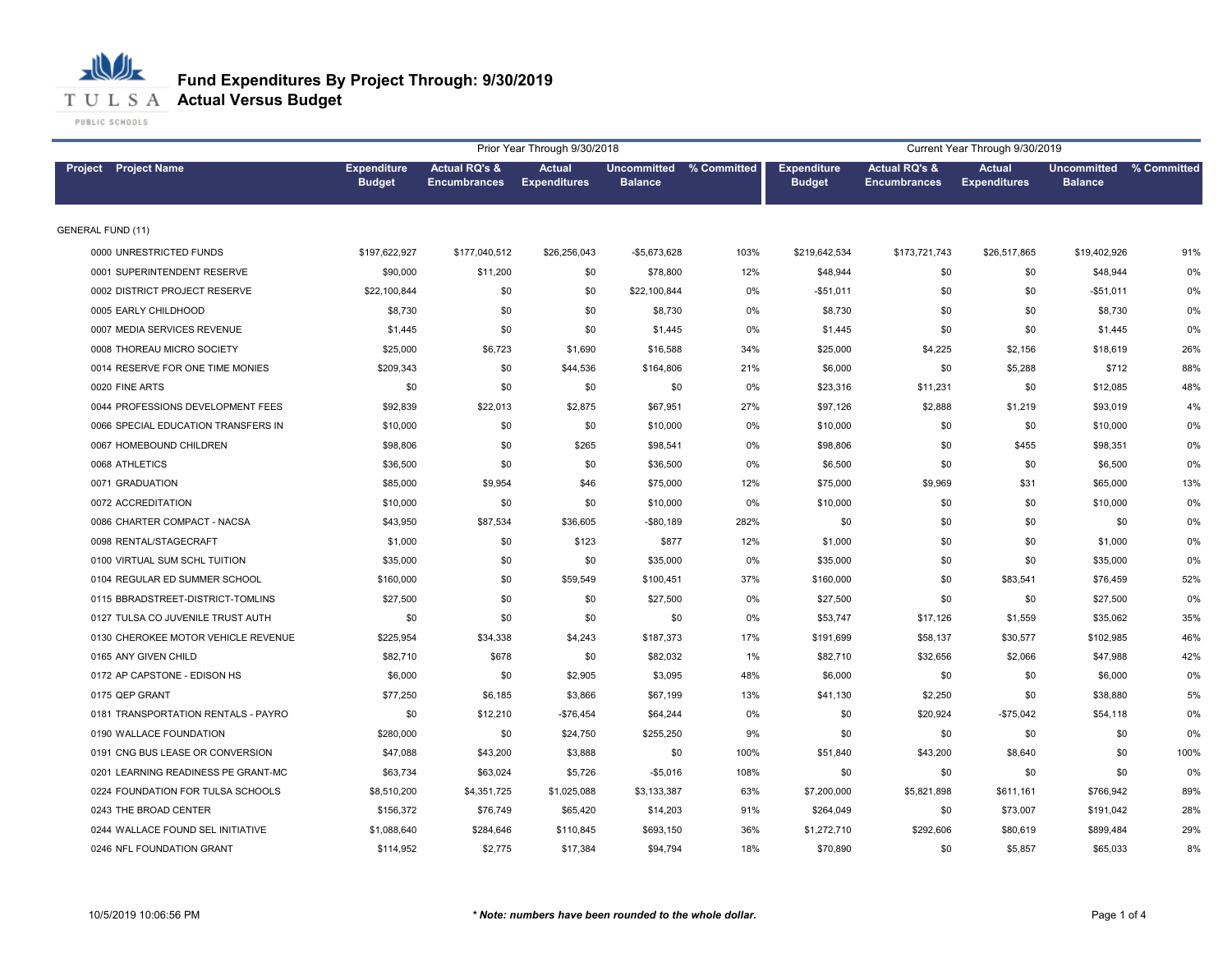

|                                     | Current Year Through 9/30/2019      |                                      |                                      |                |                         |                                     |                                                 |                                      |                                      |             |
|-------------------------------------|-------------------------------------|--------------------------------------|--------------------------------------|----------------|-------------------------|-------------------------------------|-------------------------------------------------|--------------------------------------|--------------------------------------|-------------|
| Project Project Name                | <b>Expenditure</b><br><b>Budget</b> | Actual RQ's &<br><b>Encumbrances</b> | <b>Actual</b><br><b>Expenditures</b> | <b>Balance</b> | Uncommitted % Committed | <b>Expenditure</b><br><b>Budget</b> | <b>Actual RQ's &amp;</b><br><b>Encumbrances</b> | <b>Actual</b><br><b>Expenditures</b> | <b>Uncommitted</b><br><b>Balance</b> | % Committed |
| <b>GENERAL FUND (11)</b>            |                                     |                                      |                                      |                |                         |                                     |                                                 |                                      |                                      |             |
| 0247 WEBSTER - SALE OF IPADS        | \$354                               | \$0                                  | \$0                                  | \$354          | 0%                      | \$0                                 | \$0                                             | \$0                                  | \$0                                  | 0%          |
| 0248 GREENWOOD LEARN ACAD CHARGABLE | \$4,000                             | \$0                                  | \$0                                  | \$4,000        | 0%                      | \$4,000                             | \$0                                             | \$0                                  | \$4,000                              | 0%          |
| 0250 BLOOMBERG PHILANTHROPIES       | \$1,500,000                         | \$532,112                            | \$94,293                             | \$873,595      | 42%                     | \$635,000                           | \$134,746                                       | \$157,498                            | \$342,757                            | 46%         |
| 0251 STRONG TOMORROW                | \$403,950                           | \$197,722                            | \$47,628                             | \$158,599      | 61%                     | \$395,000                           | \$179,358                                       | \$40,388                             | \$175,254                            | 56%         |
| 0254 TEACHER ATTENDANCE INCENTIVE   | \$0                                 | \$0                                  | \$0                                  | \$0            | 0%                      | \$0                                 | \$0                                             | \$3,765                              | $-$3,765$                            | 0%          |
| 0257 ONE TO WORLD DEVICE REPAIRS    | \$0                                 | \$0                                  | \$0                                  | \$0            | 0%                      | \$480                               | \$0                                             | \$0                                  | \$480                                | 0%          |
| 0258 DELL FORMATIVE ASSESSMENT GRNT | \$445,000                           | \$59,899                             | \$43,049                             | \$342,052      | 23%                     | \$120,000                           | \$85,660                                        | \$5,502                              | \$28,838                             | 76%         |
| 0259 TPS ED-FI TECHNICAL FTE GRANT  | \$160,000                           | \$89,161                             | \$23,780                             | \$47,059       | 71%                     | \$24,000                            | \$89,833                                        | \$24,266                             | $-$90,099$                           | 475%        |
| 0260 XQ                             | \$935,000                           | \$146,581                            | \$18,855                             | \$769,565      | 18%                     | \$1,037,500                         | \$493,656                                       | \$93,444                             | \$450,401                            | 57%         |
| 0261 CHEROKEE NATION LOCAL FUNDING  | \$4,150                             | \$1,500                              | \$0                                  | \$2,650        | 36%                     | \$3,000                             | \$0                                             | \$0                                  | \$3,000                              | 0%          |
| 0262 MURPHY FAMILY FOUNDATION       | \$10,000                            | \$0                                  | \$32,912                             | $-$ \$22,912   | 329%                    | \$0                                 | \$0                                             | \$0                                  | \$0                                  | 0%          |
| 0263 OERB STEM GRANT                | \$112,923                           | \$0                                  | \$0                                  | \$112,923      | 0%                      | \$63,750                            | \$0                                             | \$0                                  | \$63,750                             | 0%          |
| 0264 STRONG TOMORROWS OK DEPT HEALT | \$95,000                            | \$0                                  | \$0                                  | \$95,000       | 0%                      | \$118,282                           | \$88,914                                        | \$22,965                             | \$6,403                              | 95%         |
| 0271 BEST GRANT                     | \$143,780                           | \$111,406                            | \$18,952                             | \$13,422       | 91%                     | \$288,874                           | \$230,600                                       | \$61,475                             | $-$3,201$                            | 101%        |
| 0272 CHIEFS FOR CHANGE AWARD        | \$100,000                           | \$38,164                             | \$8,911                              | \$52,926       | 47%                     | \$0                                 | \$0                                             | \$0                                  | \$0                                  | 0%          |
| 0273 FOUNDATION TULSA COMMITMENT    | \$389,300                           | \$233,754                            | \$34,530                             | \$121,016      | 69%                     | \$300,000                           | \$82,064                                        | \$46,202                             | \$171,735                            | 43%         |
| 0276 PIONEER FELLOWSHIP             | \$0                                 | \$0                                  | \$0                                  | \$0            | 0%                      | \$0                                 | \$0                                             | \$2,328                              | $-$2,328$                            | 0%          |
| 0277 YST - STRONG TOMORROWS         | \$0                                 | \$0                                  | \$0                                  | \$0            | 0%                      | \$100,000                           | \$74,550                                        | \$19,717                             | \$5,732                              | 94%         |
| 0278 BURNSTEIN DESIGN LAB           | \$0                                 | \$0                                  | \$0                                  | \$0            | 0%                      | \$12,500                            | \$0                                             | \$0                                  | \$12,500                             | 0%          |
| 0279 Q-TRIP PROJECT                 | \$0                                 | \$0                                  | \$0                                  | \$0            | 0%                      | \$30,000                            | \$0                                             | \$110                                | \$29,890                             | 0%          |
| 0280 BLOOMBERG II                   | \$0                                 | \$0                                  | \$0                                  | \$0            | 0%                      | \$700,000                           | \$238,657                                       | \$45,433                             | \$415,911                            | 41%         |
| 0281 TULSA TEACHER CORP             | \$0                                 | \$0                                  | \$0                                  | \$0            | 0%                      | \$376,495                           | $-$266,520$                                     | \$266,520                            | \$376,495                            | 0%          |
| 0300 ENERGY MANAGEMENT              | \$7,566,747                         | \$5,714,856                          | \$1,476,141                          | \$375,749      | 95%                     | \$7,338,217                         | \$5,702,583                                     | \$1,496,244                          | \$139,391                            | 98%         |
| 0301 MANAGED PRINT SERVICES         | \$662,524                           | \$0                                  | \$0                                  | \$662,523      | 0%                      | \$1,041,261                         | \$881,268                                       | \$161,362                            | $-$1,369$                            | 100%        |
| 0325 INSURANCE DEDUCTIBLE           | \$750,000                           | \$60,175                             | \$0                                  | \$689,825      | 8%                      | \$750,000                           | \$60,175                                        | \$0                                  | \$689,825                            | 8%          |
| 0326 PRINT SHOP REVENUE             | \$12,979                            | \$0                                  | \$0                                  | \$12,979       | 0%                      | \$592                               | \$0                                             | \$0                                  | \$592                                | 0%          |
| 0390 BEFORE AND AFTER SCHOOL ENRICH | \$1,584,228                         | \$917,969                            | \$266,160                            | \$400,099      | 75%                     | \$1,308,012                         | \$1,001,983                                     | \$287,572                            | \$18,457                             | 99%         |
| 0515 CARVER IB PROGRAM              | \$25,000                            | \$1,412                              | \$910                                | \$22,678       | 9%                      | \$25,000                            | \$1,007                                         | \$0                                  | \$23,993                             | 4%          |
| 0558 PUBLIC CHARTER SCHOOLS NON-FED | \$12,156,608                        | \$0                                  | \$1,176,545                          | \$10,980,063   | 10%                     | \$15,531,435                        | \$0                                             | \$2,782,256                          | \$12,749,179                         | 18%         |
| 0559 CHARTER SCHOOL CUSTODIAL SVCS  | \$342,169                           | \$209,637                            | \$80,675                             | \$51,858       | 85%                     | \$442,145                           | \$291,163                                       | \$100,436                            | \$50,545                             | 89%         |
| 0698 SP ED MEDICAID REIMB II        | \$84,000                            | \$40,000                             | \$13,099                             | \$30,901       | 63%                     | \$27,987                            | \$1,131                                         | \$1,865                              | \$24,992                             | 11%         |
| 0710 CONSOLIDATED SPECIAL FUND      | \$362,175                           | \$29,337                             | \$26,387                             | \$306,451      | 15%                     | \$362,175                           | \$14,923                                        | \$36,681                             | \$310,571                            | 14%         |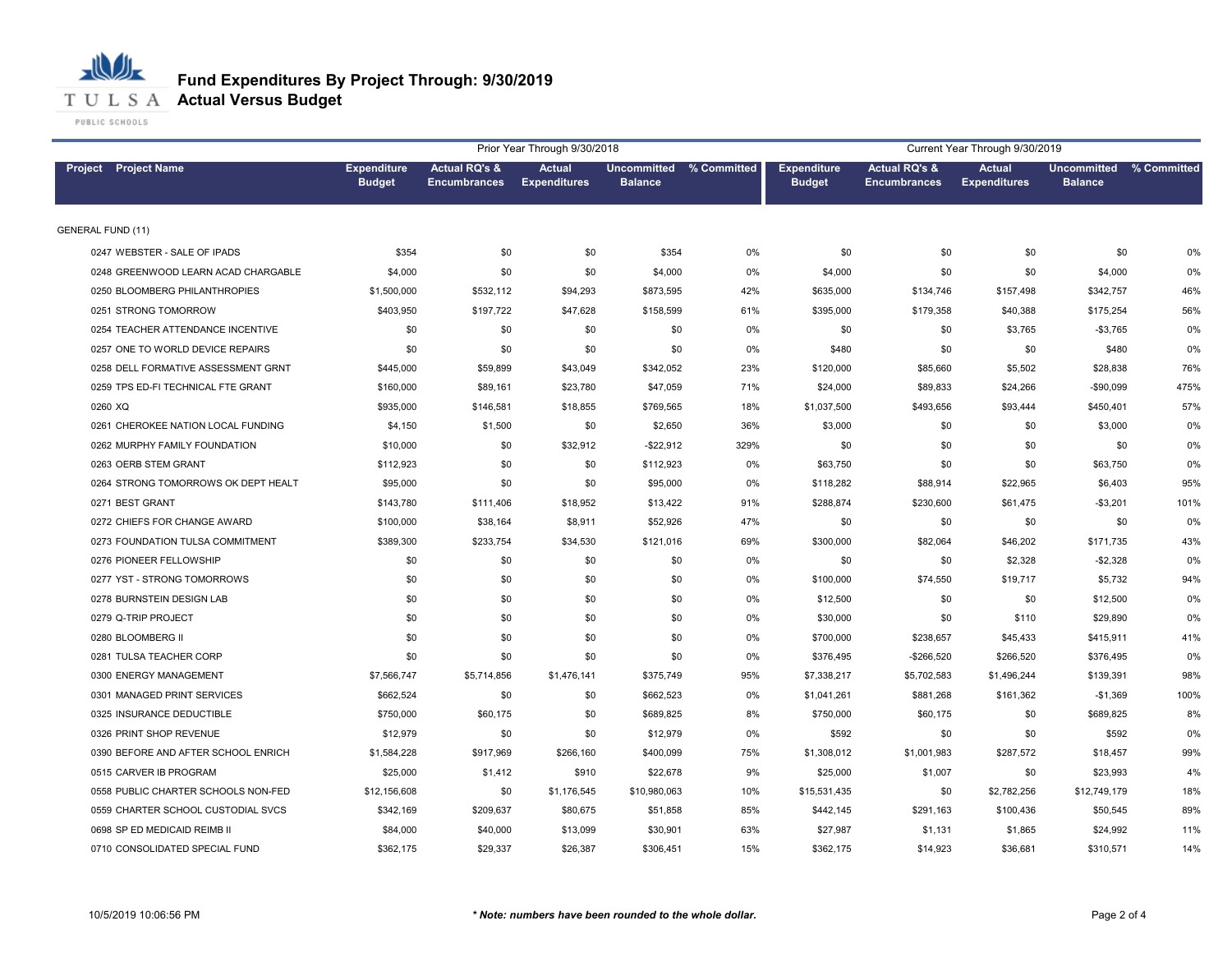

**T U L S A Actual Versus Budget** 

|                                     |                                     | Current Year Through 9/30/2019                  |                                      |                |                         |                                     |                                                 |                                      |                                           |      |
|-------------------------------------|-------------------------------------|-------------------------------------------------|--------------------------------------|----------------|-------------------------|-------------------------------------|-------------------------------------------------|--------------------------------------|-------------------------------------------|------|
| Project Project Name                | <b>Expenditure</b><br><b>Budget</b> | <b>Actual RQ's &amp;</b><br><b>Encumbrances</b> | <b>Actual</b><br><b>Expenditures</b> | <b>Balance</b> | Uncommitted % Committed | <b>Expenditure</b><br><b>Budget</b> | <b>Actual RQ's &amp;</b><br><b>Encumbrances</b> | <b>Actual</b><br><b>Expenditures</b> | Uncommitted % Committed<br><b>Balance</b> |      |
| <b>GENERAL FUND (11)</b>            |                                     |                                                 |                                      |                |                         |                                     |                                                 |                                      |                                           |      |
| 0730 JUNIOR ROTC - NON-FEDERAL      | \$987,145                           | \$766,265                                       | \$201,210                            | \$19,670       | 98%                     | \$1,042,119                         | \$766,742                                       | \$201,247                            | \$74,129                                  | 93%  |
| 0732 JUNIOR ROTC NON SALARY EXPEND  | \$34,350                            | \$14,444                                        | \$662                                | \$19,244       | 44%                     | \$34,350                            | \$15,043                                        | \$107                                | \$19,200                                  | 44%  |
| 0735 BTW IB PROGRAM                 | \$121,262                           | \$39,779                                        | \$25,728                             | \$55,755       | 54%                     | \$121,262                           | \$46,758                                        | \$31,494                             | \$43,011                                  | 65%  |
| 0841 FOSTER - RESTITUTION           | \$22                                | \$0                                             | \$0                                  | \$22           | 0%                      | \$22                                | \$0                                             | \$0                                  | \$22                                      | 0%   |
| 0847 ELL (ENGLISH LANGUAGE LEARNERS | \$320,846                           | \$240,029                                       | \$25,522                             | \$55,294       | 83%                     | \$314,823                           | \$241,887                                       | \$58,740                             | \$14,197                                  | 95%  |
| 0855 OK REGENTS EDUC RISING-EDISON  | \$400                               | \$0                                             | \$0                                  | \$400          | 0%                      | \$0                                 | \$0                                             | \$0                                  | \$0                                       | 0%   |
| 0891 TRANSPORTATION - ATHLETIC EVEN | \$268,100                           | \$14,175                                        | \$55,108                             | \$198,817      | 26%                     | \$268,100                           | \$13,934                                        | \$54,738                             | \$199,427                                 | 26%  |
| 0950 FEDERAL PROJECTS - ADMIN STATE | \$749,772                           | \$568,687                                       | \$153,999                            | \$27,086       | 96%                     | \$635,893                           | \$453,752                                       | \$160,315                            | \$21,825                                  | 97%  |
| 0951 CORNERSTONE CHILD DEVELOPMENT  | \$97,947                            | \$83,947                                        | \$14,000                             | \$0            | 100%                    | \$109,120                           | \$124,046                                       | \$16,721                             | $-$31,647$                                | 129% |
| 0953 CROSSTOWN DAY CARE CENTER      | \$71,012                            | \$60,512                                        | \$10,500                             | \$0            | 100%                    | \$74,487                            | \$96,090                                        | \$0                                  | $-$21,603$                                | 129% |
| 0955 HEADSTART                      | \$3,363,511                         | \$2,795,885                                     | \$448,639                            | \$118,988      | 96%                     | \$3,275,284                         | \$2,693,337                                     | \$446,378                            | \$135,568                                 | 96%  |
| 0956 TULSA TECHNOLOGY               | \$110,300                           | \$92,750                                        | \$0                                  | \$17,550       | 84%                     | \$110,300                           | \$92,750                                        | \$0                                  | \$17,550                                  | 84%  |
| 0960 EDUCARE                        | \$216,639                           | \$180,639                                       | \$36,000                             | \$0            | 100%                    | \$208,894                           | \$169,182                                       | \$39,712                             | \$0                                       | 100% |
| 0961 EDUCARE - CUSTODIAL SERVICES   | \$228,862                           | \$117,310                                       | \$40,331                             | \$71,221       | 69%                     | \$239,762                           | \$123,736                                       | \$36,735                             | \$79,291                                  | 67%  |
| 3110 PROFESSIONAL DEVELOPMENT/ADA B | \$120,005                           | \$2,706                                         | \$1,125                              | \$116,174      | 3%                      | \$120,005                           | \$0                                             | \$3,372                              | \$116,633                                 | 3%   |
| 3120 STAFF DEVELOPMENT STIPEND      | \$317,382                           | \$0                                             | \$0                                  | \$317,382      | 0%                      | \$317,382                           | \$0                                             | \$0                                  | \$317,382                                 | 0%   |
| 3310 FBA COMPENSATION - NO MED      | \$462,952                           | \$420,804                                       | \$40,710                             | \$1,438        | 100%                    | \$434,204                           | \$346,291                                       | \$33,357                             | \$54,556                                  | 87%  |
| 3320 FLEX BENEFIT ALLOWANCE-SUPPORT | \$1,629,608                         | \$1,186,504                                     | \$260,929                            | \$182,176      | 89%                     | \$1,591,508                         | \$1,364,617                                     | \$266,469                            | $-$39,578$                                | 102% |
| 3330 STATE TEXTBOOK                 | \$1,701,857                         | \$0                                             | \$0                                  | \$1,701,857    | 0%                      | \$1,671,178                         | \$67,500                                        | \$4,800                              | \$1,598,878                               | 4%   |
| 3340 BENEFIT ALLOWANCE-CERTIFIED    | \$17,295,713                        | \$14,637,674                                    | \$1,482,591                          | \$1,175,448    | 93%                     | \$17,467,778                        | \$14,132,008                                    | \$1,462,273                          | \$1,873,498                               | 89%  |
| 3350 BENEFIT ALLOWANCE-SUPPORT STAF | \$9,740,534                         | \$6,725,377                                     | \$1,197,807                          | \$1,817,350    | 81%                     | \$8,695,750                         | \$7,675,715                                     | \$1,246,904                          | $-$226,869$                               | 103% |
| 3610 ACE TECHNOLOGY                 | \$69,385                            | \$0                                             | \$0                                  | \$69,385       | 0%                      | \$0                                 | \$0                                             | \$0                                  | \$0                                       | 0%   |
| 3621 DIST FINANCED ACE REMEDIATION  | \$150,720                           | \$27,166                                        | \$60,353                             | \$63,201       | 58%                     | \$150,680                           | \$0                                             | \$33,079                             | \$117,601                                 | 22%  |
| 3670 READING SUFFICIENCY ACT        | \$533,609                           | \$0                                             | \$205,996                            | \$327,613      | 39%                     | \$612,000                           | \$142,975                                       | \$100,597                            | \$368,428                                 | 40%  |
| 3880 ALTERNATIVE EDUCATION ACADEMIE | \$1,338,044                         | \$1,248,623                                     | \$128,350                            | $-$38,929$     | 103%                    | \$1,155,780                         | \$1,147,829                                     | \$125,853                            | $-$117,902$                               | 110% |
| 3890 PUBLIC SCHOOL CLASSROOM SUPPOR | \$0                                 | \$0                                             | \$0                                  | \$0            | 0%                      | \$4,898                             | \$2,259                                         | \$2,496                              | \$144                                     | 97%  |
| 4110 VOC ED. SALARY REIMBURSE - GEN | \$103,120                           | \$87,740                                        | \$9,647                              | \$5,733        | 94%                     | \$106,720                           | \$7,035                                         | \$8,758                              | \$90,927                                  | 15%  |
| 4120 VOCATIONAL EDUCATION           | \$629,777                           | \$189,757                                       | \$95,148                             | \$344,872      | 45%                     | \$467.076                           | \$123,297                                       | \$46,568                             | \$297.210                                 | 36%  |
| 4210 C. PERKINS VOC ED. - CUR/SP PO | \$748,312                           | \$611,806                                       | \$165,196                            | $-$28,690$     | 104%                    | \$682,788                           | \$515,242                                       | \$79,005                             | \$88,541                                  | 87%  |
| 4560 DRS-VOC ED REHAB REIMBURSEMENT | \$157,322                           | \$0                                             | \$736                                | \$156,586      | 0%                      | \$0                                 | \$0                                             | \$42                                 | $-$42$                                    | 0%   |
| 4690 TECHNOLOGY GRANT               | \$76,400                            | \$14,609                                        | \$28,705                             | \$33,086       | 57%                     | \$105,000                           | \$14,325                                        | \$0                                  | \$90,675                                  | 14%  |
| 5118 TITLE 1                        | \$17,163,924                        | \$11,235,438                                    | \$2,110,166                          | \$3,818,320    | 78%                     | \$19,688,718                        | \$12,005,341                                    | \$2,453,211                          | \$5,230,165                               | 73%  |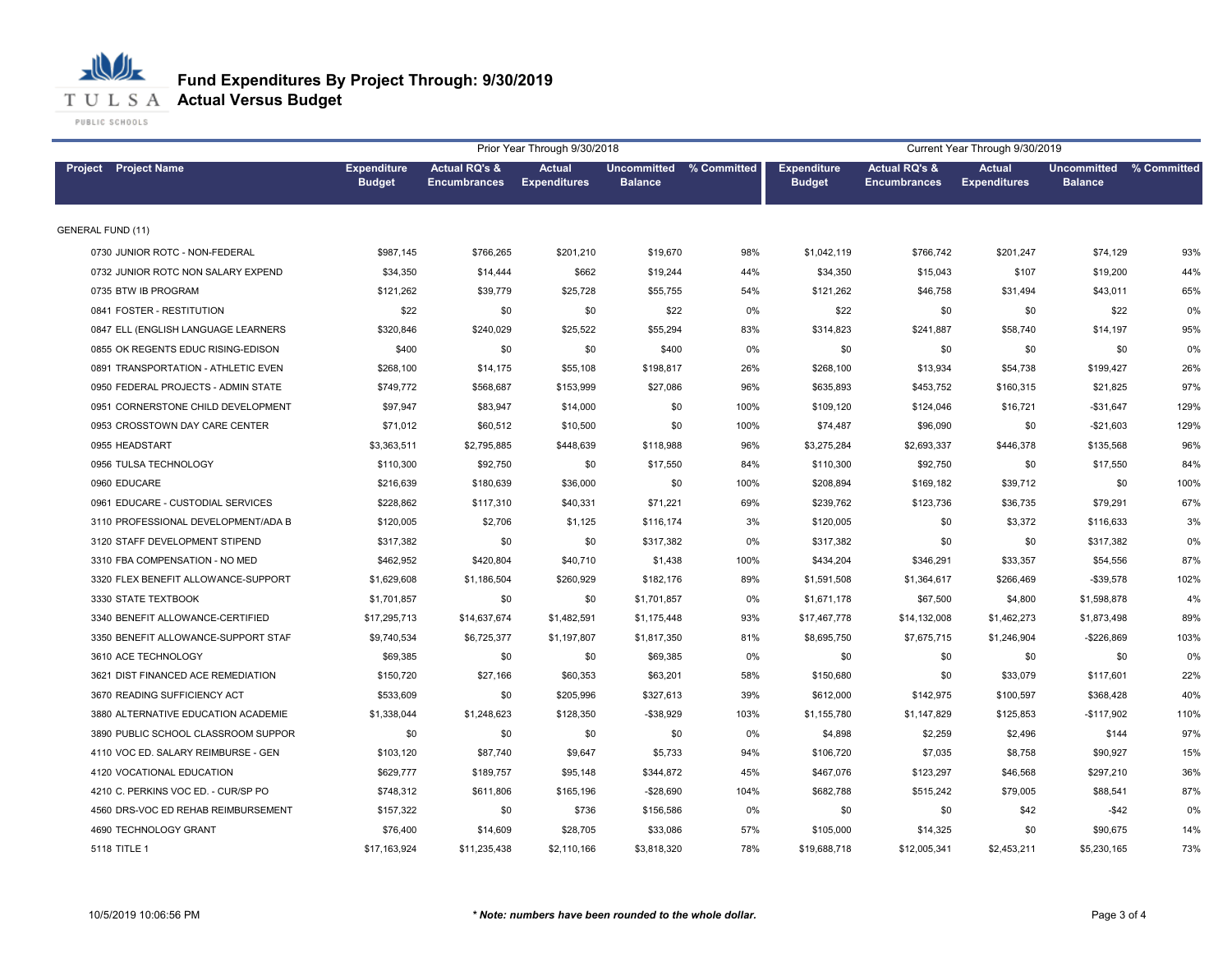

|                                            |                                     |                                                 | Prior Year Through 9/30/2018         |                                           |       | Current Year Through 9/30/2019      |                                                 |                               |                               |             |  |
|--------------------------------------------|-------------------------------------|-------------------------------------------------|--------------------------------------|-------------------------------------------|-------|-------------------------------------|-------------------------------------------------|-------------------------------|-------------------------------|-------------|--|
| <b>Project</b> Project Name                | <b>Expenditure</b><br><b>Budget</b> | <b>Actual RQ's &amp;</b><br><b>Encumbrances</b> | <b>Actual</b><br><b>Expenditures</b> | Uncommitted % Committed<br><b>Balance</b> |       | <b>Expenditure</b><br><b>Budget</b> | <b>Actual RQ's &amp;</b><br><b>Encumbrances</b> | Actual<br><b>Expenditures</b> | Uncommitted<br><b>Balance</b> | % Committed |  |
| GENERAL FUND (11)                          |                                     |                                                 |                                      |                                           |       |                                     |                                                 |                               |                               |             |  |
| 5150 PROGRAM IMPROVEMENT                   | \$1,473,583                         | \$371,674                                       | \$670,779                            | \$431,130                                 | 71%   | \$1,708,656                         | \$1,241,638                                     | \$385,259                     | \$81,759                      | 95%         |  |
| 5190 SCHOOL IMPROVEMENT GRANT-ACCOU        | \$305,773                           | \$58,631                                        | \$34,076                             | \$213,066                                 | 30%   | \$297,500                           | \$83,267                                        | \$50,805                      | \$163,427                     | 45%         |  |
| 5320 LOCAL DELINQUENT PROGRAM              | \$82,939                            | \$30,769                                        | \$4,232                              | \$47,939                                  | 42%   | \$83,758                            | \$28,360                                        | \$4,459                       | \$50,939                      | 39%         |  |
| 5380 OK STRIVING READERS COMPREHENS        | \$537,103                           | \$83,750                                        | \$1,625                              | \$451,728                                 | 16%   | \$506,760                           | \$358,438                                       | \$29,913                      | \$118,410                     | 77%         |  |
| 5410 TEACHER AND PRINCIPAL TRAINING        | \$2,544,392                         | \$1,068,842                                     | \$641,637                            | \$833,913                                 | 67%   | \$2,550,881                         | \$823,331                                       | \$492,869                     | \$1,234,681                   | 52%         |  |
| 5520 TITLE IV STUDENT SUPT & ACAD E        | \$13,083                            | \$12,583                                        | \$0                                  | \$500                                     | 96%   | \$870,114                           | \$209,966                                       | \$66,729                      | \$593,419                     | 32%         |  |
| 5610 INDIAN EDUCATION PROGRAM              | \$630,045                           | \$527,407                                       | \$71,773                             | \$30,865                                  | 95%   | \$632,281                           | \$491,584                                       | \$67,904                      | \$72,793                      | 88%         |  |
| 5630 JOHNSON O'MALLEY CREEK                | \$63,150                            | \$51,080                                        | \$0                                  | \$12,070                                  | 81%   | \$63,000                            | \$35,837                                        | \$5,931                       | \$21,232                      | 66%         |  |
| 5631 JOHNSON O'MALLEY CHEROKEE             | \$26,400                            | \$0                                             | \$0                                  | \$26,400                                  | 0%    | \$26,400                            | \$0                                             | \$0                           | \$26,400                      | 0%          |  |
| 5640 CREEK NATION JOM                      | \$42,254                            | \$30,254                                        | \$11,196                             | \$804                                     | 98%   | \$22,000                            | \$20,148                                        | \$0                           | \$1,852                       | 92%         |  |
| 5710 TITLE III IMMIGRANT                   | \$199,544                           | \$78,411                                        | \$30,866                             | \$90,268                                  | 55%   | \$242,593                           | \$64,147                                        | \$19,094                      | \$159,352                     | 34%         |  |
| 5720 TITLE III LEP                         | \$776,295                           | \$494,514                                       | \$170,628                            | \$111,153                                 | 86%   | \$790,752                           | \$430,007                                       | \$158,885                     | \$201,860                     | 74%         |  |
| 5960 HOMELESS CHILD                        | \$205,230                           | \$14,673                                        | \$12,087                             | \$178,469                                 | 13%   | \$47,883                            | \$1,200                                         | \$0                           | \$46,683                      | 3%          |  |
| 6130 SPECIAL ED DISCRETIONARY              | \$4,632                             | \$0                                             | \$0                                  | \$4,632                                   | $0\%$ | \$6,000                             | \$750                                           | \$0                           | \$5,250                       | 13%         |  |
| 6150 PROJECT ECCO                          | \$48,724                            | \$0                                             | \$15,317                             | \$33,406                                  | 31%   | \$105,500                           | \$0                                             | \$0                           | \$105,500                     | 0%          |  |
| 6210 FEDERAL SP.ED. - FLOW THRU-NEW        | \$7,622,138                         | \$5,752,327                                     | \$918,637                            | \$951,174                                 | 88%   | \$8,925,094                         | \$5,760,621                                     | \$924,515                     | \$2,239,958                   | 75%         |  |
| 6230 SPECIAL EDUCATION EARLY INTERV        | \$485,245                           | \$242,788                                       | \$23,291                             | \$219,167                                 | 55%   | \$459,165                           | \$262,837                                       | \$28,168                      | \$168,160                     | 63%         |  |
| 6250 FLOW THRU, IDEA-PART B, PRIVAT        | \$11,996                            | \$0                                             | \$0                                  | \$11,996                                  | 0%    | \$3,163                             | \$0                                             | \$0                           | \$3,163                       | 0%          |  |
| 6410 FEDERAL HANDICAPPED PRESCHOOL         | \$162,223                           | \$129,093                                       | \$12,446                             | \$20,684                                  | 87%   | \$218,737                           | \$129,293                                       | \$13,447                      | \$75,996                      | 65%         |  |
| 6980 SP ED MEDICAID REIMB                  | \$205,000                           | \$8,912                                         | \$0                                  | \$196,088                                 | 4%    | \$205,000                           | \$209,982                                       | \$18                          | $-$5,000$                     | 102%        |  |
| 7730 JUNIOR ROTC                           | \$663,455                           | \$514,955                                       | \$129,744                            | \$18,756                                  | 97%   | \$700,458                           | \$515,554                                       | \$133,969                     | \$50,935                      | 93%         |  |
| 7789 THE SCHOOL LEADERSHIP PROJECT         | \$426,586                           | \$212,548                                       | \$46,562                             | \$167,477                                 | 61%   | \$0                                 | \$0                                             | \$8,854                       | $-$ \$8,854                   | 0%          |  |
| 7860 CONSOLIDATION OF ADMIN COSTS          | \$635,000                           | \$389,586                                       | \$117,624                            | \$127,789                                 | 80%   | \$821,000                           | \$738,997                                       | \$190,036                     | $-$108,033$                   | 113%        |  |
| <b>Total Project Expenditures for Fund</b> | \$335,135,292                       | \$241,872,573                                   | \$40,663,898                         | \$52,598,821                              | 84%   | \$339,488,945                       | \$243,212,250                                   | \$42,498,851                  | \$53,777,844                  | 84%         |  |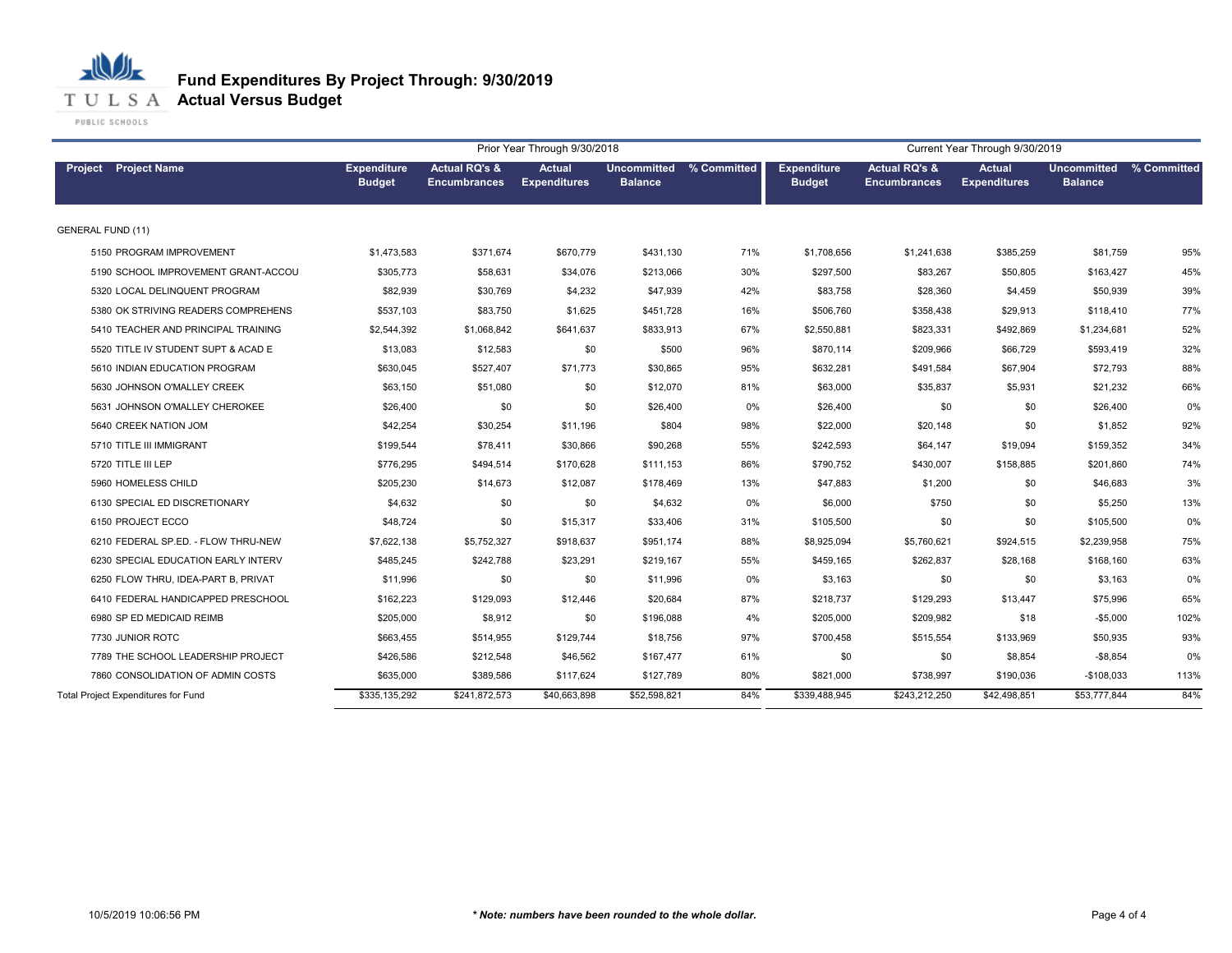

| Prior Year Through 9/30/2018<br>Current Year Through 9/30/2019 |                                     |                                                 |                                      |                                           |      |                                     |                                                 |                                      |                                                  |       |
|----------------------------------------------------------------|-------------------------------------|-------------------------------------------------|--------------------------------------|-------------------------------------------|------|-------------------------------------|-------------------------------------------------|--------------------------------------|--------------------------------------------------|-------|
| <b>Site Name</b><br>Site                                       | <b>Expenditure</b><br><b>Budget</b> | <b>Actual RQ's &amp;</b><br><b>Encumbrances</b> | <b>Actual</b><br><b>Expenditures</b> | Uncommitted % Committed<br><b>Balance</b> |      | <b>Expenditure</b><br><b>Budget</b> | <b>Actual RQ's &amp;</b><br><b>Encumbrances</b> | <b>Actual</b><br><b>Expenditures</b> | <b>Uncommitted % Committed</b><br><b>Balance</b> |       |
| <b>GENERAL FUND (11)</b>                                       |                                     |                                                 |                                      |                                           |      |                                     |                                                 |                                      |                                                  |       |
| 000 DISTRICT WIDE                                              | \$21,762,341                        | \$0                                             | \$0                                  | \$21,762,341                              | 0%   | \$3,587,070                         | \$0                                             | $-$21,048$                           | \$3,608,118                                      | $-1%$ |
| 002 MAINTENANCE & PLANT OPERATIONS                             | \$1,348,645                         | \$534,963                                       | \$203,588                            | \$610,094                                 | 55%  | \$1,474,441                         | \$547,560                                       | \$247,816                            | \$679,065                                        | 54%   |
| 003 TRANSPORTATION                                             | \$10,230,877                        | \$6,928,447                                     | \$2,187,808                          | \$1,114,622                               | 89%  | \$11,069,027                        | \$7,600,245                                     | \$2,302,346                          | \$1,166,436                                      | 89%   |
| 005 DESIGN & INNOVATION OFFICE                                 | \$3,868,156                         | \$1,011,224                                     | \$638,763                            | \$2,218,169                               | 43%  | \$2,731,606                         | \$865,343                                       | \$251,451                            | \$1,614,813                                      | 41%   |
| 006 GENERAL COUNSEL                                            | \$1,179,832                         | \$855,211                                       | \$191,534                            | \$133,088                                 | 89%  | \$1,163,576                         | \$806,536                                       | \$164,474                            | \$192,566                                        | 83%   |
| 007 DATA STRATEGY & ANALYTICS                                  | \$1,768,243                         | \$654,732                                       | \$176,473                            | \$937,037                                 | 47%  | \$1,903,471                         | \$1,163,768                                     | \$238,864                            | \$500,840                                        | 74%   |
| 008 WAREHOUSE                                                  | \$29,271                            | \$0                                             | \$1,002                              | \$28,269                                  | 3%   | \$29,271                            | \$0                                             | \$1,821                              | \$27,450                                         | 6%    |
| 020 STUDENT & FAMILY SERVICES                                  | \$2,769,963                         | \$1,470,663                                     | \$347,730                            | \$951,571                                 | 66%  | \$2,853,179                         | \$1,319,634                                     | \$320,254                            | \$1,213,291                                      | 57%   |
| 021 DEPUTY SUPERINTENDENT                                      | \$800,100                           | \$499,054                                       | \$175,961                            | \$125,085                                 | 84%  | \$2,584,120                         | \$893,814                                       | \$149,315                            | \$1,540,991                                      | 40%   |
| 024 HELMZAR CHALLENGE COURSE                                   | \$8,000                             | \$0                                             | \$925                                | \$7,075                                   | 12%  | \$8,000                             | \$0                                             | \$6,401                              | \$1,599                                          | 80%   |
| 025 SUPPORT SERVICES                                           | \$1,762,026                         | \$5,781,566                                     | \$1,021,302                          | $-$5,040,842$                             | 386% | \$2,338,509                         | \$6,339,833                                     | \$463,317                            | $-$4,464,641$                                    | 291%  |
| 026 ISS OPERATIONS                                             | \$1,313,146                         | \$675,022                                       | \$382,394                            | \$255,730                                 | 81%  | \$1,059,180                         | \$546,795                                       | \$433,687                            | \$78,698                                         | 93%   |
| 028 CLIENT SERVICES                                            | \$1,063,314                         | \$747,152                                       | \$304,489                            | \$11,674                                  | 99%  | \$1,058,062                         | \$709,704                                       | \$239,429                            | \$108,929                                        | 90%   |
| 030 INFORMATION TECHNOLOGY                                     | \$312,046                           | \$196,026                                       | \$76,447                             | \$39,573                                  | 87%  | \$307,442                           | \$221,228                                       | \$79,604                             | \$6,610                                          | 98%   |
| 031 PRINT SHOP                                                 | \$695,613                           | \$286,096                                       | \$24,870                             | \$384,647                                 | 45%  | \$598.527                           | \$459.044                                       | \$89.472                             | \$50,011                                         | 92%   |
| 037 BOND PROJECTS/ENERGY MGMT                                  | \$201,133                           | \$155,693                                       | \$43,061                             | \$2,379                                   | 99%  | \$221,106                           | \$172,878                                       | \$43,470                             | \$4,758                                          | 98%   |
| 039 BEFORE & AFTER CARE                                        | \$542,414                           | \$352,949                                       | \$63,399                             | \$126,067                                 | 77%  | \$498,915                           | \$388,542                                       | \$175,446                            | -\$65,073                                        | 113%  |
| 041 TALENT MANAGEMENT                                          | \$6,775,910                         | \$4,511,913                                     | \$1,054,019                          | \$1,209,978                               | 82%  | \$8,659,895                         | \$6,413,224                                     | \$1,175,844                          | \$1,070,826                                      | 88%   |
| 044 EDUC EFFCTNESS & PROF LEARNING                             | \$3,149,046                         | \$1,619,027                                     | \$438,495                            | \$1,091,524                               | 65%  | \$1,948,231                         | \$965,277                                       | \$628,831                            | \$354,123                                        | 82%   |
| 049 CAMPUS POLICE & SECURITY SERV                              | \$6,036                             | \$0                                             | \$6,036                              | \$0                                       | 100% | \$9,109                             | \$450                                           | \$1,732                              | \$6,926                                          | 24%   |
| 052 ACCOUNTING/PAYROLL                                         | \$1,778,544                         | \$1,068,129                                     | \$308,188                            | \$402,227                                 | 77%  | \$1,689,196                         | \$1,003,364                                     | \$276,049                            | \$409,783                                        | 76%   |
| 054 MATERIALS MANAGEMENT                                       | \$1,772,733                         | \$1,172,006                                     | \$258,412                            | \$342,316                                 | 81%  | \$1,693,055                         | \$1,184,572                                     | \$148,285                            | \$360,197                                        | 79%   |
| 056 APPLICATION DEVELOPMENT                                    | \$1,846,681                         | \$649,044                                       | \$702,888                            | \$494,749                                 | 73%  | \$1,957,858                         | \$780,784                                       | \$776,722                            | \$400,353                                        | 80%   |
| 057 SERVICE DESK                                               | \$592,234                           | \$378,963                                       | \$132,495                            | \$80,777                                  | 86%  | \$602,397                           | \$394,405                                       | \$152,834                            | \$55,158                                         | 91%   |
| 058 ENROLLMENT & STUDENT SERVICES                              | \$1,881,780                         | \$1,402,943                                     | \$444,095                            | \$34,742                                  | 98%  | \$2,009,026                         | \$1,469,332                                     | \$453,452                            | \$86,242                                         | 96%   |
| 059 HEALTH & WELLNESS                                          | \$253,543                           | \$142,365                                       | \$43,247                             | \$67,931                                  | 73%  | \$253,720                           | \$141,631                                       | \$48,493                             | \$63,596                                         | 75%   |
| 060 CHIEF LEARNING OFFICER                                     | \$1,279,485                         | \$82,286                                        | \$23,022                             | \$1,174,177                               | 8%   | \$392,713                           | \$119,208                                       | \$32,895                             | \$240,610                                        | 39%   |
| 062 COMMUNICATIONS                                             | \$534,233                           | \$295,023                                       | \$95,897                             | \$143,312                                 | 73%  | \$650,341                           | \$463,779                                       | \$126,320                            | \$60,242                                         | 91%   |
| 064 SECONDARY PATHWAYS                                         | \$1,030,720                         | \$703,559                                       | \$261,804                            | \$65,357                                  | 94%  | \$930,934                           | \$438,895                                       | \$155,047                            | \$336,992                                        | 64%   |
| 065 CHIEF OF SCHOOLS                                           | \$649,109                           | \$105,794                                       | \$115,595                            | \$427,720                                 | 34%  | \$181,856                           | \$301,052                                       | \$78,203                             | $-$197,399$                                      | 209%  |
| 066 SPECIAL EDUCATION                                          | \$7,659,048                         | \$5,257,345                                     | \$776,581                            | \$1,625,123                               | 79%  | \$5,668,252                         | \$3,250,343                                     | \$615,080                            | \$1,802,830                                      | 68%   |
| 068 ATHLETICS/ACTIVITIES                                       | \$951,056                           | \$445,950                                       | \$128,522                            | \$376,585                                 | 60%  | \$939,947                           | \$441,179                                       | \$130,474                            | \$368,294                                        | 61%   |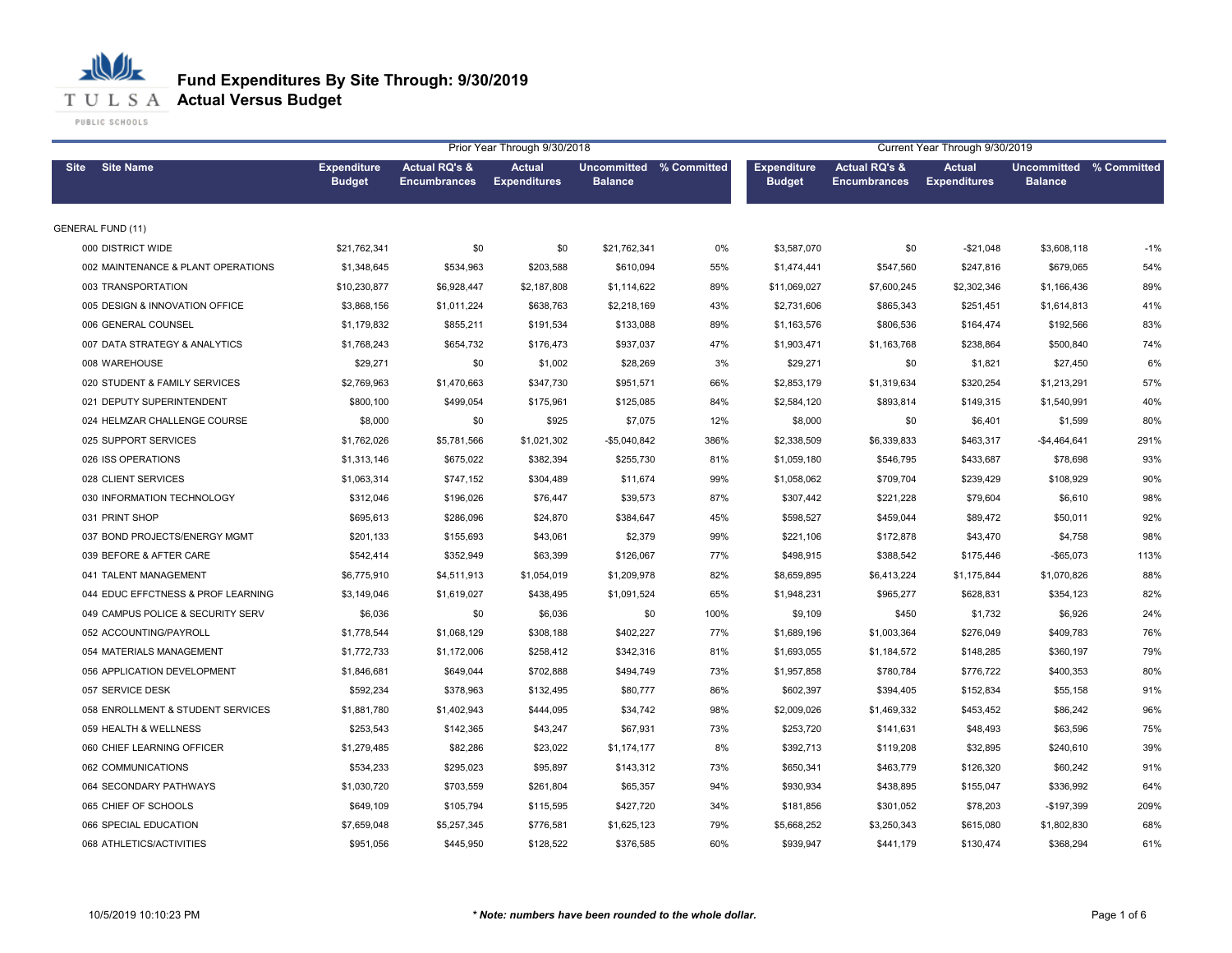

|                                    |                                     |                                                 | Prior Year Through 9/30/2018  |                                           |      |                                     |                                                 | Current Year Through 9/30/2019       |                                           |      |
|------------------------------------|-------------------------------------|-------------------------------------------------|-------------------------------|-------------------------------------------|------|-------------------------------------|-------------------------------------------------|--------------------------------------|-------------------------------------------|------|
| <b>Site Name</b><br><b>Site</b>    | <b>Expenditure</b><br><b>Budget</b> | <b>Actual RQ's &amp;</b><br><b>Encumbrances</b> | Actual<br><b>Expenditures</b> | Uncommitted % Committed<br><b>Balance</b> |      | <b>Expenditure</b><br><b>Budget</b> | <b>Actual RQ's &amp;</b><br><b>Encumbrances</b> | <b>Actual</b><br><b>Expenditures</b> | Uncommitted % Committed<br><b>Balance</b> |      |
| <b>GENERAL FUND (11)</b>           |                                     |                                                 |                               |                                           |      |                                     |                                                 |                                      |                                           |      |
| 069 PERSONALIZED LEARNING          | \$214,645                           | \$8,790                                         | \$2,559                       | \$203,296                                 | 5%   | \$215,130                           | \$11,539                                        | \$2,038                              | \$201,553                                 | 6%   |
| 070 TEACHING & LEARNING            | \$7,518,295                         | \$3,551,378                                     | \$913,774                     | \$3,053,143                               | 59%  | \$12,864,440                        | \$5,198,539                                     | \$1,518,245                          | \$6,147,655                               | 52%  |
| 071 ILD 1                          | \$176,238                           | \$135,140                                       | \$39,717                      | \$1,381                                   | 99%  | \$181,770                           | \$137,399                                       | \$37,511                             | \$6,860                                   | 96%  |
| 072 ILD 2                          | \$168,500                           | \$132,768                                       | \$37,991                      | $-$2,259$                                 | 101% | \$176,133                           | \$134,942                                       | \$39,224                             | \$1,967                                   | 99%  |
| 073 ILD 3                          | \$169,195                           | \$134,475                                       | \$36,297                      | $-$1,576$                                 | 101% | \$178,390                           | \$135,513                                       | \$37,138                             | \$5,739                                   | 97%  |
| 076 ILD 5                          | \$318,164                           | \$156,952                                       | \$36,942                      | \$124,270                                 | 61%  | \$313,758                           | \$159,871                                       | \$37,362                             | \$116,525                                 | 63%  |
| 078 ILD 6                          | \$177,624                           | \$140,162                                       | \$39,572                      | $-$2,110$                                 | 101% | \$186,437                           | \$140,511                                       | \$41,784                             | \$4,143                                   | 98%  |
| 079 LEAD ILD                       | \$555,935                           | \$157,774                                       | \$41,512                      | \$356,649                                 | 36%  | \$566,272                           | \$159,319                                       | \$42,289                             | \$364,664                                 | 36%  |
| 080 ILD 7                          | \$167,705                           | \$131,936                                       | \$34,720                      | \$1,049                                   | 99%  | \$173,840                           | \$132,327                                       | \$37,079                             | \$4,434                                   | 97%  |
| 087 TEACHER LEADER EFFECTIVENESS   | \$20,160                            | \$0                                             | \$6,921                       | \$13,239                                  | 34%  | \$20,160                            | \$0                                             | \$0                                  | \$20,160                                  | 0%   |
| 091 OFFICE OF THE SUPERINTENDENT   | \$901,960                           | \$545,450                                       | \$175,863                     | \$180,646                                 | 80%  | \$902,465                           | \$525,469                                       | \$173,675                            | \$203,321                                 | 77%  |
| 092 BOARD OF EDUCATION             | \$206,093                           | \$3,383                                         | \$6,679                       | \$196,031                                 | 5%   | \$164,833                           | \$480                                           | \$2,186                              | \$162,167                                 | 2%   |
| 093 FEDERAL PROGRAMS/SPECIAL PROJ  | \$9,205,863                         | \$4,426,886                                     | \$1,153,430                   | \$3,625,548                               | 61%  | \$6,319,816                         | \$2,790,919                                     | \$922,565                            | \$2,606,333                               | 59%  |
| 095 ESC CUSTODIANS                 | \$215,214                           | \$137,263                                       | \$49,806                      | \$28,144                                  | 87%  | \$255,208                           | \$188,409                                       | \$61,864                             | \$4,935                                   | 98%  |
| 097 TREASURER                      | \$3,690,184                         | \$3,065,399                                     | \$503,660                     | \$121,125                                 | 97%  | \$848,456                           | \$634,149                                       | \$175,841                            | \$38,466                                  | 95%  |
| 098 FINANCIAL SERVICES & BUDGET    | \$2,282,798                         | \$1,369,215                                     | \$509,500                     | \$404,083                                 | 82%  | \$1,647,385                         | \$1,121,183                                     | \$418,730                            | \$107,471                                 | 93%  |
| 100 EDUCATION SERVICE CENTER       | \$180,652                           | \$0                                             | \$19,482                      | \$161,171                                 | 11%  | \$180,652                           | \$0                                             | \$38,277                             | \$142,376                                 | 21%  |
| 103 ACADEMY CENTRAL ELEMENTARY     | \$1,309,867                         | \$1,024,618                                     | \$162,721                     | \$122,528                                 | 91%  | \$2,181,107                         | \$1,008,050                                     | \$176,854                            | \$996,203                                 | 54%  |
| 105 ADDAMS ELEMENTARY              | \$15,000                            | \$0                                             | \$685                         | \$14,315                                  | 5%   | \$4,000                             | \$0                                             | \$0                                  | \$4,000                                   | 0%   |
| 111 ANDERSON ELEMENTARY            | \$2,481,360                         | \$2,044,835                                     | \$279,468                     | \$157,057                                 | 94%  | \$2,856,178                         | \$2,280,776                                     | \$339,722                            | \$235,680                                 | 92%  |
| 112 ZARROW INTERNATIONAL SCHOOL    | \$2,214,309                         | \$2,107,571                                     | \$255,253                     | $-$148,515$                               | 107% | \$2,658,482                         | \$2,169,545                                     | \$266,761                            | \$222,177                                 | 92%  |
| 118 BELL ELEMENTARY                | \$3,486,281                         | \$2,386,813                                     | \$345,386                     | \$754,082                                 | 78%  | \$3,019,226                         | \$2,194,572                                     | \$292,328                            | \$532,326                                 | 82%  |
| 135 BURROUGHS ELEMENTARY           | \$2,110,925                         | \$1,937,828                                     | \$252,031                     | $-$78,934$                                | 104% | \$2,127,249                         | \$1,757,096                                     | \$231,018                            | \$139,135                                 | 93%  |
| 140 CARNEGIE ELEMENTARY            | \$2,181,474                         | \$1,997,130                                     | \$243,469                     | $-$59,125$                                | 103% | \$2,415,742                         | \$2,131,047                                     | \$253,004                            | \$31,692                                  | 99%  |
| 145 CELIA CLINTON ELEMENTARY       | \$3,231,147                         | \$2,868,968                                     | \$373,771                     | $-$11,592$                                | 100% | \$2,842,525                         | \$2,574,051                                     | \$371,035                            | $-$102,561$                               | 104% |
| 155 WAYMAN TISDALE FINE ARTS ACADE | \$2,380,411                         | \$2,117,839                                     | \$288,144                     | $-$ \$25,572                              | 101% | \$2,241,399                         | \$1,973,922                                     | \$290,494                            | $-$ \$23,017                              | 101% |
| 156 DOLORES HUERTA ELEMENTARY      | \$2,151,087                         | \$1,920,652                                     | \$245,514                     | $-$15,079$                                | 101% | \$2,470,751                         | \$1,996,263                                     | \$262,003                            | \$212,485                                 | 91%  |
| 158 COOPER ELEMENTARY              | \$3,722,135                         | \$3,310,591                                     | \$384,427                     | \$27,117                                  | 99%  | \$4,190,156                         | \$3,302,717                                     | \$405,135                            | \$482,304                                 | 88%  |
| 161 CLINTON WEST ELEMENTARY        | \$2,724,383                         | \$2,519,188                                     | \$356,780                     | $-$151,585$                               | 106% | \$3,034,646                         | \$2,547,033                                     | \$355,056                            | \$132,557                                 | 96%  |
| 163 DUAL LANGUAGE IMMERSION PROG   | \$1,379,831                         | \$1,345,406                                     | \$179,721                     | $-$145,296$                               | 111% | \$1,680,541                         | \$1,451,685                                     | \$170,521                            | \$58,335                                  | 97%  |
| 167 ECDC-BUNCHE                    | \$964,177                           | \$873,658                                       | \$140,302                     | $-$49,783$                                | 105% | \$210,270                           | \$27,354                                        | \$27,805                             | \$155,111                                 | 26%  |
| 168 ECDC-PORTER                    | \$0                                 | \$0                                             | \$2,217                       | $-$2,217$                                 | 0%   | \$3,119                             | \$0                                             | \$0                                  | \$3,119                                   | 0%   |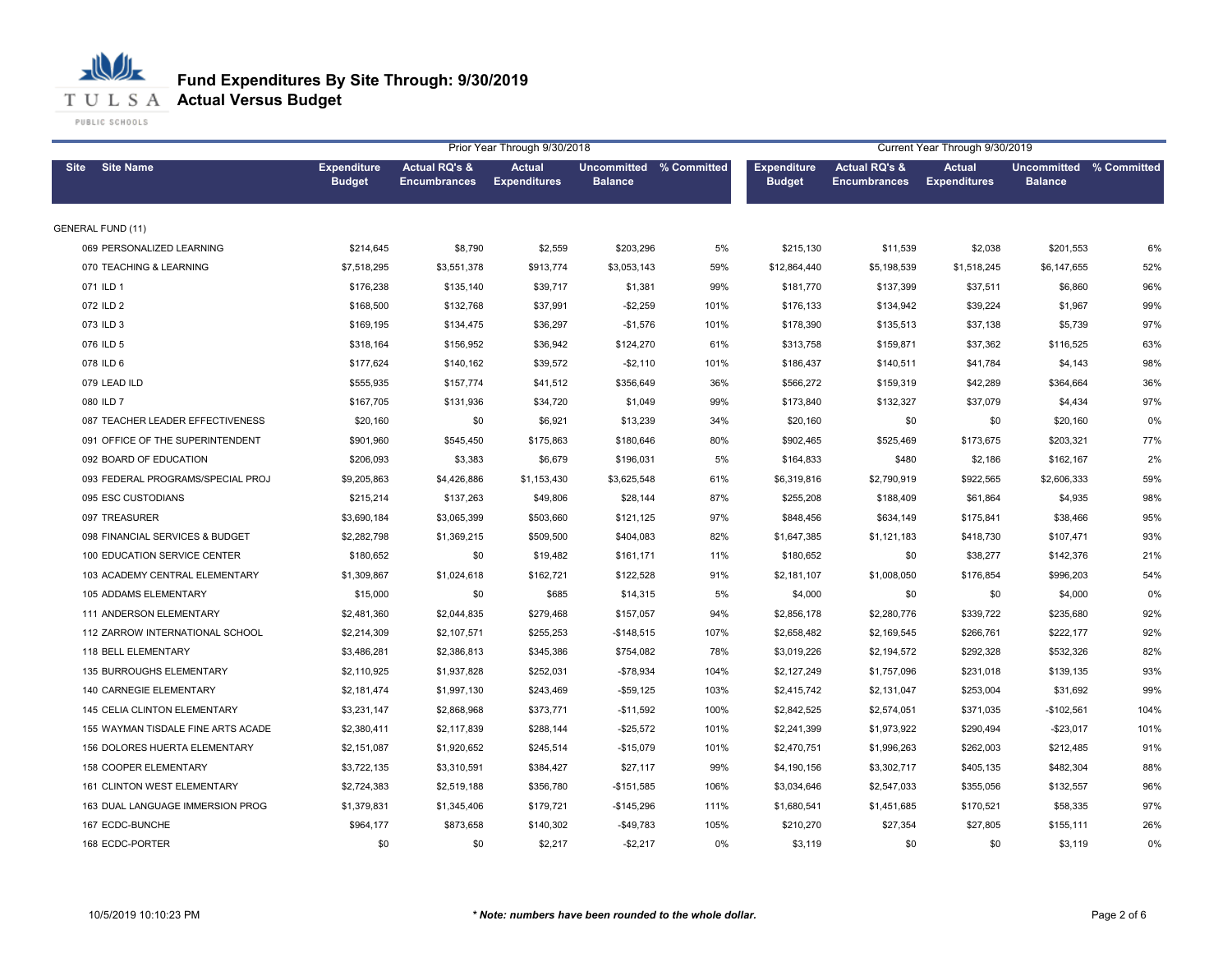#### 心儿 **Fund Expenditures By Site Through: 9/30/2019 T U L S A Actual Versus Budget**

|                                   |                                     |                                                 | Prior Year Through 9/30/2018         |                                           |      | Current Year Through 9/30/2019      |                                                 |                                      |                                           |        |
|-----------------------------------|-------------------------------------|-------------------------------------------------|--------------------------------------|-------------------------------------------|------|-------------------------------------|-------------------------------------------------|--------------------------------------|-------------------------------------------|--------|
| <b>Site Name</b><br><b>Site</b>   | <b>Expenditure</b><br><b>Budget</b> | <b>Actual RQ's &amp;</b><br><b>Encumbrances</b> | <b>Actual</b><br><b>Expenditures</b> | Uncommitted % Committed<br><b>Balance</b> |      | <b>Expenditure</b><br><b>Budget</b> | <b>Actual RQ's &amp;</b><br><b>Encumbrances</b> | <b>Actual</b><br><b>Expenditures</b> | Uncommitted % Committed<br><b>Balance</b> |        |
| <b>GENERAL FUND (11)</b>          |                                     |                                                 |                                      |                                           |      |                                     |                                                 |                                      |                                           |        |
| 170 EISENHOWER ELEMENTARY         | \$3,052,246                         | \$2,858,169                                     | \$351,166                            | $-$157,089$                               | 105% | \$3,570,949                         | \$2,889,323                                     | \$354,788                            | \$326,838                                 | 91%    |
| 175 ELIOT ELEMENTARY              | \$1,915,260                         | \$1,764,790                                     | \$215,904                            | $-$65,434$                                | 103% | \$2,039,367                         | \$1,664,890                                     | \$199,927                            | \$174,549                                 | 91%    |
| 180 EMERSON ELEMENTARY            | \$1,692,449                         | \$1,614,306                                     | \$221,951                            | $-$143,808$                               | 108% | \$2,512,565                         | \$2,025,015                                     | \$314,959                            | \$172,592                                 | 93%    |
| 185 EUGENE FIELD ELEMENTARY       | \$2,491,596                         | \$1,934,873                                     | \$347,358                            | \$209,365                                 | 92%  | \$2,242,525                         | \$2,035,154                                     | \$261,715                            | $-$54,344$                                | 102%   |
| 194 GREENWOOD LEADERSHIP ACADEMY  | \$677,058                           | \$387,747                                       | \$269,063                            | \$20,248                                  | 97%  | \$1,871,276                         | \$74,769                                        | \$391,029                            | \$1,405,479                               | 25%    |
| 198 JOHN HOPE FRANKLIN ELEMENTARY | \$2,175,474                         | \$1,863,471                                     | \$279,234                            | \$32,769                                  | 98%  | \$2,701,495                         | \$2,365,271                                     | \$289,767                            | \$46,458                                  | 98%    |
| 199 GRIMES ELEMENTARY             | \$1,853,814                         | \$1,634,531                                     | \$243,571                            | $-$24,288$                                | 101% | \$1,805,170                         | \$1,401,502                                     | \$182,887                            | \$220,781                                 | 88%    |
| 200 HAWTHORNE ELEMENTARY          | \$1,799,129                         | \$1,538,311                                     | \$216,644                            | \$44,174                                  | 98%  | \$1,987,476                         | \$1,789,425                                     | \$234,542                            | $-$36,490$                                | 102%   |
| 204 HAMILTON ELEMENTARY           | \$3,462,836                         | \$2,853,461                                     | \$349,184                            | \$260,190                                 | 92%  | \$3,265,142                         | \$2,759,251                                     | \$399,152                            | \$106,739                                 | 97%    |
| 205 PATRICK HENRY ELEMENTARY      | \$2,499,960                         | \$2,157,565                                     | \$276,273                            | \$66,122                                  | 97%  | \$2,385,479                         | \$1,860,249                                     | \$238,094                            | \$287,136                                 | 88%    |
| 215 HOOVER ELEMENTARY             | \$3,056,366                         | \$2,744,188                                     | \$385,789                            | $-$73,610$                                | 102% | \$3,374,139                         | \$2,940,860                                     | \$353,262                            | \$80,018                                  | 98%    |
| 230 UNITY LEARNING ACADEMY        | \$2,097,036                         | \$1,878,010                                     | \$251,529                            | $-$ \$32,503                              | 102% | \$2,110,276                         | \$1,746,841                                     | \$244,702                            | \$118,733                                 | 94%    |
| 245 JONES ELEMENTARY              | \$2,045,735                         | \$1,845,958                                     | \$232,256                            | $-$ \$32,479                              | 102% | \$2,213,189                         | \$1,918,882                                     | \$230,267                            | \$64,040                                  | 97%    |
| 251 KENDALL-WHITTIER ELEMENTARY   | \$5,065,732                         | \$4,614,461                                     | \$604,101                            | $-$152,830$                               | 103% | \$5,564,186                         | \$4,681,765                                     | \$593,380                            | \$289,040                                 | 95%    |
| 252 KERR ELEMENTARY               | \$2,873,559                         | \$2,488,156                                     | \$311,081                            | \$74,323                                  | 97%  | \$3,061,866                         | \$2,594,890                                     | \$356,173                            | \$110,804                                 | 96%    |
| 255 KEY ELEMENTARY                | \$2,350,869                         | \$2,098,962                                     | \$283,827                            | $-$31,920$                                | 101% | \$2,581,569                         | \$2,182,762                                     | \$299,265                            | \$99,542                                  | 96%    |
| 260 LANIER ELEMENTARY             | \$1,950,998                         | \$1,744,003                                     | \$224,227                            | $-$17,231$                                | 101% | \$2,151,367                         | \$1,756,520                                     | \$224,099                            | \$170,748                                 | 92%    |
| 265 COUNCIL OAK ELEMENTARY        | \$2,110,228                         | \$2,018,394                                     | \$255,883                            | $-$164,048$                               | 108% | \$2,440,230                         | \$2,051,776                                     | \$252,051                            | \$136,403                                 | 94%    |
| 269 LEWIS & CLARK ELEMENTARY      | \$3,629,581                         | \$3,212,653                                     | \$415,478                            | \$1,450                                   | 100% | \$3,568,204                         | \$3,046,365                                     | \$368,844                            | \$152,994                                 | 96%    |
| 275 LINDBERGH ELEMENTARY          | \$2,535,265                         | \$2,314,396                                     | \$271,660                            | $-$50,791$                                | 102% | \$2,675,472                         | \$2,394,961                                     | \$272,610                            | \$7,901                                   | 100%   |
| 305 MACARTHUR ELEMENTARY          | \$3,055,822                         | \$2,941,193                                     | \$304,453                            | $-$189,824$                               | 106% | \$2,947,917                         | \$2,676,283                                     | \$254,444                            | \$17,190                                  | 99%    |
| 310 MARSHALL ELEMENTARY           | \$1,796,904                         | \$1,844,299                                     | \$241,411                            | $-$288,807$                               | 116% | \$2,143,400                         | \$1,874,747                                     | \$231,739                            | \$36,914                                  | 98%    |
| 315 MAYO DEMONSTRATION SCHOOL     | \$2,296,767                         | \$1,954,914                                     | \$234,007                            | \$107,846                                 | 95%  | \$2,500,906                         | \$1,972,416                                     | \$255,228                            | \$273,263                                 | 89%    |
| 320 MCCLURE ELEMENTARY            | \$2,559,279                         | \$2,424,021                                     | \$322,713                            | $-$187,455$                               | 107% | \$2,770,450                         | \$2,345,939                                     | \$326,872                            | \$97,640                                  | 96%    |
| 325 MCKINLEY ELEMENTARY           | \$2,774,897                         | \$2,807,523                                     | \$322,059                            | $-$ \$354,685                             | 113% | \$3,251,307                         | \$2,784,729                                     | \$326,170                            | \$140,408                                 | 96%    |
| 330 MITCHELL ELEMENTARY           | \$2,533,580                         | \$2,274,293                                     | \$290,672                            | $-$31,385$                                | 101% | \$2,830,906                         | \$2,373,627                                     | \$287,343                            | \$169,936                                 | 94%    |
| 345 OWEN ELEMENTARY               | \$2,624,642                         | \$2,496,764                                     | \$288,161                            | $-$160,283$                               | 106% | \$2,857,137                         | \$2,278,506                                     | \$273,593                            | \$305,038                                 | 89%    |
| 350 PARK ELEMENTARY               | \$37,405                            | \$0                                             | \$1,707                              | \$35,698                                  | 5%   | \$400                               | \$0                                             | \$0                                  | \$400                                     | 0%     |
| 351 PEARY ELEMENTARY              | \$2,228,586                         | \$2,035,373                                     | \$267,122                            | -\$73,909                                 | 103% | \$2,515,995                         | \$2,145,417                                     | \$267,401                            | \$103,177                                 | 96%    |
| 355 PENN ELEMENTARY               | \$1,940,564                         | \$1,633,968                                     | \$242,959                            | \$63,637                                  | 97%  | -\$783,922                          | \$75,911                                        | \$26,543                             | -\$886,375                                | $-13%$ |
| 378 REMINGTON ELEMENTARY          | \$39,517                            | \$0                                             | \$1,918                              | \$37,599                                  | 5%   | \$1,407                             | \$0                                             | \$0                                  | \$1,407                                   | 0%     |
| 395 ROBERTSON ELEMENTARY          | \$2,304,956                         | \$2,076,105                                     | \$289,203                            | $-$ \$60,352                              | 103% | \$2,212,386                         | \$1,756,352                                     | \$237,382                            | \$218,651                                 | 90%    |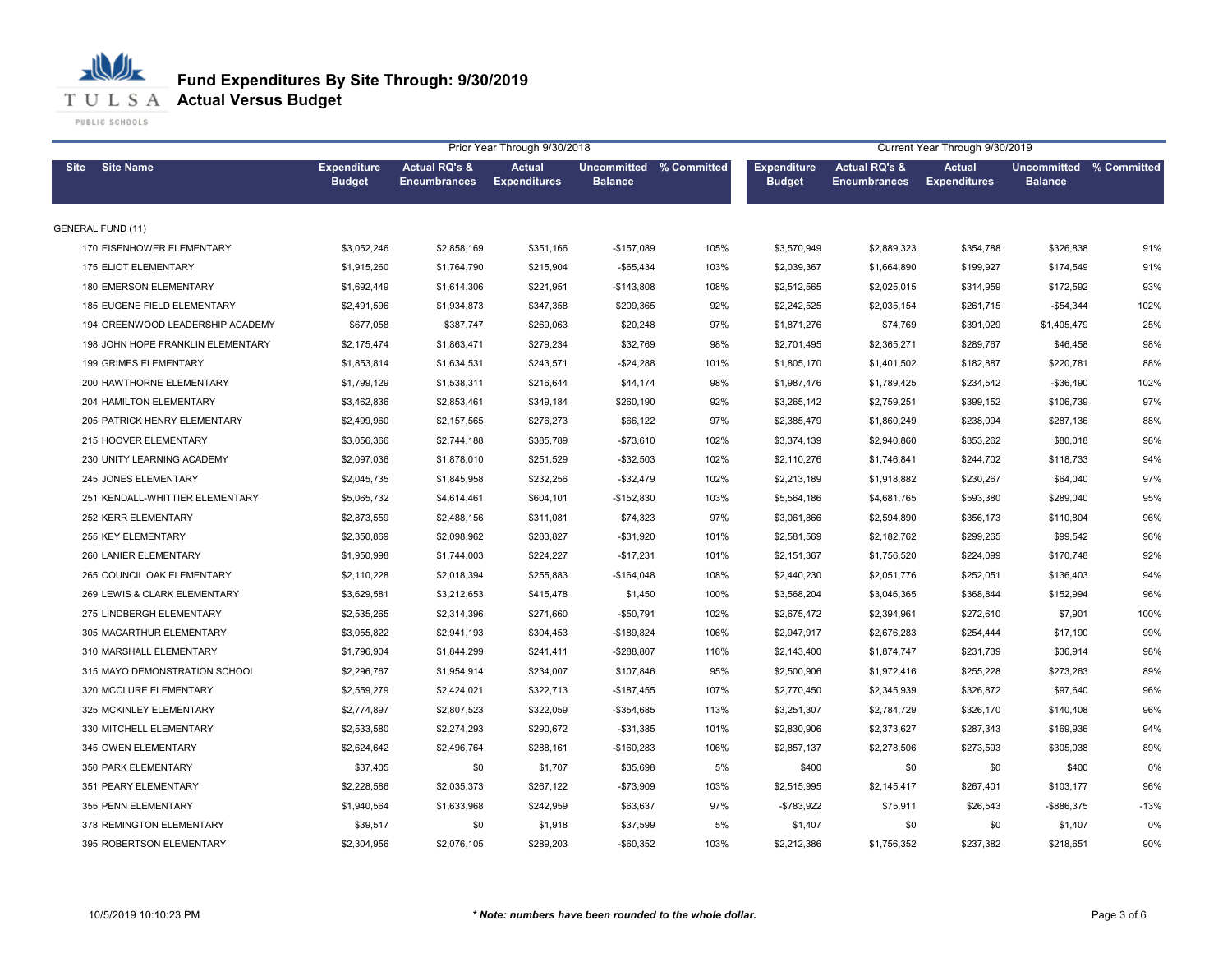

|                                   |                                     |                                                 | Prior Year Through 9/30/2018         |                                           |       | Current Year Through 9/30/2019      |                                                 |                                      |                                                  |      |
|-----------------------------------|-------------------------------------|-------------------------------------------------|--------------------------------------|-------------------------------------------|-------|-------------------------------------|-------------------------------------------------|--------------------------------------|--------------------------------------------------|------|
| <b>Site Name</b><br>Site          | <b>Expenditure</b><br><b>Budget</b> | <b>Actual RQ's &amp;</b><br><b>Encumbrances</b> | <b>Actual</b><br><b>Expenditures</b> | Uncommitted % Committed<br><b>Balance</b> |       | <b>Expenditure</b><br><b>Budget</b> | <b>Actual RQ's &amp;</b><br><b>Encumbrances</b> | <b>Actual</b><br><b>Expenditures</b> | <b>Uncommitted % Committed</b><br><b>Balance</b> |      |
| <b>GENERAL FUND (11)</b>          |                                     |                                                 |                                      |                                           |       |                                     |                                                 |                                      |                                                  |      |
| 397 ROOSEVELT ELEMENTARY          | \$24,979                            | \$18,510                                        | \$6,119                              | \$350                                     | 99%   | \$26,923                            | \$19,870                                        | \$5,858                              | \$1,195                                          | 96%  |
| <b>400 ROSS</b>                   | \$39,950                            | \$0                                             | \$5,202                              | \$34,748                                  | 13%   | \$39,950                            | \$0                                             | \$8,575                              | \$31,375                                         | 21%  |
| 402 SALK ELEMENTARY               | \$3,453,625                         | \$3,052,031                                     | \$355,431                            | \$46,163                                  | 99%   | \$3,809,838                         | \$3,252,722                                     | \$393,846                            | \$163,269                                        | 96%  |
| 403 SANDBURG ELEMENTARY           | \$14,860                            | \$0                                             | \$1,470                              | \$13,390                                  | 10%   | \$14,860                            | \$0                                             | \$3,178                              | \$11,682                                         | 21%  |
| 405 SEQUOYAH ELEMENTARY           | \$3,332,299                         | \$2,941,903                                     | \$361,966                            | \$28,431                                  | 99%   | \$3,443,118                         | \$3,013,792                                     | \$358,794                            | \$70,532                                         | 98%  |
| 410 SKELLY ELEMENTARY             | \$4,958,976                         | \$4,416,270                                     | \$612,425                            | $-$ \$69,719                              | 101%  | \$5,363,901                         | \$4,556,343                                     | \$568,695                            | \$238,863                                        | 96%  |
| 411 SKELLY - LOWER                | \$43,456                            | \$5,642                                         | \$3,658                              | \$34,157                                  | 21%   | \$5,552                             | \$600                                           | \$168                                | \$4,785                                          | 14%  |
| 415 SPRINGDALE ELEMENTARY         | \$2,727,805                         | \$2,362,220                                     | \$299,617                            | \$65,969                                  | 98%   | \$2,634,789                         | \$2,265,213                                     | \$275,606                            | \$93,971                                         | 96%  |
| 423 PROJECT ACCEPT-TRAICE ELEM    | \$1,148,067                         | \$1,124,891                                     | \$158,314                            | $-$135,137$                               | 112%  | \$1,378,746                         | \$1,134,881                                     | \$173,055                            | \$70,811                                         | 95%  |
| 425 MARK TWAIN ELEMENTARY         | \$2,407,767                         | \$2,142,523                                     | \$284,702                            | $-$19,457$                                | 101%  | \$2,372,139                         | \$2,083,406                                     | \$278,035                            | \$10,698                                         | 100% |
| 435 WHITMAN ELEMENTARY            | \$2,045,926                         | \$1,779,664                                     | \$243,727                            | \$22,534                                  | 99%   | \$2,124,032                         | \$1,577,948                                     | \$232,765                            | \$313,320                                        | 85%  |
| 444 WRIGHT ELEMENTARY             | \$2,722,010                         | \$2,578,434                                     | \$392,215                            | $-$248,639$                               | 109%  | \$3,072,906                         | \$2,397,232                                     | \$344,826                            | \$330,848                                        | 89%  |
| 447 DISNEY ELEMENTARY             | \$3,796,600                         | \$3,547,157                                     | \$415,545                            | $-$166,102$                               | 104%  | \$4,188,050                         | \$3,662,579                                     | \$456,162                            | \$69,309                                         | 98%  |
| 449 GRISSOM ELEMENTARY            | \$1,986,990                         | \$1,828,167                                     | \$219,152                            | $-$60,329$                                | 103%  | \$2,137,687                         | \$1,716,541                                     | \$225,798                            | \$195,348                                        | 91%  |
| 515 CARVER MIDDLE SCHOOL          | \$2,637,345                         | \$2,407,795                                     | \$291,666                            | $-$ \$62,116                              | 102%  | \$2,966,932                         | \$2,325,240                                     | \$324,126                            | \$317,566                                        | 89%  |
| 530 WEBSTER MIDDLE SCHOOL         | \$2,512,617                         | \$2,015,546                                     | \$246,202                            | \$250,869                                 | 90%   | \$2,564,569                         | \$2,086,764                                     | \$236,463                            | \$241,342                                        | 91%  |
| 537 EDISON PREPARATORY MIDDLE     | \$4,114,077                         | \$3,752,873                                     | \$435,392                            | $-$74,188$                                | 102%  | \$4,439,239                         | \$3,733,954                                     | \$448,214                            | \$257,070                                        | 94%  |
| 563 MONROE DEMONSTRATION (6-8)    | \$1,734,018                         | \$1,368,432                                     | \$224,118                            | \$141,468                                 | 92%   | \$5,372,820                         | \$4,058,287                                     | \$557,266                            | \$757,266                                        | 86%  |
| 573 THOREAU DEMONSTRATION ACADEMY | \$2,996,760                         | \$2,761,630                                     | \$340,534                            | $-$105,403$                               | 104%  | \$3,287,264                         | \$2,565,543                                     | \$366.949                            | \$354,772                                        | 89%  |
| 574 TRAICE MIDDLE SCHOOL          | \$7,390                             | \$142,176                                       | \$13,287                             | $-$148,073$                               | 2104% | \$9,784                             | \$70,340                                        | \$7,009                              | -\$67,565                                        | 791% |
| 600 TULSA TECHNOLOGY              | \$92,750                            | \$92,750                                        | \$0                                  | \$0                                       | 100%  | \$92,750                            | \$92,750                                        | \$0                                  | \$0                                              | 100% |
| 601 MARGARET HUDSON               | \$292,102                           | \$0                                             | \$5,792                              | \$286,310                                 | 2%    | \$174,272                           | \$0                                             | \$14,391                             | \$159,881                                        | 8%   |
| 603 LEARNING CENTER               | \$17,550                            | \$0                                             | \$0                                  | \$17,550                                  | 0%    | \$17,550                            | \$0                                             | \$0                                  | \$17,550                                         | 0%   |
| 604 INDIAN PUPIL EDUCATION        | \$841,909                           | \$615,411                                       | \$82,570                             | \$143,927                                 | 83%   | \$905,504                           | \$584,515                                       | \$103,624                            | \$217,365                                        | 76%  |
| 606 STREET SCHOOL                 | \$350,543                           | \$571,973                                       | \$72,053                             | $-$ \$293,482                             | 184%  | \$850,653                           | \$716,191                                       | \$91,733                             | \$42,729                                         | 95%  |
| 607 SHADOW MT BEHAVIORAL HLTH SYS | \$175,257                           | \$201,874                                       | \$29,144                             | $-$55,762$                                | 132%  | \$301,075                           | \$51,528                                        | \$16,656                             | \$232,891                                        | 23%  |
| 609 POSITIVE CHANGE               | \$306,492                           | \$217,072                                       | \$25,356                             | \$64,065                                  | 79%   | \$428,305                           | \$374,681                                       | \$37,982                             | \$15,642                                         | 96%  |
| 613 CALM CENTER                   | \$43,771                            | \$42,002                                        | \$6,578                              | $-$4,809$                                 | 111%  | \$49,366                            | \$41,452                                        | \$6,758                              | \$1,155                                          | 98%  |
| 615 JUVENILE DETENTION CENTER     | \$211,846                           | \$146,751                                       | \$12,334                             | \$52,761                                  | 75%   | \$296,489                           | \$263,826                                       | \$28,325                             | \$4,338                                          | 99%  |
| 621 PARKSIDE                      | \$256,066                           | \$269,218                                       | \$27,491                             | $-$40,642$                                | 116%  | \$305,759                           | \$266,083                                       | \$29,081                             | \$10,595                                         | 97%  |
| 628 PHOENIX RISING                | \$591,609                           | \$537,585                                       | \$65,778                             | $-$11,754$                                | 102%  | \$815,646                           | \$626,673                                       | \$83,264                             | \$105,709                                        | 87%  |
| 631 SHADOW MT RIVERSIDE           | \$230,314                           | \$229,953                                       | \$25,210                             | $-$24,850$                                | 111%  | \$86,149                            | \$37,963                                        | \$7,461                              | \$40,724                                         | 53%  |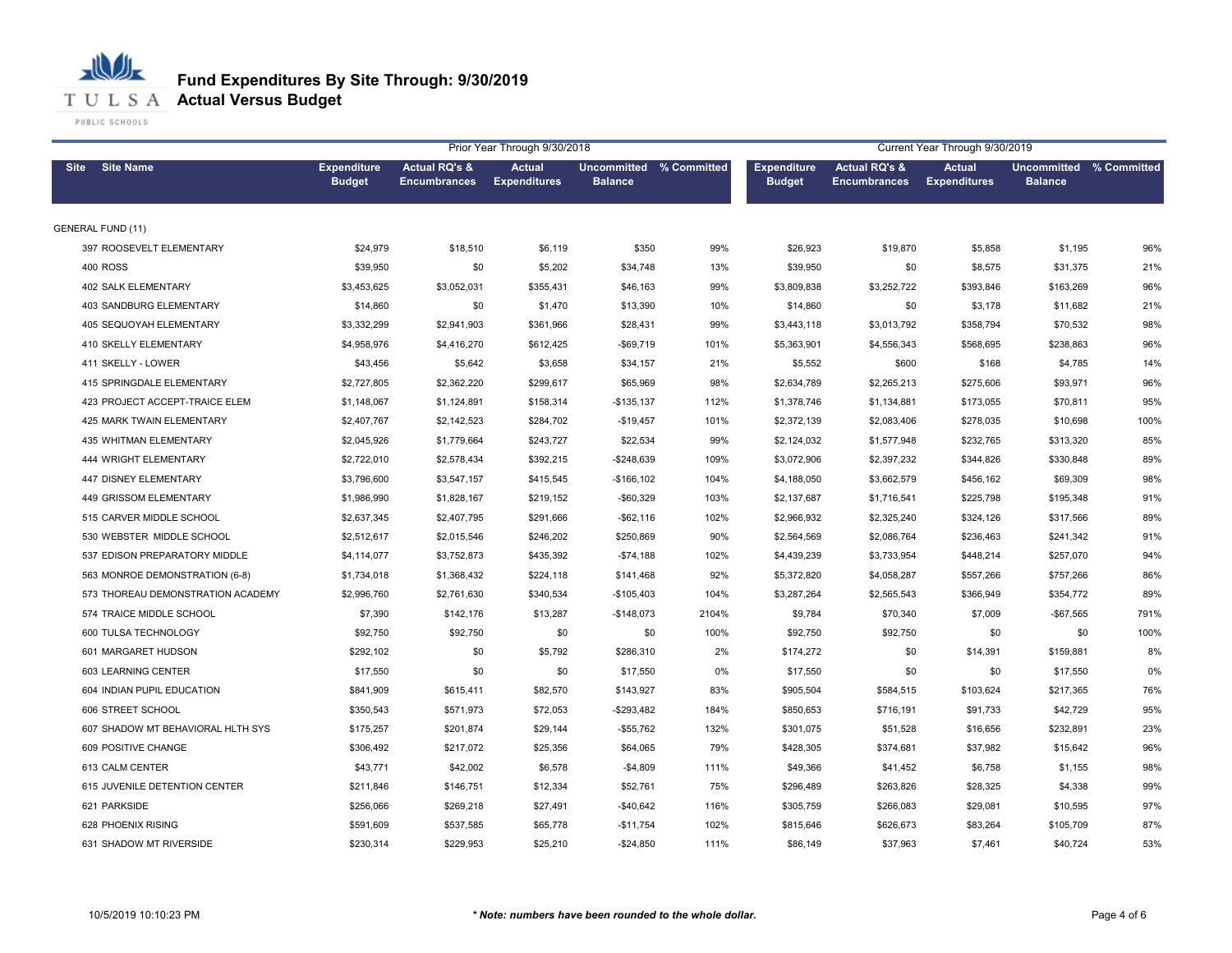

|                                   |                                     |                                                 | Prior Year Through 9/30/2018         |                                           |      | Current Year Through 9/30/2019      |                                                 |                                      |                                                  |      |
|-----------------------------------|-------------------------------------|-------------------------------------------------|--------------------------------------|-------------------------------------------|------|-------------------------------------|-------------------------------------------------|--------------------------------------|--------------------------------------------------|------|
| <b>Site Name</b><br>Site          | <b>Expenditure</b><br><b>Budget</b> | <b>Actual RQ's &amp;</b><br><b>Encumbrances</b> | <b>Actual</b><br><b>Expenditures</b> | Uncommitted % Committed<br><b>Balance</b> |      | <b>Expenditure</b><br><b>Budget</b> | <b>Actual RQ's &amp;</b><br><b>Encumbrances</b> | <b>Actual</b><br><b>Expenditures</b> | <b>Uncommitted % Committed</b><br><b>Balance</b> |      |
| <b>GENERAL FUND (11)</b>          |                                     |                                                 |                                      |                                           |      |                                     |                                                 |                                      |                                                  |      |
| 636 TLA/VIRTUAL SCHOOL            | \$720,643                           | \$689,549                                       | \$117,981                            | -\$86,887                                 | 112% | \$921,766                           | \$871,299                                       | \$153,261                            | $-$102,795$                                      | 111% |
| 640 DAVID L MOSS CORRECTIONAL CTR | \$166,346                           | \$157,077                                       | \$17,202                             | $-$7,933$                                 | 105% | \$208,374                           | \$215,916                                       | \$28,243                             | $-$ \$35,785                                     | 117% |
| 643 VIRTUAL SCHOOL                | \$35,000                            | \$0                                             | \$0                                  | \$35,000                                  | 0%   | \$35,000                            | \$0                                             | \$0                                  | \$35,000                                         | 0%   |
| 644 LAURA DESTER SHELTER          | \$208,640                           | \$5,211                                         | \$688                                | \$202,741                                 | 3%   | \$139,011                           | \$61,516                                        | \$5,559                              | \$71,936                                         | 48%  |
| 657 SHADOW MT HOPE                | \$101,415                           | \$78,570                                        | \$9,181                              | \$13,665                                  | 87%  | \$23,373                            | \$15,621                                        | \$4,054                              | \$3,698                                          | 84%  |
| 658 CENTRAL JUNIOR HIGH SCHOOL    | \$1,540,038                         | \$1,271,282                                     | \$161,207                            | \$107,548                                 | 93%  | \$1,612,990                         | \$1,186,567                                     | \$159,603                            | \$266,821                                        | 83%  |
| 659 EAST CENTRAL JUNIOR HIGH      | \$3,198,473                         | \$2,807,735                                     | \$347,892                            | \$42,846                                  | 99%  | \$3,555,729                         | \$3,030,028                                     | \$401,969                            | \$123,733                                        | 97%  |
| 661 HALE JUNIOR HIGH              | \$3,193,445                         | \$2,658,723                                     | \$329,518                            | \$205,204                                 | 94%  | \$3,600,939                         | \$2,928,835                                     | \$419,059                            | \$253,046                                        | 93%  |
| 662 MCLAIN JUNIOR HIGH SCHOOL     | \$1,194,367                         | \$1,118,815                                     | \$143,750                            | $-$ \$68,198                              | 106% | \$315,495                           | \$99,162                                        | \$40,826                             | \$175,507                                        | 44%  |
| 663 MEMORIAL JUNIOR HIGH          | \$2,663,310                         | \$2,426,031                                     | \$303,490                            | $-$ \$66,211                              | 102% | \$2,964,716                         | \$2,325,568                                     | \$310,923                            | \$328,225                                        | 89%  |
| 664 ROGERS COLLEGE JR HIGH        | \$2,735,454                         | \$2,584,158                                     | \$294,177                            | $-$142,880$                               | 105% | \$2,822,822                         | \$2,561,109                                     | \$280,590                            | $-$18,876$                                       | 101% |
| 667 TULSA MET JUNIOR HIGH         | \$184,933                           | \$189,532                                       | \$18,215                             | $-$ \$22,814                              | 112% | \$289,284                           | \$208,484                                       | \$20,809                             | \$59,991                                         | 79%  |
| 668 MCLAIN 7TH GRADE ACADEMY      | \$1,154,086                         | \$998,639                                       | \$119,649                            | \$35,797                                  | 97%  | \$218,774                           | \$85,020                                        | \$16,040                             | \$117,714                                        | 46%  |
| 676 CROSSTOWN DAYCARE HEAD START  | \$71,012                            | \$60,512                                        | \$10,500                             | \$0                                       | 100% | \$74,487                            | \$96,090                                        | \$0                                  | $-$21,603$                                       | 129% |
| 687 FROST                         | \$140,881                           | \$48,217                                        | \$23,388                             | \$69,276                                  | 51%  | \$139,020                           | \$57,454                                        | \$24,407                             | \$57,159                                         | 59%  |
| 688 REED HEADSTART                | \$188,234                           | \$120,619                                       | \$43,686                             | \$23,929                                  | 87%  | \$206,913                           | \$1,190                                         | \$994                                | \$204,730                                        | 1%   |
| 691 IN DISTRICT HEAD START        | \$366,006                           | \$232,565                                       | \$78,976                             | \$54,466                                  | 85%  | \$3,138,180                         | \$2,755,263                                     | \$443,186                            | $-$60,269$                                       | 102% |
| 692 OUT OF DISTRICT HEAD START    | \$0                                 | \$0                                             | \$0                                  | \$0                                       | 0%   | \$59,246                            | \$59,520                                        | \$4,513                              | $-$4,788$                                        | 108% |
| 694 CORNERSTONE CHILD DEVELOPMENT | \$97,947                            | \$83,947                                        | \$14,000                             | \$0                                       | 100% | \$109,120                           | \$124,046                                       | \$16,721                             | $-$31,647$                                       | 129% |
| 696 EDUCARE                       | \$316,257                           | \$228,322                                       | \$53,139                             | \$34,795                                  | 89%  | \$406,291                           | \$286,523                                       | \$60,206                             | \$59,562                                         | 85%  |
| 698 EDUCARE II                    | \$87,195                            | \$44,384                                        | \$15,078                             | \$27,732                                  | 68%  | \$118,925                           | \$61,814                                        | \$18,383                             | \$38,728                                         | 67%  |
| 699 EDUCARE III                   | \$96,042                            | \$53,338                                        | \$14,222                             | \$28,482                                  | 70%  | \$115,379                           | \$54,941                                        | \$16,460                             | \$43,979                                         | 62%  |
| 705 CENTRAL HIGH SCHOOL           | \$3,714,828                         | \$2,730,809                                     | \$409,260                            | \$574,759                                 | 85%  | \$3,560,451                         | \$2,709,105                                     | \$408,591                            | \$442,755                                        | 88%  |
| 710 EAST CENTRAL HIGH SCHOOL      | \$5,466,108                         | \$4,497,133                                     | \$574,002                            | \$394,973                                 | 93%  | \$6,137,520                         | \$4,767,406                                     | \$629,080                            | \$741,034                                        | 88%  |
| 712 EDISON PREPARATORY HS         | \$6,062,488                         | \$4,973,342                                     | \$677,400                            | \$411,746                                 | 93%  | \$6,676,512                         | \$5,068,431                                     | \$735,043                            | \$873,038                                        | 87%  |
| 715 HALE HIGH SCHOOL              | \$6,315,665                         | \$4,992,400                                     | \$671,563                            | \$651,702                                 | 90%  | \$6,423,233                         | \$5,237,489                                     | \$703,578                            | \$482,166                                        | 92%  |
| 720 MCLAIN HS FOR SCIENCE & TECH  | \$3,902,797                         | \$3,035,631                                     | \$447,706                            | \$419,459                                 | 89%  | \$4,732,802                         | \$3,583,633                                     | \$534,009                            | \$615,160                                        | 87%  |
| 725 MEMORIAL HIGH SCHOOL          | \$5,823,916                         | \$5,003,475                                     | \$674,682                            | \$145,759                                 | 97%  | \$6,334,146                         | \$5,000,042                                     | \$724,222                            | \$609,882                                        | 90%  |
| 730 ROGERS COLLEGE HIGH           | \$3,948,117                         | \$3,302,331                                     | \$459,305                            | \$186,481                                 | 95%  | \$4,767,836                         | \$3,624,375                                     | \$547,916                            | \$595,545                                        | 88%  |
| 735 WASHINGTON HIGH SCHOOL        | \$5,962,220                         | \$5,341,560                                     | \$706,028                            | $-$ \$85,368                              | 101% | \$7,008,567                         | \$5,239,541                                     | \$778,426                            | \$990,600                                        | 86%  |
| 740 WEBSTER HIGH SCHOOL           | \$3,598,819                         | \$2,895,677                                     | \$442,690                            | \$260,452                                 | 93%  | \$3,676,467                         | \$3,016,792                                     | \$480,034                            | \$179,641                                        | 95%  |
| 745 TULSA MET HIGH SCHOOL         | \$1,628,664                         | \$1,445,507                                     | \$186,161                            | $-$3,004$                                 | 100% | \$1,596,592                         | \$1,302,987                                     | \$180,247                            | \$113,357                                        | 93%  |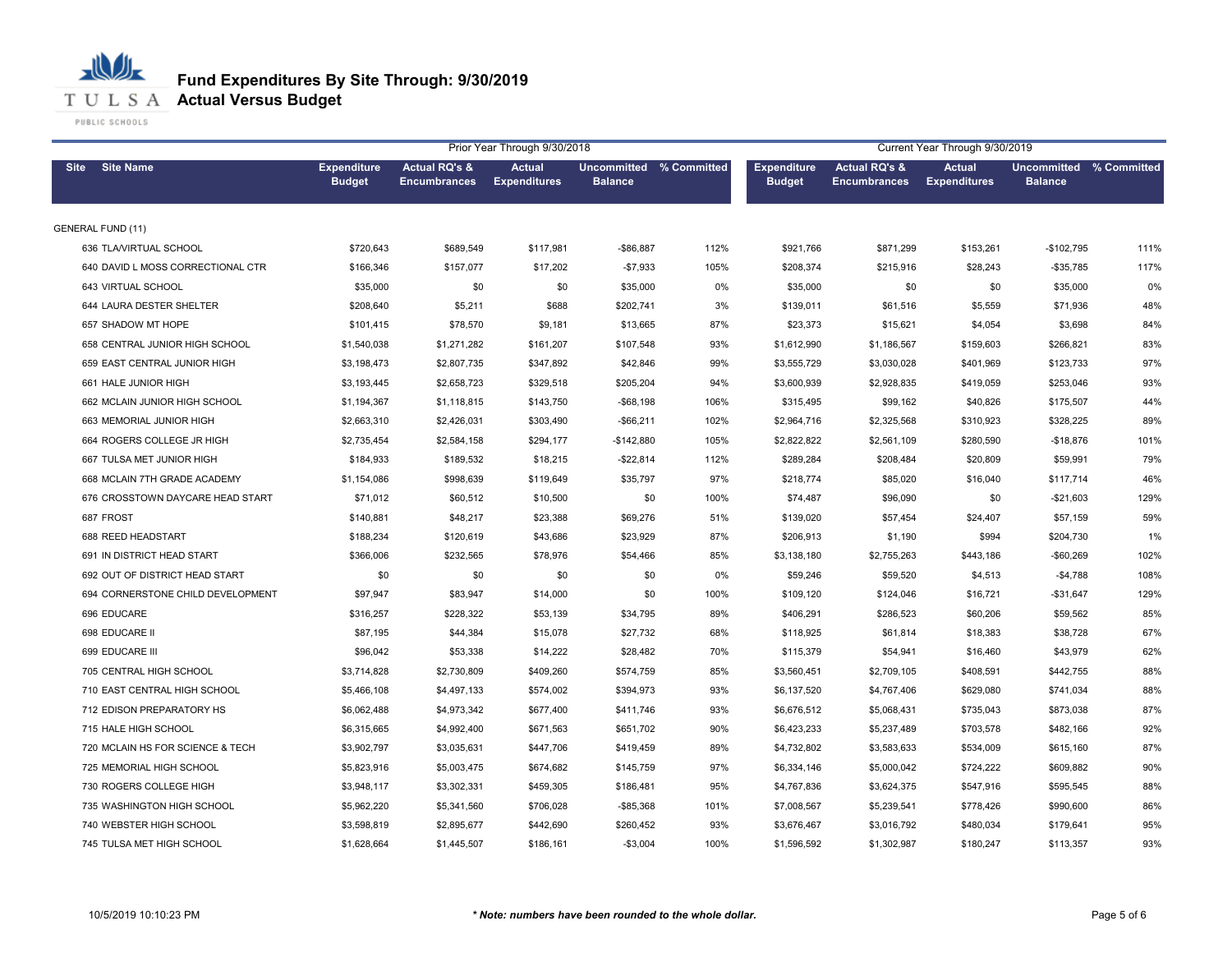#### 心儿 **Fund Expenditures By Site Through: 9/30/2019 T U L S A Actual Versus Budget**

|                          |                                    |                                     |                                                 | Prior Year Through 9/30/2018         |                                      | Current Year Through 9/30/2019 |                                     |                                                 |                               |                                      |             |
|--------------------------|------------------------------------|-------------------------------------|-------------------------------------------------|--------------------------------------|--------------------------------------|--------------------------------|-------------------------------------|-------------------------------------------------|-------------------------------|--------------------------------------|-------------|
| <b>Site</b>              | <b>Site Name</b>                   | <b>Expenditure</b><br><b>Budget</b> | <b>Actual RQ's &amp;</b><br><b>Encumbrances</b> | <b>Actual</b><br><b>Expenditures</b> | <b>Uncommitted</b><br><b>Balance</b> | % Committed                    | <b>Expenditure</b><br><b>Budget</b> | <b>Actual RQ's &amp;</b><br><b>Encumbrances</b> | Actual<br><b>Expenditures</b> | <b>Uncommitted</b><br><b>Balance</b> | % Committed |
| <b>GENERAL FUND (11)</b> |                                    |                                     |                                                 |                                      |                                      |                                |                                     |                                                 |                               |                                      |             |
|                          | 750 TRAICE ACADEMY HS              | \$1,735,191                         | \$1,788,220                                     | \$207,979                            | $-$ \$261,008                        | 115%                           | \$2,333,804                         | \$1,897,421                                     | \$211,100                     | \$225,284                            | 90%         |
|                          | 799 CONCURRENT ENROLLMENT          | \$0                                 | \$0                                             | \$0                                  | \$0                                  | 0%                             | \$0                                 | \$18,000                                        | \$0                           | $-$18,000$                           | 0%          |
|                          | 974 TULSA SCHOOL OF ARTS & SCIENCE | \$2,479,665                         | \$49,958                                        | \$257,810                            | \$2,171,897                          | 12%                            | \$2,790,614                         | \$55,218                                        | \$502,097                     | \$2,233,298                          | 20%         |
|                          | 975 TULSA KIPP ACADEMY             | \$2,133,326                         | \$48,805                                        | \$189,591                            | \$1,894,930                          | 11%                            | \$2,707,679                         | \$54,184                                        | \$493,291                     | \$2,160,203                          | 20%         |
|                          | 976 TULSA LEGACY                   | \$3,307,970                         | \$94,248                                        | \$355,805                            | \$2,857,917                          | 14%                            | \$3,815,725                         | \$99,391                                        | \$691,610                     | \$3,024,723                          | 21%         |
|                          | 977 COLLEGE BOUND ACADEMY          | \$1,964,510                         | \$33,360                                        | \$203,711                            | \$1,727,438                          | 12%                            | \$2,736,239                         | \$73,044                                        | \$490,082                     | \$2,173,112                          | 21%         |
|                          | 978 TULSA HONOR ACADEMY            | \$1,670,968                         | \$22,374                                        | \$169,201                            | \$1,479,393                          | 11%                            | \$2,637,950                         | \$21,519                                        | \$477,735                     | \$2,138,696                          | 19%         |
|                          | 979 COLLEGIATE HALL CHARTER SCHOOL | \$979,589                           | \$0                                             | \$92,101                             | \$887,488                            | 9%                             | \$1,327,559                         | \$0                                             | \$233,516                     | \$1,094,043                          | 18%         |
|                          | 986 KIPP TULSA UNIVERSITY PREP HS  | \$0                                 | \$0                                             | \$0                                  | \$0                                  | 0%                             | \$0                                 | \$29,288                                        | \$5,659                       | $-$34,947$                           | 0%          |
|                          | Total Site Expenditures for Fund   | \$335,135,292                       | \$241,872,573                                   | \$40,663,898                         | \$52,598,821                         | 84%                            | \$339,488,945                       | \$243,212,250                                   | \$42,498,851                  | \$53,777,844                         | 84%         |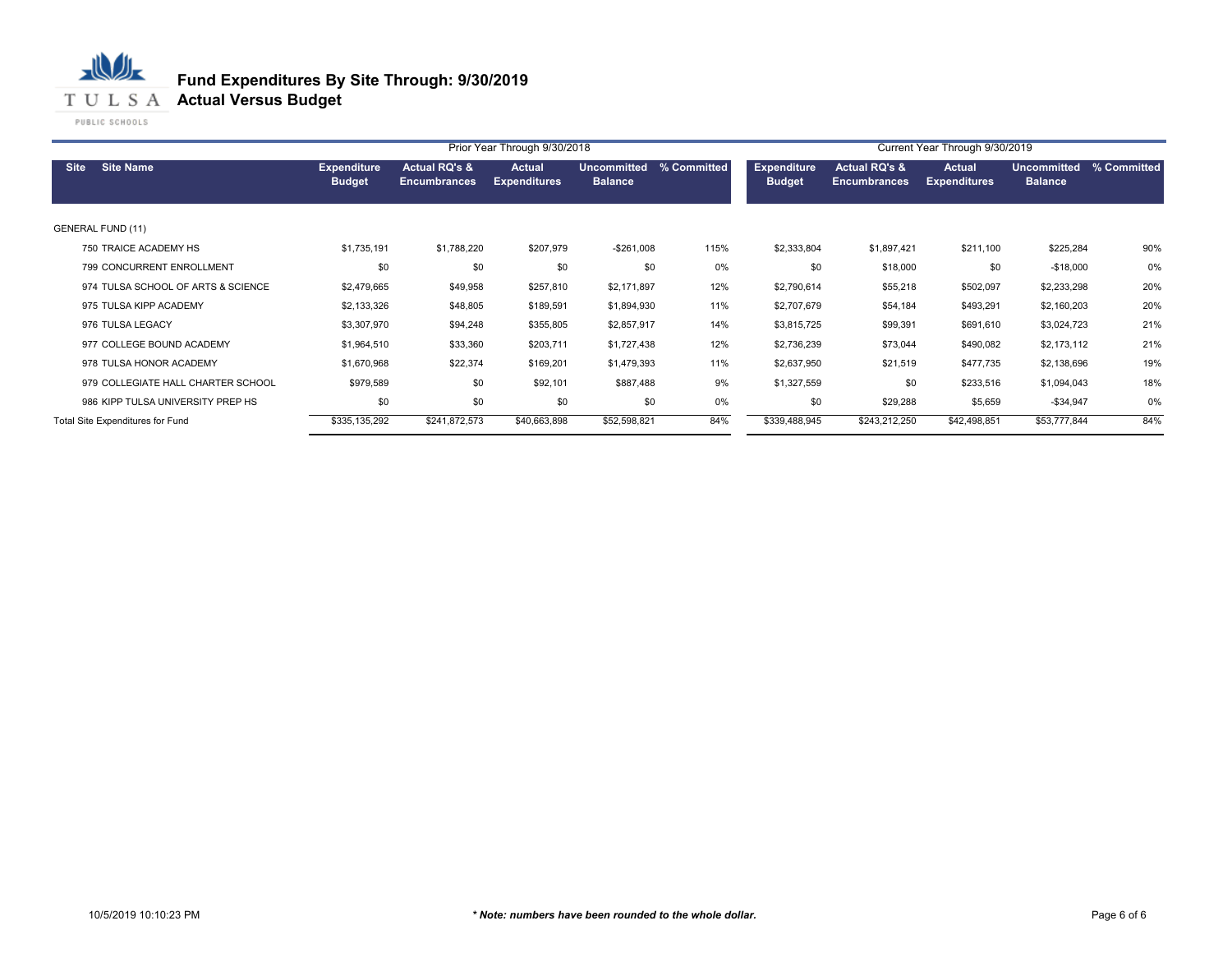

**T U L S A Actual Versus Budget** 

PUBLIC SCHOOLS

丛

小

|                                                  |                                     |                                         | Prior Year Through 9/30/2018  |                |                                | Current Year Through 9/30/2019      |                                                |                                      |                                                  |      |
|--------------------------------------------------|-------------------------------------|-----------------------------------------|-------------------------------|----------------|--------------------------------|-------------------------------------|------------------------------------------------|--------------------------------------|--------------------------------------------------|------|
|                                                  | <b>Expenditure</b><br><b>Budget</b> | <b>Actual RQ's &amp;</b><br>Encumbrance | Actual<br><b>Expenditures</b> | <b>Balance</b> | <b>Uncommitted % Committed</b> | <b>Expenditure</b><br><b>Budget</b> | <b>Actual RQ's &amp;</b><br><b>Encumbrance</b> | <b>Actual</b><br><b>Expenditures</b> | <b>Uncommitted % Committed</b><br><b>Balance</b> |      |
| <b>BUILDING FUND (21)</b>                        |                                     |                                         |                               |                |                                |                                     |                                                |                                      |                                                  |      |
| 1XXX Salaries                                    |                                     |                                         |                               |                |                                |                                     |                                                |                                      |                                                  |      |
| 1210 FULL TIME NON-CERTIFIED SALARI              | \$6,564,874                         | \$4,415,631                             | \$1,482,715                   | \$666,527      | 90%                            | \$6,897,831                         | \$5,188,364                                    | \$1,491,144                          | \$218,324                                        | 97%  |
| 1212 RETROACTIVE SUPPORT PAY                     | \$0                                 | \$0                                     | \$2,688                       | $-$2,688$      | 0%                             | \$0                                 | \$0                                            | \$156                                | $-$ \$156                                        | 0%   |
| 1250 BENEFIT ALLOWANCE-SUPPORT STAF              | \$91,051                            | \$63,357                                | \$14,606                      | \$13,089       | 86%                            | \$70,565                            | \$55,295                                       | \$11,476                             | \$3,794                                          | 95%  |
| 1500 OVERTIME SALARIES - NON-CERTIF              | \$111,514                           | \$0                                     | \$95,194                      | \$16,320       | 85%                            | \$163,579                           | \$0                                            | \$109,462                            | \$54,118                                         | 67%  |
| 1800 STIPENDS - NON-CERTIFIED                    | \$27,500                            | \$0                                     | \$4,842                       | \$22,658       | 18%                            | \$27,500                            | \$0                                            | \$3,688                              | \$23,812                                         | 13%  |
| 1930 OPTIONAL SPECIAL ASSIGNMENT -               | \$0                                 | \$0                                     | \$1,950                       | $-$1,950$      | 0%                             | \$0                                 | \$0                                            | \$1,200                              | $-$1,200$                                        | 0%   |
|                                                  | \$6,794,940                         | \$4,478,988                             | \$1,601,996                   | \$713,956      | 89%                            | \$7,159,475                         | \$5,243,659                                    | \$1,617,126                          | \$298,690                                        | 96%  |
| 2XXX Benefits                                    |                                     |                                         |                               |                |                                |                                     |                                                |                                      |                                                  |      |
| 2220 DENTAL INSURANCE - NON-CERTIFI              | \$17,092                            | \$10,110                                | \$2,803                       | \$4,179        | 76%                            | \$18,236                            | \$12,470                                       | \$2,972                              | \$2,793                                          | 85%  |
| 2230 HEALTH INSURANCE - NON-CERTIFI              | \$1,027,969                         | \$617,887                               | \$171,106                     | \$238,976      | 77%                            | \$1,085,098                         | \$762,161                                      | \$183,789                            | \$139,148                                        | 87%  |
| 2240 LIFE INSURANCE - NON-CERTIFIED              | \$14,248                            | \$9,116                                 | \$2,195                       | \$2,936        | 79%                            | \$15,902                            | \$6,104                                        | \$2,447                              | \$7,351                                          | 54%  |
| 2250 L-T DISB INSUR                              | \$15,243                            | \$10,143                                | \$2,436                       | \$2,664        | 83%                            | \$20,940                            | \$8,037                                        | \$3,222                              | \$9,680                                          | 54%  |
| 2410 FICA - EMPLOYER'S CONTRIBUTION              | \$398.139                           | \$267.178                               | \$96.754                      | \$34,208       | 91%                            | \$420,090                           | \$319,633                                      | \$97,216                             | \$3,242                                          | 99%  |
| 2420 MEDICARE - EMPLOYER'S CONTRIBU              | \$93,113                            | \$62,485                                | \$22,693                      | \$7,935        | 91%                            | \$98,250                            | \$74,753                                       | \$22,795                             | \$702                                            | 99%  |
| 2610 RETIREMENT - DISTRICT PAID NON              | \$2,755                             | \$0                                     | \$589                         | \$2,166        | 21%                            | \$2,834                             | \$0                                            | \$590                                | \$2,244                                          | 21%  |
| 2630 RETIREMENT - EMPLOYER'S CONTRI              | \$309,432                           | \$233,839                               | \$80,171                      | $-$4,578$      | 101%                           | \$357,070                           | \$265,961                                      | \$82,272                             | \$8,837                                          | 98%  |
|                                                  | \$1,877,991                         | \$1,210,758                             | \$378,747                     | \$288,486      | 85%                            | \$2,018,420                         | \$1,449,119                                    | \$395,304                            | \$173,997                                        | 91%  |
| 3XXX Purchased Professional & Technical Services |                                     |                                         |                               |                |                                |                                     |                                                |                                      |                                                  |      |
| 3360 MEDICAL SERVICES                            | \$2,975                             | \$2,800                                 | \$0                           | \$175          | 94%                            | \$2,975                             | \$2,800                                        | \$0                                  | \$175                                            | 94%  |
| 3370 OTHER PROFESSIONAL SERVICES                 | \$11,220                            | \$3,000                                 | \$1,275                       | \$6,945        | 38%                            | \$14,220                            | \$6,000                                        | \$0                                  | \$8,220                                          | 42%  |
| 3400 TECHNICAL SERVICES                          | \$8,000                             | \$4,355                                 | \$3,645                       | \$0            | 100%                           | \$0                                 | \$0                                            | \$0                                  | \$0                                              | 0%   |
| 3440 SECURITY SERVICES                           | \$80,676                            | \$42,789                                | \$8,210                       | \$29,677       | 63%                            | \$204,933                           | \$181,528                                      | \$18,472                             | \$4,933                                          | 98%  |
| 3442 SECURITY - ATHLETICS                        | \$60,454                            | \$7,000                                 | \$0                           | \$53,454       | 12%                            | \$26,554                            | \$7,000                                        | \$0                                  | \$19,554                                         | 26%  |
| 3460 OTHER TECHNICAL SERVICES                    | \$0                                 | \$0                                     | \$0                           | \$0            | 0%                             | \$8,000                             | \$8,000                                        | \$0                                  | \$0                                              | 100% |
| 3590 PROFESSIONAL EMPLOYEE TRAINING              | \$0                                 | \$0                                     | \$0                           | \$0            | 0%                             | \$300                               | \$0                                            | \$0                                  | \$300                                            | 0%   |
| 3600 PROFESSIONAL EMPLOYEE TRAINING              | \$300                               | \$0                                     | \$211                         | \$89           | 70%                            | \$0                                 | \$0                                            | \$0                                  | \$0                                              | 0%   |
|                                                  | \$163,625                           | \$59,944                                | \$13,341                      | \$90,340       | 45%                            | \$256,982                           | \$205,328                                      | \$18,472                             | \$33,182                                         | 87%  |

4XXX Purchased Property Services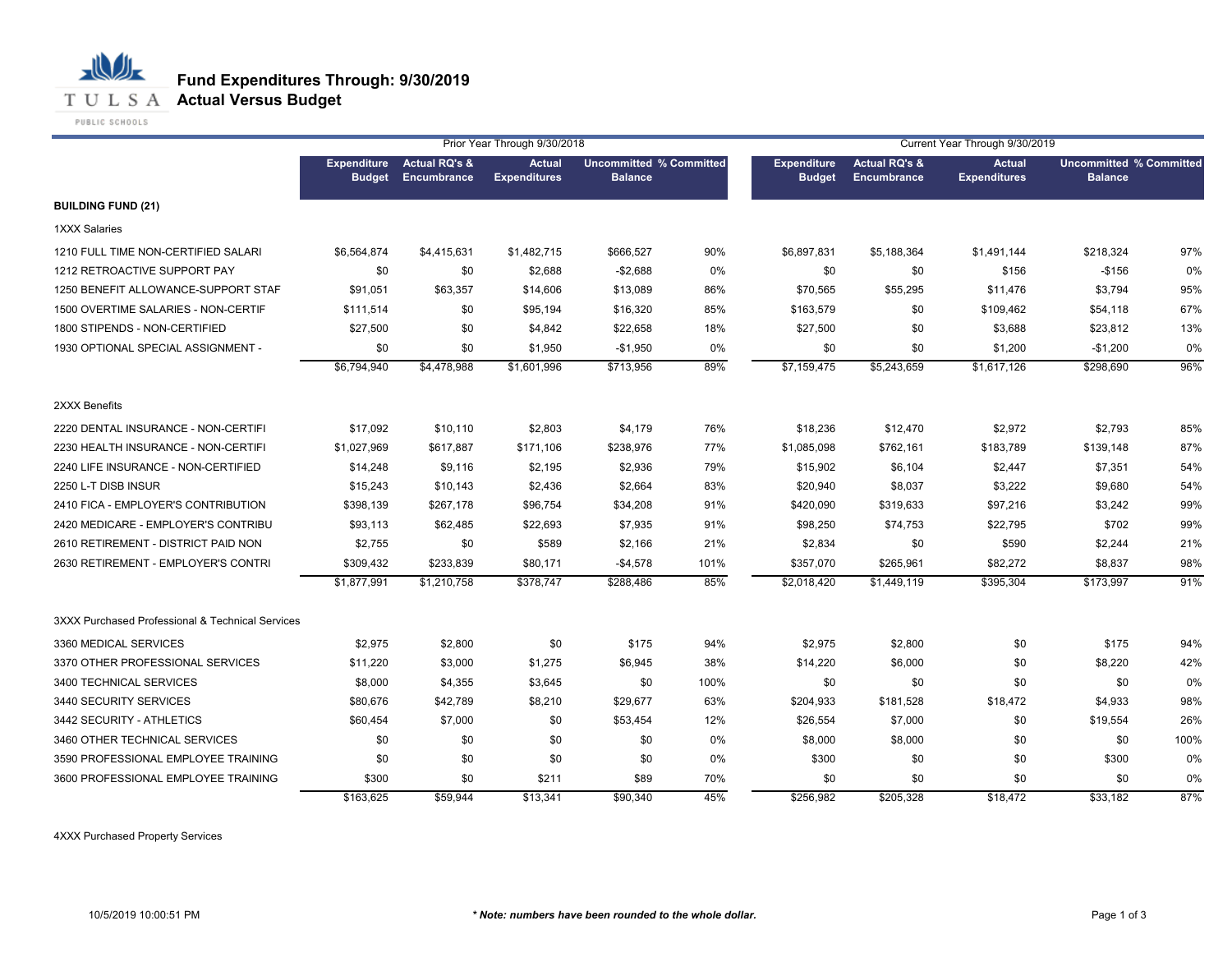**T U L S A Actual Versus Budget** 

PUBLIC SCHOOLS

|                                     |                                     | Prior Year Through 9/30/2018            |                                      |                                                  |       |                                     | Current Year Through 9/30/2019                 |                                      |                                                  |      |  |
|-------------------------------------|-------------------------------------|-----------------------------------------|--------------------------------------|--------------------------------------------------|-------|-------------------------------------|------------------------------------------------|--------------------------------------|--------------------------------------------------|------|--|
|                                     | <b>Expenditure</b><br><b>Budget</b> | <b>Actual RQ's &amp;</b><br>Encumbrance | <b>Actual</b><br><b>Expenditures</b> | <b>Uncommitted % Committed</b><br><b>Balance</b> |       | <b>Expenditure</b><br><b>Budget</b> | <b>Actual RQ's &amp;</b><br><b>Encumbrance</b> | <b>Actual</b><br><b>Expenditures</b> | <b>Uncommitted % Committed</b><br><b>Balance</b> |      |  |
| <b>BUILDING FUND (21)</b>           |                                     |                                         |                                      |                                                  |       |                                     |                                                |                                      |                                                  |      |  |
| 4200 SODEXO MANAGEMENT FEE          | \$1,163,810                         | \$950,642                               | \$190,128                            | \$23,040                                         | 98%   | \$1,163,810                         | \$1,140,770                                    | \$0                                  | \$23,040                                         | 98%  |  |
| 4230 DISPOSAL SERVICES              | \$398,729                           | \$348,401                               | \$24,630                             | \$25,698                                         | 94%   | \$398,729                           | \$340,872                                      | \$53,871                             | \$3,986                                          | 99%  |  |
| 4250 LAUNDRY SERVICES               | \$2,000                             | \$1,094                                 | \$106                                | \$800                                            | 60%   | \$2,000                             | \$1,200                                        | \$0                                  | \$800                                            | 60%  |  |
| 4300 REPAIRS AND MAINTENANCE SERVIC | \$981,413                           | \$595,220                               | \$161,220                            | \$224,973                                        | 77%   | \$1,167,698                         | \$675,650                                      | \$292,401                            | \$199,647                                        | 83%  |  |
| 4302 REPAIRS/MAINTENANCE CONTRACT L | \$0                                 | \$0                                     | \$0                                  | \$0                                              | 0%    | \$35,000                            | \$18,859                                       | \$0                                  | \$16,141                                         | 54%  |  |
| 4310 NONTECHNOLOGY SERVICES         | \$0                                 | \$0                                     | \$0                                  | \$0                                              | 0%    | \$68,000                            | \$17,314                                       | \$10,869                             | \$39,817                                         | 41%  |  |
| 4320 COMPUTER SERVICE               | \$0                                 | \$0                                     | \$0                                  | \$0                                              | 0%    | \$2,500                             | \$0                                            | \$0                                  | \$2,500                                          | 0%   |  |
| 4330 COOLING SERVICES               | \$0                                 | \$0                                     | \$0                                  | \$0                                              | 0%    | \$20,000                            | \$11,018                                       | \$0                                  | \$8,982                                          | 55%  |  |
| 4340 ELECTRICAL SERVICES            | \$0                                 | \$0                                     | \$0                                  | \$0                                              | 0%    | \$5,000                             | \$0                                            | \$0                                  | \$5,000                                          | 0%   |  |
| 4350 HEATING SERVICES               | \$0                                 | \$0                                     | \$0                                  | \$0                                              | $0\%$ | \$5,000                             | \$0                                            | \$0                                  | \$5,000                                          | 0%   |  |
| 4360 REP/MAINT OFFICE MACHINE SVCS  | \$0                                 | \$0                                     | \$0                                  | \$0                                              | 0%    | \$2,500                             | \$0                                            | \$0                                  | \$2,500                                          | 0%   |  |
| 4370 PLUMBING SERVICES              | \$0                                 | \$0                                     | \$0                                  | \$0                                              | 0%    | \$5,000                             | \$0                                            | \$0                                  | \$5,000                                          | 0%   |  |
| 4380 OTHER BUILDING SERVICES        | \$638,990                           | \$376,637                               | \$140,405                            | \$121,947                                        | 81%   | \$394,500                           | \$240,408                                      | \$132,063                            | \$22,029                                         | 94%  |  |
| 4390 OTHER EQUIPMENT AND VEHICLE SE | \$0                                 | \$0                                     | \$0                                  | \$0                                              | 0%    | \$5,000                             | \$2,000                                        | \$0                                  | \$3,000                                          | 40%  |  |
| 4400 RENTAL OR LEASE SERVICES       | \$9,420                             | \$0                                     | \$0                                  | \$9,420                                          | 0%    | \$0                                 | \$0                                            | \$0                                  | \$0                                              | 0%   |  |
| 4490 OTHER RENTAL OR LEASE SERVICES | \$33,097                            | \$0                                     | \$0                                  | \$33,097                                         | 0%    | \$33,097                            | \$0                                            | \$0                                  | \$33,097                                         | 0%   |  |
| 4500 CONSTRUCTION SERVICES          | \$409,574                           | \$392,714                               | \$641,882                            | $-$ \$625,021                                    | 253%  | \$1,669,069                         | \$1,330,252                                    | \$773,417                            | $-$434,601$                                      | 126% |  |
|                                     | \$3,637,033                         | \$2,664,708                             | \$1,158,372                          | $-$186,047$                                      | 105%  | \$4,976,903                         | \$3,778,343                                    | \$1,262,621                          | $-$64,061$                                       | 101% |  |
| 5XXX Other Purchased Services       |                                     |                                         |                                      |                                                  |       |                                     |                                                |                                      |                                                  |      |  |
| 5230 PROPERTY INSURANCE             | \$1,074,240                         | \$8,335                                 | \$1,065,905                          | \$0                                              | 100%  | \$1,343,433                         | \$0                                            | \$1,343,433                          | \$0                                              | 100% |  |
| 5340 MOBILE COMM DEVICES            | \$71,680                            | \$59,892                                | \$11,788                             | \$0                                              | 100%  | \$75,680                            | \$68,550                                       | \$6,371                              | \$759                                            | 99%  |  |
| 5400 ADVERTISING                    | \$225                               | \$0                                     | \$0                                  | \$225                                            | 0%    | \$225                               | \$0                                            | \$0                                  | \$225                                            | 0%   |  |
| 5500 PRINTING AND BINDING           | \$0                                 | \$500                                   | \$396                                | -\$896                                           | 0%    | \$0                                 | \$0                                            | \$0                                  | \$0                                              | 0%   |  |
| 5592 PRINTING CLICK CHARGES         | \$5,500                             | \$0                                     | \$0                                  | \$5,500                                          | 0%    | \$5,500                             | \$0                                            | \$0                                  | \$5,500                                          | 0%   |  |
| 5810 TRAVEL IN-DISTRICT / MILEAGE   | \$1,000                             | \$0                                     | \$0                                  | \$1,000                                          | 0%    | \$1,000                             | \$0                                            | \$0                                  | \$1,000                                          | 0%   |  |
| 5820 TRAVEL OUT OF DISTRICT         | \$11,200                            | \$0                                     | \$223                                | \$10,977                                         | 2%    | \$9,700                             | \$875                                          | \$0                                  | \$8,825                                          | 9%   |  |
| 5990 OTHER PURCHASED SERVICES       | \$1,962                             | \$0                                     | \$0                                  | \$1,962                                          | 0%    | \$12,962                            | \$0                                            | \$700                                | \$12,262                                         | 5%   |  |
|                                     | \$1,165,807                         | \$68,727                                | \$1,078,312                          | \$18,768                                         | 98%   | \$1,448,500                         | \$69,425                                       | \$1,350,504                          | \$28,571                                         | 98%  |  |
| <b>6XXX Supplies and Materials</b>  |                                     |                                         |                                      |                                                  |       |                                     |                                                |                                      |                                                  |      |  |
| 6111 PAPER AND COPY SUPPLIES-WAREHO | \$3,515                             | \$0                                     | \$198                                | \$3,316                                          | 6%    | \$3,515                             | \$0                                            | \$0                                  | \$3,515                                          | 0%   |  |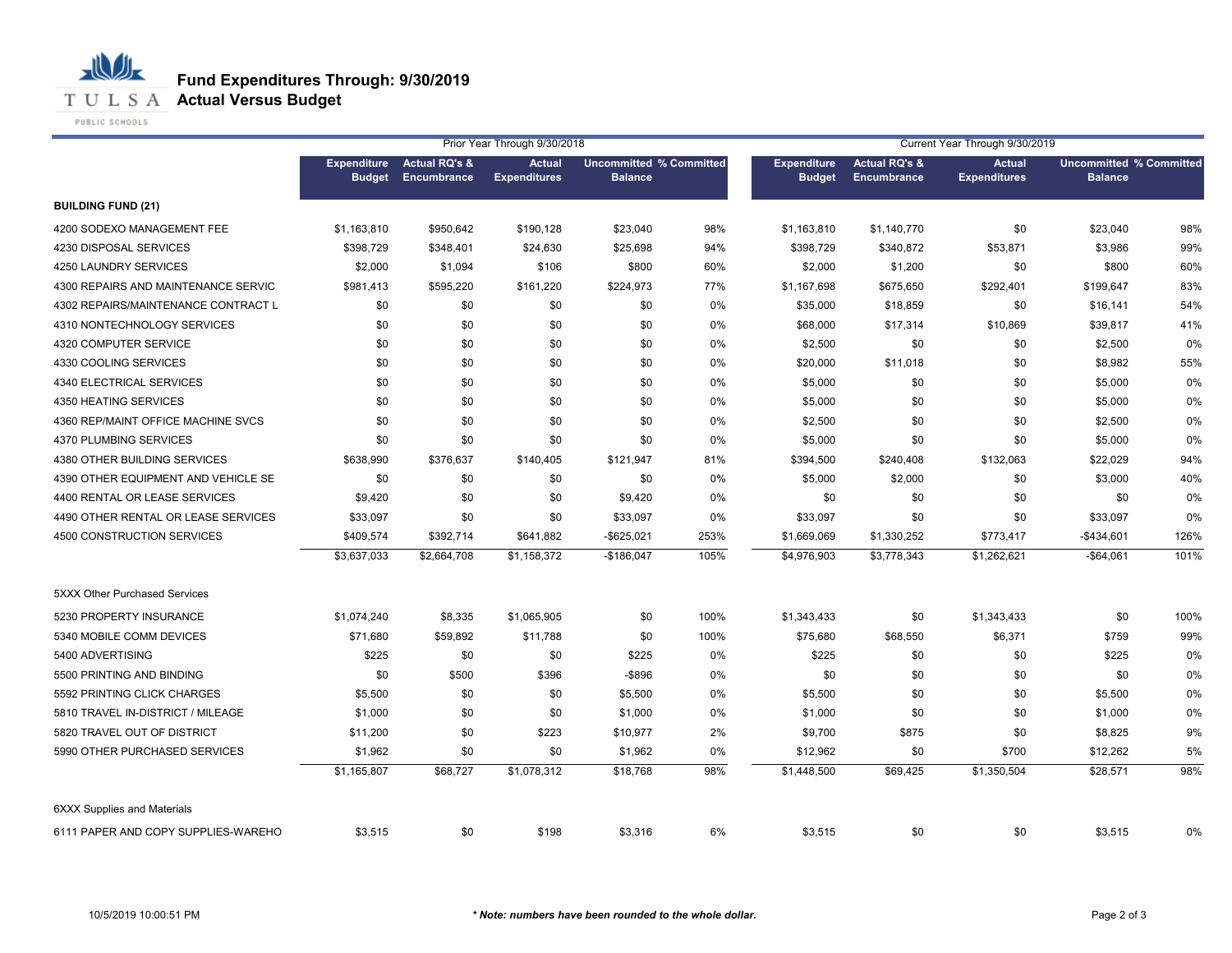**T U L S A Actual Versus Budget** 

PUBLIC SCHOOLS

|                                      |                                     | Prior Year Through 9/30/2018            |                                      |                                                  |       |                                     | Current Year Through 9/30/2019          |                                      |                                                  |      |  |
|--------------------------------------|-------------------------------------|-----------------------------------------|--------------------------------------|--------------------------------------------------|-------|-------------------------------------|-----------------------------------------|--------------------------------------|--------------------------------------------------|------|--|
|                                      | <b>Expenditure</b><br><b>Budget</b> | <b>Actual RQ's &amp;</b><br>Encumbrance | <b>Actual</b><br><b>Expenditures</b> | <b>Uncommitted % Committed</b><br><b>Balance</b> |       | <b>Expenditure</b><br><b>Budget</b> | <b>Actual RQ's &amp;</b><br>Encumbrance | <b>Actual</b><br><b>Expenditures</b> | <b>Uncommitted % Committed</b><br><b>Balance</b> |      |  |
| <b>BUILDING FUND (21)</b>            |                                     |                                         |                                      |                                                  |       |                                     |                                         |                                      |                                                  |      |  |
| 6112 PAPER AND COPY SUPPLIES-ONLINE  | \$1,053                             | \$0                                     | \$0                                  | \$1,053                                          | 0%    | \$1,053                             | \$0                                     | \$0                                  | \$1,053                                          | 0%   |  |
| 6119 ONLINE ORDERING ENCUMBRANCE     | \$0                                 | \$9,807                                 | \$0                                  | $-$9,807$                                        | 0%    | \$0                                 | \$10,703                                | \$0                                  | $-$10,703$                                       | 0%   |  |
| 6180 CLEAN-MAINT SUPPLIES CHEMICALS  | \$908,428                           | \$250,432                               | \$146,218                            | \$511,778                                        | 44%   | \$766,493                           | \$232,259                               | \$166,172                            | \$368,062                                        | 52%  |  |
| 6190 GENERAL OFFICE SUPPLIES         | \$12,460                            | \$0                                     | \$0                                  | \$12,460                                         | 0%    | \$12,460                            | \$0                                     | \$900                                | \$11,560                                         | 7%   |  |
| 6191 GENERAL OFFICE SUPPLIES-WAREHO  | \$3,265                             | \$0                                     | \$340                                | \$2,925                                          | 10%   | \$3,265                             | \$0                                     | \$0                                  | \$3,265                                          | 0%   |  |
| 6192 GENERAL OFFICE SUPPLIES-ONLINE  | \$10,052                            | \$0                                     | \$1,298                              | \$8,754                                          | 13%   | \$10,052                            | \$0                                     | \$402                                | \$9,650                                          | 4%   |  |
| 6510 APPLIANCES/FURNITURE/FIXTURES   | \$0                                 | \$0                                     | \$0                                  | \$0                                              | 0%    | \$45,661                            | \$29,355                                | \$2,860                              | \$13,446                                         | 71%  |  |
| 6530 TECHNOLOGY-RELATED EQUIPMENT    | \$25,360                            | \$0                                     | \$0                                  | \$25,360                                         | 0%    | \$15,960                            | \$0                                     | \$0                                  | \$15,960                                         | 0%   |  |
| 6540 FURNITURE AND FIXTURES          | \$26,680                            | \$0                                     | \$0                                  | \$26,680                                         | $0\%$ | \$0                                 | \$0                                     | \$0                                  | \$0                                              | 0%   |  |
| 6570 UNIFORMS                        | \$14.064                            | \$14,000                                | \$0                                  | \$65                                             | 100%  | \$14,064                            | \$2,249                                 | \$2,751                              | \$9,064                                          | 36%  |  |
| 6590 FIREARMS AND AMMUNITION         | \$7,501                             | \$7,045                                 | \$455                                | \$1                                              | 100%  | \$9,001                             | \$0                                     | \$0                                  | \$9,001                                          | 0%   |  |
|                                      | \$1,012,378                         | \$281,284                               | \$148,509                            | \$582,585                                        | 42%   | \$881,524                           | \$274,566                               | \$173,085                            | \$433,874                                        | 51%  |  |
| <b>7XXX Property/Equipment</b>       |                                     |                                         |                                      |                                                  |       |                                     |                                         |                                      |                                                  |      |  |
| 7140 LANDSCAPING                     | \$0                                 | \$0                                     | \$0                                  | \$0                                              | $0\%$ | \$0                                 | \$43,785                                | \$0                                  | -\$43,785                                        | 0%   |  |
| 7320 EQUIPMENT-AUDIO VISUAL          | \$13,127                            | \$0                                     | \$13,127                             | \$0                                              | 100%  | \$13,127                            | \$0                                     | \$0                                  | \$13,127                                         | 0%   |  |
| 7360 EQUIPMENT-MACHINERY             | \$58,258                            | \$16,629                                | \$5,543                              | \$36,086                                         | 38%   | \$58,758                            | \$27,715                                | \$23,667                             | \$7,376                                          | 87%  |  |
| 7600 VEHICLES                        | \$40,000                            | \$0                                     | \$0                                  | \$40,000                                         | 0%    | \$5,000                             | \$0                                     | \$0                                  | \$5,000                                          | 0%   |  |
|                                      | \$111,385                           | \$16,629                                | \$18,670                             | \$76,086                                         | 32%   | \$76,885                            | \$71,500                                | \$23,667                             | $-$18,282$                                       | 124% |  |
| 8XXX Other Objects and Reserves      |                                     |                                         |                                      |                                                  |       |                                     |                                         |                                      |                                                  |      |  |
| 8100 DUES AND FEES FOR SERVICES      | \$1,239                             | \$0                                     | \$0                                  | \$1,239                                          | 0%    | \$1,239                             | \$500                                   | \$0                                  | \$739                                            | 40%  |  |
| 8400 BUDGET CONTINGENCY              | \$4,533,005                         | \$0                                     | \$0                                  | \$4,533,005                                      | 0%    | \$1,159,674                         | \$0                                     | \$0                                  | \$1,159,674                                      | 0%   |  |
| 8600 STAFF REGISTRATION AND TUITION  | \$7,000                             | \$0                                     | \$0                                  | \$7,000                                          | 0%    | \$7,000                             | \$0                                     | \$0                                  | \$7,000                                          | 0%   |  |
| 8700 COUNTY ASSESSMENTS/REVALUATION  | \$711,207                           | \$0                                     | \$0                                  | \$711,207                                        | 0%    | \$716,675                           | \$637,185                               | \$0                                  | \$79,490                                         | 89%  |  |
|                                      | \$5,252,451                         | $\overline{50}$                         | \$0                                  | \$5,252,451                                      | 0%    | \$1,884,588                         | \$637,685                               | $\overline{50}$                      | \$1,246,903                                      | 34%  |  |
| <b>Total Fund Expend./Encumb/RQs</b> | \$20,015,609                        | \$8,781,037                             | \$4,397,946                          | \$6,836,625                                      | 66%   | \$18,703,277                        | \$11,729,625                            | \$4,840,778                          | \$2,132,874                                      | 89%  |  |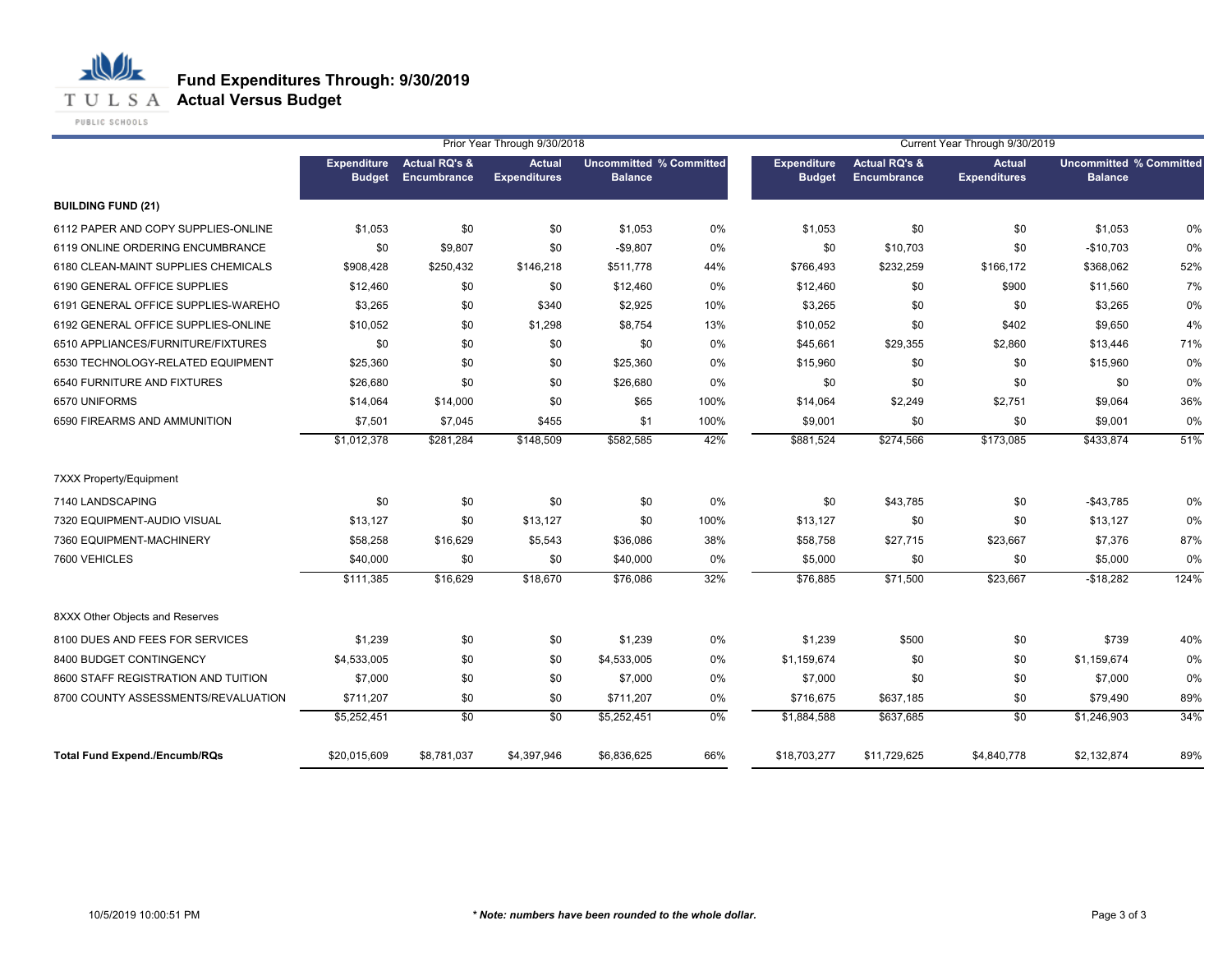

|                                                  |                                     |                                         | Prior Year Through 9/30/2018         |                                                  |      | Current Year Through 9/30/2019      |                                         |                                      |                |                                |  |
|--------------------------------------------------|-------------------------------------|-----------------------------------------|--------------------------------------|--------------------------------------------------|------|-------------------------------------|-----------------------------------------|--------------------------------------|----------------|--------------------------------|--|
|                                                  | <b>Expenditure</b><br><b>Budget</b> | <b>Actual RQ's &amp;</b><br>Encumbrance | <b>Actual</b><br><b>Expenditures</b> | <b>Uncommitted % Committed</b><br><b>Balance</b> |      | <b>Expenditure</b><br><b>Budget</b> | <b>Actual RQ's &amp;</b><br>Encumbrance | <b>Actual</b><br><b>Expenditures</b> | <b>Balance</b> | <b>Uncommitted % Committed</b> |  |
| <b>CHILD NUTRITION (22)</b>                      |                                     |                                         |                                      |                                                  |      |                                     |                                         |                                      |                |                                |  |
| <b>1XXX Salaries</b>                             |                                     |                                         |                                      |                                                  |      |                                     |                                         |                                      |                |                                |  |
| 1210 FULL TIME NON-CERTIFIED SALARI              | \$9,133,300                         | \$8,293,294                             | \$1,658,378                          | $-$ \$818,372                                    | 109% | \$10,306,055                        | \$9,375,321                             | \$1,520,638                          | $-$589,904$    | 106%                           |  |
| 1212 RETROACTIVE SUPPORT PAY                     | \$0                                 | \$0                                     | \$741                                | $-$741$                                          | 0%   | \$0                                 | \$0                                     | $-$1,390$                            | \$1,390        | 0%                             |  |
| 1250 BENEFIT ALLOWANCE-SUPPORT STAF              | \$514,439                           | \$386,318                               | \$81,377                             | \$46,744                                         | 91%  | \$532,650                           | \$428,795                               | \$82,895                             | \$20,960       | 96%                            |  |
| 1500 OVERTIME SALARIES - NON-CERTIF              | \$0                                 | \$0                                     | \$1,320                              | $-$1,320$                                        | 0%   | \$0                                 | \$0                                     | \$841                                | $-$ \$841      | 0%                             |  |
| 1800 STIPENDS - NON-CERTIFIED                    | \$0                                 | \$0                                     | \$1,785                              | $-$1,785$                                        | 0%   | \$0                                 | \$0                                     | \$1,467                              | $-$1,467$      | 0%                             |  |
|                                                  | \$9,647,739                         | \$8,679,612                             | \$1,743,602                          | $-$775,475$                                      | 108% | \$10,838,704                        | \$9,804,116                             | \$1,604,451                          | -\$569,862     | 105%                           |  |
| 2XXX Benefits                                    |                                     |                                         |                                      |                                                  |      |                                     |                                         |                                      |                |                                |  |
| 2220 DENTAL INSURANCE - NON-CERTIFI              | \$41,747                            | \$27,007                                | \$3,242                              | \$11,499                                         | 72%  | \$38,909                            | \$27,356                                | \$3,116                              | \$8,437        | 78%                            |  |
| 2230 HEALTH INSURANCE - NON-CERTIFI              | \$2,498,157                         | \$1,858,282                             | \$211,200                            | \$428,676                                        | 83%  | \$2,102,478                         | \$1,883,837                             | \$210,473                            | \$8,168        | 100%                           |  |
| 2240 LIFE INSURANCE - NON-CERTIFIED              | \$22,233                            | \$15,890                                | \$1,890                              | \$4,453                                          | 80%  | \$24,328                            | \$10,803                                | \$2,082                              | \$11,444       | 53%                            |  |
| 2250 L-T DISB INSUR                              | \$21,544                            | \$16,929                                | \$2,033                              | \$2,582                                          | 88%  | \$30,484                            | \$13,769                                | \$2,636                              | \$14,079       | 54%                            |  |
| 2410 FICA - EMPLOYER'S CONTRIBUTION              | \$577,476                           | \$455,529                               | \$101,682                            | \$20,265                                         | 96%  | \$648,066                           | \$507,642                               | \$95,120                             | \$45,304       | 93%                            |  |
| 2420 MEDICARE - EMPLOYER'S CONTRIBU              | \$142,299                           | \$106,751                               | \$24,886                             | \$10,661                                         | 93%  | \$152,057                           | \$138,531                               | \$22,782                             | $-$9,256$      | 106%                           |  |
| 2630 RETIREMENT - EMPLOYER'S CONTRI              | \$307,326                           | \$265,184                               | \$47,130                             | $-$4,988$                                        | 102% | \$316,280                           | \$223,387                               | \$41,011                             | \$51,883       | 84%                            |  |
| 2831 WORKERS' COMPENSATION - NON-CE              | \$500,000                           | \$500,000                               | \$0                                  | \$0                                              | 100% | \$210,000                           | \$0                                     | \$0                                  | \$210,000      | 0%                             |  |
|                                                  | \$4,110,783                         | \$3,245,572                             | \$392,062                            | \$473,149                                        | 88%  | \$3,522,604                         | \$2,805,325                             | \$377,220                            | \$340,059      | 90%                            |  |
| 3XXX Purchased Professional & Technical Services |                                     |                                         |                                      |                                                  |      |                                     |                                         |                                      |                |                                |  |
| 3460 OTHER TECHNICAL SERVICES                    | \$8,640                             | \$0                                     | \$8,640                              | \$0                                              | 100% | \$7,390                             | \$0                                     | \$6,760                              | \$630          | 91%                            |  |
| 3590 PROFESSIONAL EMPLOYEE TRAINING              | \$0                                 | \$0                                     | \$0                                  | \$0                                              | 0%   | \$3,000                             | \$0                                     | \$0                                  | \$3,000        | 0%                             |  |
| 3600 PROFESSIONAL EMPLOYEE TRAINING              | \$3,000                             | \$0                                     | \$2,550                              | \$450                                            | 85%  | \$0                                 | \$0                                     | \$0                                  | \$0            | 0%                             |  |
|                                                  | \$11,640                            | \$0                                     | \$11,190                             | \$450                                            | 96%  | \$10,390                            | $\overline{50}$                         | \$6,760                              | \$3,630        | 65%                            |  |
| <b>4XXX Purchased Property Services</b>          |                                     |                                         |                                      |                                                  |      |                                     |                                         |                                      |                |                                |  |
| 4301 REPAIRS/MAINTENANCE MATERIALS               | \$154,173                           | \$79,963                                | \$25,428                             | \$48,782                                         | 68%  | \$299,433                           | \$81,773                                | \$59,086                             | \$158,574      | 47%                            |  |
| 4302 REPAIRS/MAINTENANCE CONTRACT L              | \$85,850                            | \$68,002                                | \$9,598                              | \$8,250                                          | 90%  | \$85,850                            | \$44,976                                | \$2,174                              | \$38,700       | 55%                            |  |
| 4390 OTHER EQUIPMENT AND VEHICLE SE              | \$146,356                           | \$1,000                                 | \$11,781                             | \$133,575                                        | 9%   | \$0                                 | \$0                                     | \$0                                  | \$0            | 0%                             |  |
|                                                  | \$386,379                           | \$148,965                               | \$46,807                             | \$190,607                                        | 51%  | \$385,283                           | \$126,749                               | \$61,260                             | \$197,274      | 49%                            |  |

5XXX Other Purchased Services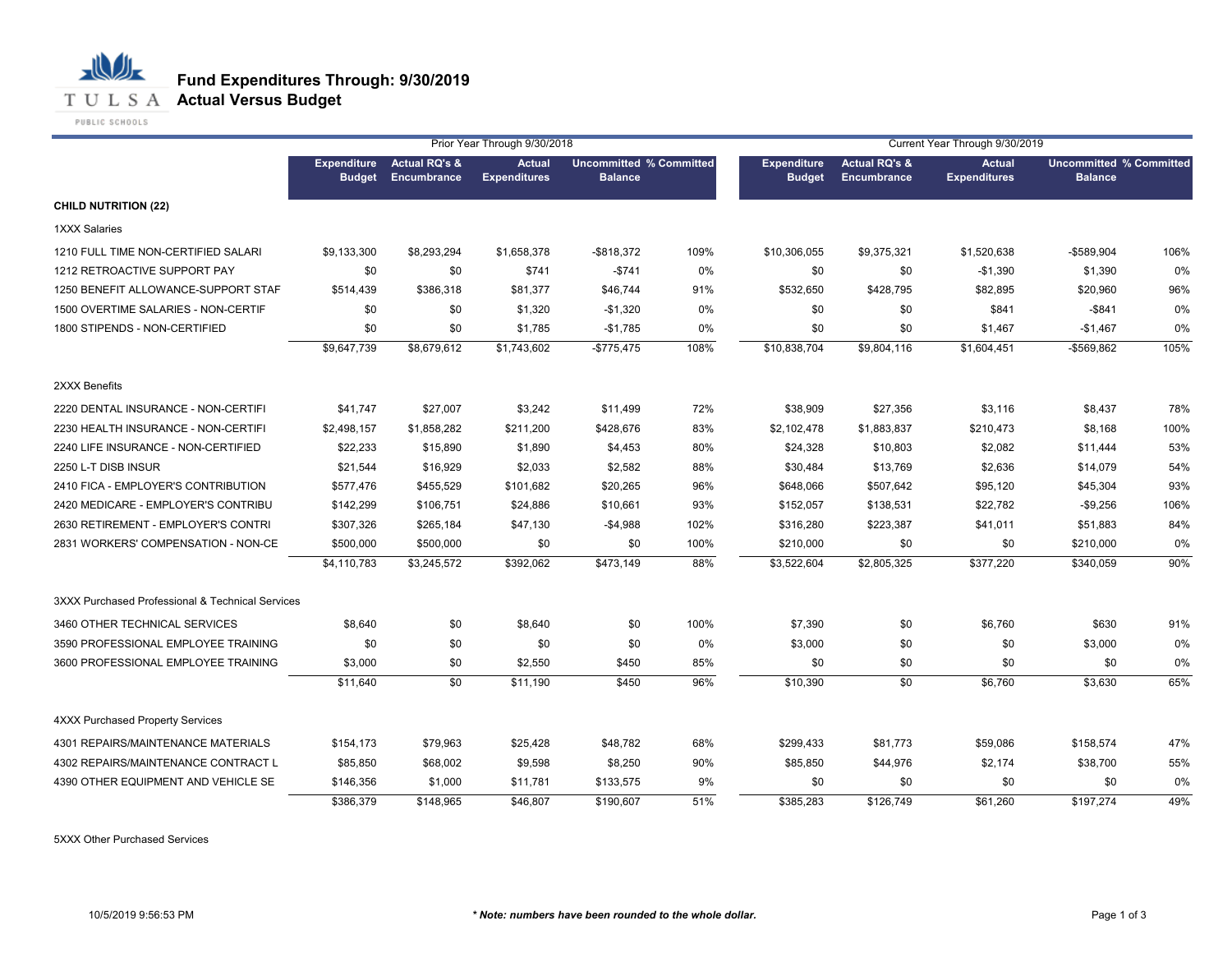

**T U L S A Actual Versus Budget** 

PUBLIC SCHOOLS

|                                     |                                     | Prior Year Through 9/30/2018            |                                      |                                                  |      |                                     | Current Year Through 9/30/2019          |                                      |                                                  |      |  |
|-------------------------------------|-------------------------------------|-----------------------------------------|--------------------------------------|--------------------------------------------------|------|-------------------------------------|-----------------------------------------|--------------------------------------|--------------------------------------------------|------|--|
|                                     | <b>Expenditure</b><br><b>Budget</b> | <b>Actual RQ's &amp;</b><br>Encumbrance | <b>Actual</b><br><b>Expenditures</b> | <b>Uncommitted % Committed</b><br><b>Balance</b> |      | <b>Expenditure</b><br><b>Budget</b> | <b>Actual RQ's &amp;</b><br>Encumbrance | <b>Actual</b><br><b>Expenditures</b> | <b>Uncommitted % Committed</b><br><b>Balance</b> |      |  |
| <b>CHILD NUTRITION (22)</b>         |                                     |                                         |                                      |                                                  |      |                                     |                                         |                                      |                                                  |      |  |
| 5310 POSTAGE SERVICES               | \$1,000                             | \$500                                   | \$0                                  | \$500                                            | 50%  | \$1,000                             | \$0                                     | \$0                                  | \$1,000                                          | 0%   |  |
| 5340 MOBILE COMM DEVICES            | \$14,899                            | \$12,673                                | \$2,226                              | \$0                                              | 100% | \$14,899                            | \$13,740                                | \$1,159                              | \$0                                              | 100% |  |
| 5400 ADVERTISING                    | \$3,000                             | \$0                                     | \$0                                  | \$3,000                                          | 0%   | \$3,000                             | \$0                                     | \$0                                  | \$3,000                                          | 0%   |  |
| 5591 PRINTING IN HOUSE              | \$13,909                            | \$13,909                                | \$0                                  | \$0                                              | 100% | \$21,909                            | \$20,899                                | \$1,010                              | \$0                                              | 100% |  |
| 5592 PRINTING CLICK CHARGES         | \$13,305                            | \$0                                     | \$0                                  | \$13,305                                         | 0%   | \$13,305                            | \$3,634                                 | \$727                                | \$8,944                                          | 33%  |  |
| 5700 FOOD SERRVICE MANAGEMENT       | \$570,369                           | \$559,644                               | \$10,725                             | \$0                                              | 100% | \$2,570,369                         | \$2,010,237                             | \$1,746                              | \$558,386                                        | 78%  |  |
| 5810 TRAVEL IN-DISTRICT / MILEAGE   | \$26,401                            | \$0                                     | \$8,343                              | \$18,058                                         | 32%  | \$26,401                            | \$0                                     | \$6,299                              | \$20,102                                         | 24%  |  |
| 5820 TRAVEL OUT OF DISTRICT         | \$221                               | \$0                                     | \$199                                | \$22                                             | 90%  | \$221                               | \$0                                     | \$0                                  | \$221                                            | 0%   |  |
| 5990 OTHER PURCHASED SERVICES       | \$11,605                            | \$11,250                                | \$394                                | $-$ \$38                                         | 100% | \$11,605                            | \$11,055                                | \$550                                | \$0                                              | 100% |  |
|                                     | \$654,709                           | \$597,976                               | \$21,887                             | \$34,847                                         | 95%  | \$2,662,709                         | \$2,059,565                             | \$11,490                             | \$591,654                                        | 78%  |  |
| <b>6XXX Supplies and Materials</b>  |                                     |                                         |                                      |                                                  |      |                                     |                                         |                                      |                                                  |      |  |
| 6111 PAPER AND COPY SUPPLIES-WAREHO | \$7,000                             | \$0                                     | \$4,531                              | \$2,469                                          | 65%  | \$7,000                             | \$0                                     | \$4,068                              | \$2,932                                          | 58%  |  |
| 6112 PAPER AND COPY SUPPLIES-ONLINE | \$12,000                            | \$0                                     | \$0                                  | \$12,000                                         | 0%   | \$4,000                             | \$0                                     | \$0                                  | \$4,000                                          | 0%   |  |
| 6119 ONLINE ORDERING ENCUMBRANCE    | \$0                                 | \$18,929                                | \$0                                  | $-$18,929$                                       | 0%   | \$0                                 | \$11,342                                | \$0                                  | $-$11,342$                                       | 0%   |  |
| 6170 PAPER PRODUCTS                 | \$43,874                            | \$0                                     | \$0                                  | \$43,874                                         | 0%   | \$43,874                            | \$0                                     | \$0                                  | \$43,874                                         | 0%   |  |
| 6178 KITCHEN SUPPLIES TO SITES - WH | \$0                                 | \$0                                     | \$229,675                            | $-$229,675$                                      | 0%   | \$0                                 | \$0                                     | \$128,239                            | $-$128,239$                                      | 0%   |  |
| 6191 GENERAL OFFICE SUPPLIES-WAREHO | \$1,982                             | \$0                                     | \$597                                | \$1,385                                          | 30%  | \$1,982                             | \$0                                     | \$496                                | \$1,486                                          | 25%  |  |
| 6192 GENERAL OFFICE SUPPLIES-ONLINE | \$9,028                             | \$0                                     | \$2,099                              | \$6,929                                          | 23%  | \$9,028                             | \$0                                     | \$1,686                              | \$7,342                                          | 19%  |  |
| 6300 FOOD AND MILK                  | \$7,167,185                         | \$1,324,401                             | \$1,790,613                          | \$4,052,171                                      | 43%  | \$4,388,610                         | \$499,944                               | \$1,039,529                          | \$2,849,137                                      | 35%  |  |
| 6301 FOOD AND MILK                  | \$50,000                            | \$50,000                                | \$0                                  | \$0                                              | 100% | \$50,000                            | \$48,000                                | \$0                                  | \$2,000                                          | 96%  |  |
| 6302 INVENTORY CAFETERIA            | \$200,000                           | \$0                                     | \$0                                  | \$200,000                                        | 0%   | \$200,000                           | \$0                                     | \$0                                  | \$200,000                                        | 0%   |  |
| 6304 RECEIPT TIME VARIANCE - CA     | \$0                                 | \$0                                     | $-$ \$39,465                         | \$39,465                                         | 0%   | \$0                                 | \$0                                     | -\$59,461                            | \$59,461                                         | 0%   |  |
| 6308 FOOD ISSUED TO SITES - WAREHOU | \$0                                 | \$0                                     | \$1,517,078                          | $-$1,517,078$                                    | 0%   | \$0                                 | \$145                                   | \$852,156                            | -\$852,302                                       | 0%   |  |
| 6309 INVENTORY ISSUED               | \$0                                 | \$0                                     | $-$1,707,288$                        | \$1,707,288                                      | 0%   | \$0                                 | \$0                                     | -\$920,934                           | \$920,934                                        | 0%   |  |
| 6310 FOOD-EXCEPT PRODUCE AND BREAD  | \$2,933,817                         | \$2,624,283                             | \$282,534                            | \$27,000                                         | 99%  | \$3,078,817                         | \$2,866,776                             | \$179,801                            | \$32,240                                         | 99%  |  |
| 6390 INVENTORY COMMODITIES          | \$37,698                            | \$7,300                                 | \$4,288                              | \$26,110                                         | 31%  | \$37,698                            | \$0                                     | \$0                                  | \$37,698                                         | 0%   |  |
| 6510 APPLIANCES/FURNITURE/FIXTURES  | \$19,227                            | \$7,262                                 | \$11,942                             | \$23                                             | 100% | \$26,112                            | \$2,076                                 | \$1,164                              | \$22,872                                         | 12%  |  |
| 6530 TECHNOLOGY-RELATED EQUIPMENT   | \$57,482                            | \$2,000                                 | \$54,898                             | \$584                                            | 99%  | \$58,757                            | \$57,941                                | \$0                                  | \$817                                            | 99%  |  |
| 6560 MACHINERY                      | \$0                                 | \$0                                     | \$0                                  | \$0                                              | 0%   | \$1,096                             | \$0                                     | \$0                                  | \$1,096                                          | 0%   |  |
| 6570 UNIFORMS                       | \$10,697                            | \$0                                     | \$3,693                              | \$7,004                                          | 35%  | \$10,697                            | \$0                                     | \$0                                  | \$10,697                                         | 0%   |  |
|                                     | \$10.549.990                        | \$4.034.174                             | \$2.155.195                          | \$4.360.621                                      | 59%  | \$7,917.671                         | \$3.486.224                             | \$1.226.743                          | \$3,204,703                                      | 60%  |  |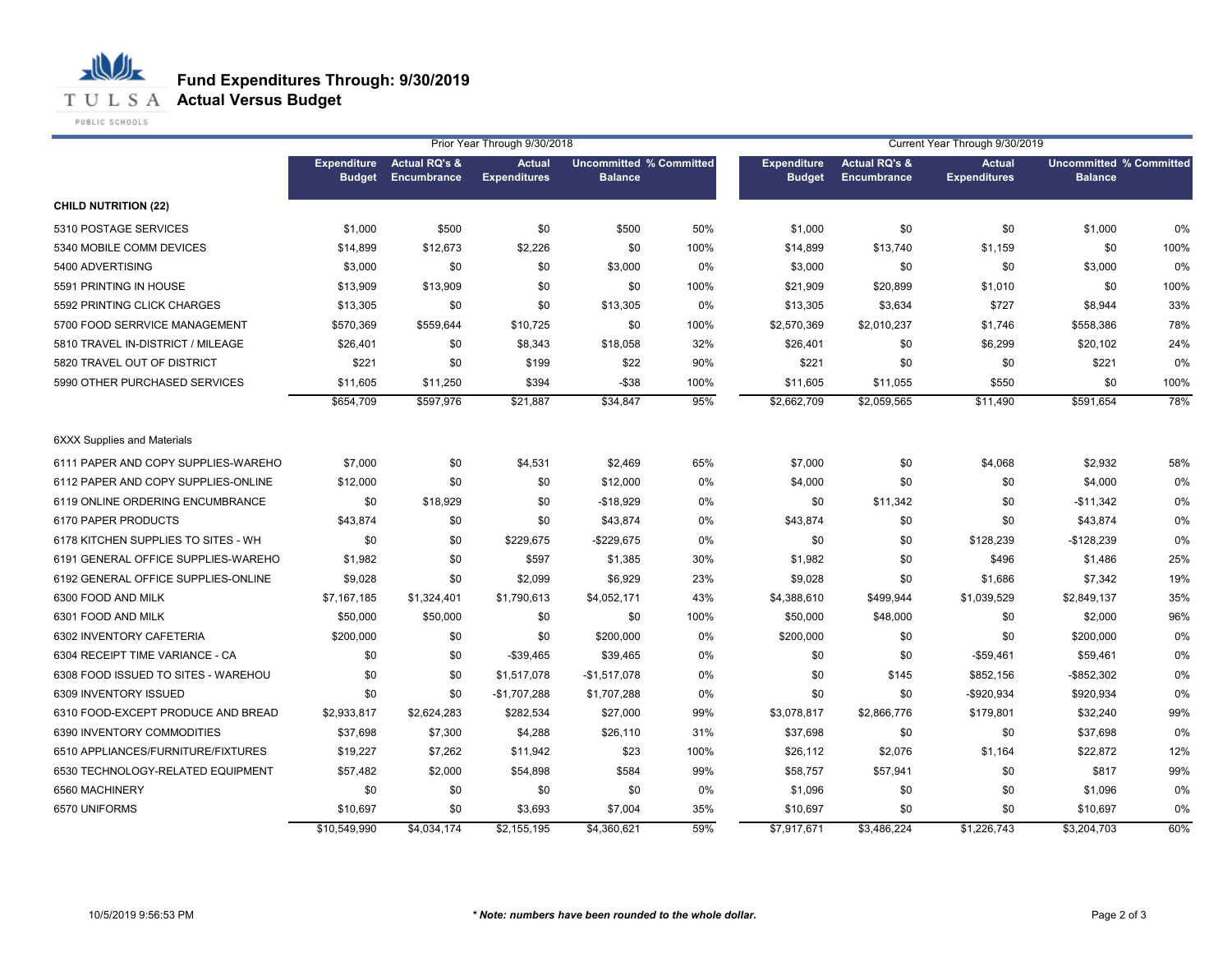

|                                      |                              | Prior Year Through 9/30/2018<br>Current Year Through 9/30/2019 |                               |                                           |       |                                     |                                         |                               |                |                                |
|--------------------------------------|------------------------------|----------------------------------------------------------------|-------------------------------|-------------------------------------------|-------|-------------------------------------|-----------------------------------------|-------------------------------|----------------|--------------------------------|
|                                      | Expenditure<br><b>Budget</b> | <b>Actual RQ's &amp;</b><br>Encumbrance                        | Actual<br><b>Expenditures</b> | Uncommitted % Committed<br><b>Balance</b> |       | <b>Expenditure</b><br><b>Budget</b> | <b>Actual RQ's &amp;</b><br>Encumbrance | Actual<br><b>Expenditures</b> | <b>Balance</b> | <b>Uncommitted % Committed</b> |
| <b>CHILD NUTRITION (22)</b>          |                              |                                                                |                               |                                           |       |                                     |                                         |                               |                |                                |
| 7XXX Property/Equipment              |                              |                                                                |                               |                                           |       |                                     |                                         |                               |                |                                |
| 7310 APPLIANCES/FURNITURE/FIXTURES   | \$123,848                    | \$0                                                            | \$57,402                      | \$66,446                                  | 46%   | \$116,963                           | \$2,767                                 | \$35,373                      | \$78,823       | 33%                            |
|                                      | \$123,848                    | \$0                                                            | \$57,402                      | \$66,446                                  | 46%   | \$116,963                           | \$2,767                                 | \$35,373                      | \$78,823       | 33%                            |
| 8XXX Other Objects and Reserves      |                              |                                                                |                               |                                           |       |                                     |                                         |                               |                |                                |
| 8600 STAFF REGISTRATION AND TUITION  | \$1,198                      | \$0                                                            | \$0                           | \$1,198                                   | 0%    | \$1,173                             | \$0                                     | \$0                           | \$1,173        | 0%                             |
|                                      | \$1,198                      | \$0                                                            | \$0                           | \$1,198                                   | $0\%$ | \$1,173                             | \$0                                     | \$0                           | \$1,173        | $0\%$                          |
| 9XXX Other Uses of Funds             |                              |                                                                |                               |                                           |       |                                     |                                         |                               |                |                                |
| 9300 REIMBURSEMENT                   | \$1,109,000                  | \$1,109,000                                                    | \$0                           | \$0                                       | 100%  | \$465,500                           | \$0                                     | \$0                           | \$465,500      | 0%                             |
|                                      | \$1,109,000                  | \$1,109,000                                                    | \$0                           | \$0                                       | 100%  | \$465,500                           | \$0                                     | \$0                           | \$465,500      | $0\%$                          |
| <b>Total Fund Expend./Encumb/RQs</b> | \$26,595,286                 | \$17,815,299                                                   | \$4,428,145                   | \$4,351,842                               | 84%   | \$25,920,997                        | \$18,284,746                            | \$3,323,297                   | \$4,312,955    | 83%                            |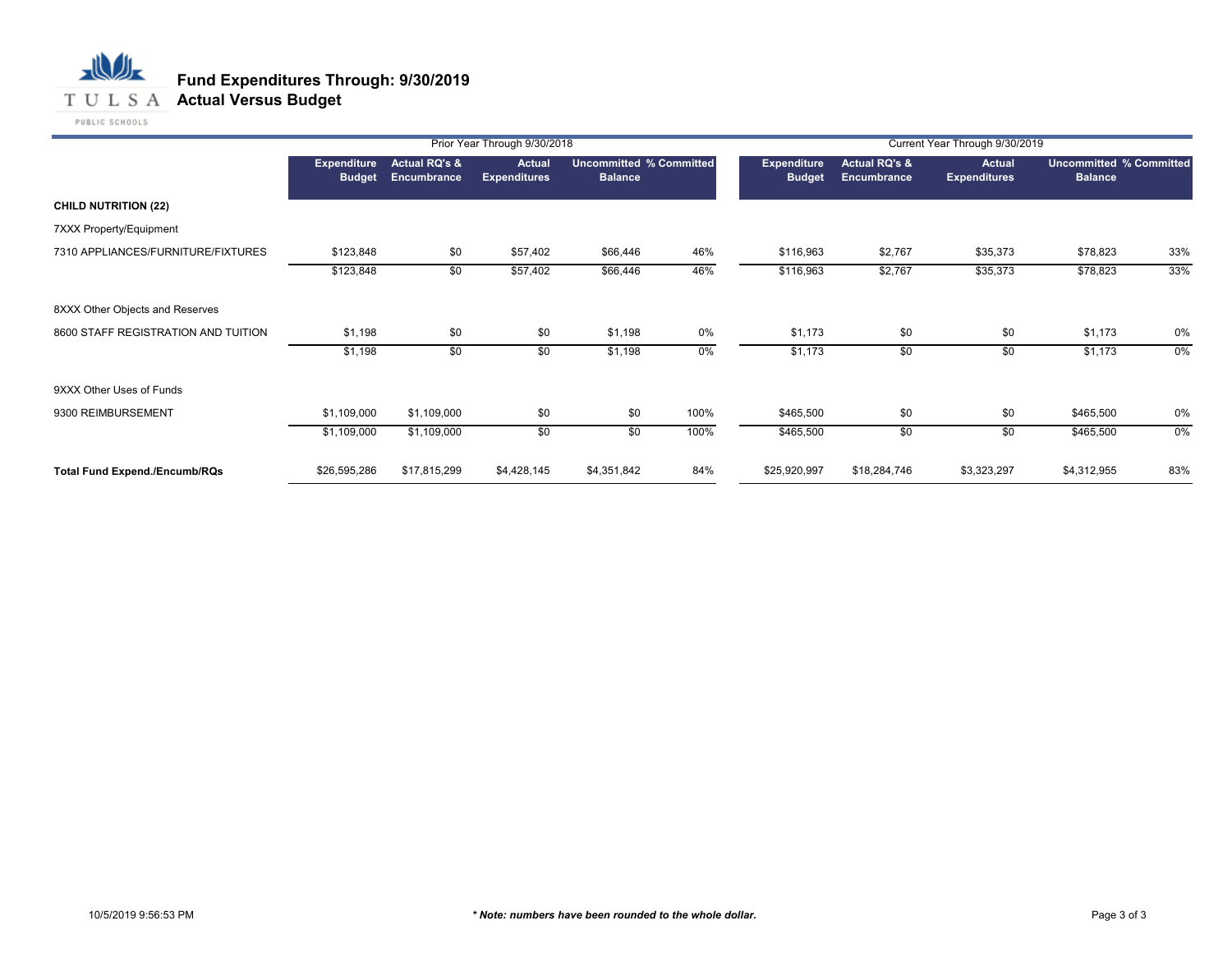

|                                     | Current Year Through 9/30/2019 |                          |             |                                                |             |  |  |  |
|-------------------------------------|--------------------------------|--------------------------|-------------|------------------------------------------------|-------------|--|--|--|
| <b>Project Project Description</b>  | <b>Expenditure Budget</b>      | <b>Actual RQ's &amp;</b> |             | <b>Actual Expenditures</b> Uncommitted Balance | % Committed |  |  |  |
| 30 - BOND BALANCING FUND            |                                | <b>Encumbrance</b>       |             |                                                |             |  |  |  |
| 0000 UNRESTRICTED FUNDS             | \$22,820,430                   | \$0                      | \$0         | \$22,820,430                                   | 0%          |  |  |  |
| SUM OF FUND 30                      | \$22,820,430                   | \$0                      | \$0         | \$22,820,430                                   | 0%          |  |  |  |
|                                     |                                |                          |             |                                                |             |  |  |  |
| 31 - BOND FUND - 2016B              |                                |                          |             |                                                |             |  |  |  |
| 1146 DESKTOP & APP VIRTUALIZATION   | \$15,268                       | \$0                      | \$0         | \$15,268                                       | 0%          |  |  |  |
| 1169 CLASSROOM COMPUTERS            | \$867                          | \$0                      | \$0         | \$867                                          | 0%          |  |  |  |
| 1172 BOND TECHNOLOGY INFRASTRUCTURE | \$129,826                      | \$290                    | \$17,139    | \$112,397                                      | 13%         |  |  |  |
| <b>1527 LIBRARY MATERIAL</b>        | \$0                            | \$0                      | \$0         | \$0                                            | #DIV/0!     |  |  |  |
| SUM OF FUND 31                      | \$145,961                      | \$290                    | \$17,139    | \$128,533                                      | 12%         |  |  |  |
|                                     |                                |                          |             |                                                |             |  |  |  |
| 32 - BOND FUND - 2018B              |                                |                          |             |                                                |             |  |  |  |
| 1110 BOND CLASSROOM TEXTBOOKS       | \$418,192                      | \$276,710                | \$137,658   | \$3,823                                        | 99%         |  |  |  |
| 1119 BOND CLASSROOM MANAGEMENT FEES | \$84,541                       | \$11,279                 | \$72,933    | \$330                                          | 100%        |  |  |  |
| 1133 BOND FINE ARTS: UNIFORMS, EQUI | \$9,581                        | \$0                      | \$0         | \$9,581                                        | 0%          |  |  |  |
| 1135 BOND AUDITORIUM REMODEL        | \$300,123                      | \$128,798                | \$156,481   | \$14,844                                       | 95%         |  |  |  |
| 1136 BOND PE / HEALTH EDUCATION EQU | \$207,216                      | \$3,657                  | \$12,596    | \$190,962                                      | 8%          |  |  |  |
| 1139 BOND SCIENCE SAFETY EQUIPMENT  | \$100,000                      | \$0                      | \$0         | \$100,000                                      | 0%          |  |  |  |
| 1145 BOND 21ST CENTURY CLASSROOM TE | \$315                          | \$0                      | \$0         | \$315                                          | 0%          |  |  |  |
| 1147 MANAGED PRINT SERVICE          | \$168,646                      | \$29,500                 | \$50,318    | \$88,828                                       | 47%         |  |  |  |
| 1169 CLASSROOM COMPUTERS            | \$92,542                       | \$36,284                 | \$995       | \$55,263                                       | 40%         |  |  |  |
| 1173 BOND SYSTEMS UPGRADES, PHONE,  | \$9,869                        | \$4,600                  | \$0         | \$5,269                                        | 47%         |  |  |  |
| 1180 BOND UPGRADE POOL LOCKER ROOMS | \$9,012                        | \$0                      | \$0         | \$9,012                                        | 0%          |  |  |  |
| 1200 FACILITIES - BOND              | \$94,047                       | \$89,180                 | \$188       | \$4,680                                        | 95%         |  |  |  |
| 1210 BOND-CONSTRUCTION BUILDING ADD | \$44,202                       | \$12,320                 | \$31,882    | \$0                                            | 100%        |  |  |  |
| 1215 BOND-ENERGY MANAGEMENT FEES    | \$312,774                      | \$175,842                | \$39,465    | \$97,468                                       | 69%         |  |  |  |
| 1219 BOND MANAGEMENT FEES           | \$152,626                      | \$136,000                | \$16,626    | \$0                                            | 100%        |  |  |  |
| 1230 BOND-BLDG RENOVATIONS          | \$1,956,008                    | \$0                      | \$1,956,006 | \$2                                            | 100%        |  |  |  |
| 1250 BOND-P.E. UPGRADES             | \$230                          | \$0                      | \$0         | \$230                                          | 0%          |  |  |  |
| 1522 BOND LIBRARY CONSTRUCTION      | \$26,822                       | \$1,569                  | \$13,655    | \$11,598                                       | 57%         |  |  |  |
| <b>1527 LIBRARY MATERIAL</b>        | \$357,755                      | \$8,405                  | \$337,688   | \$11,661                                       | 97%         |  |  |  |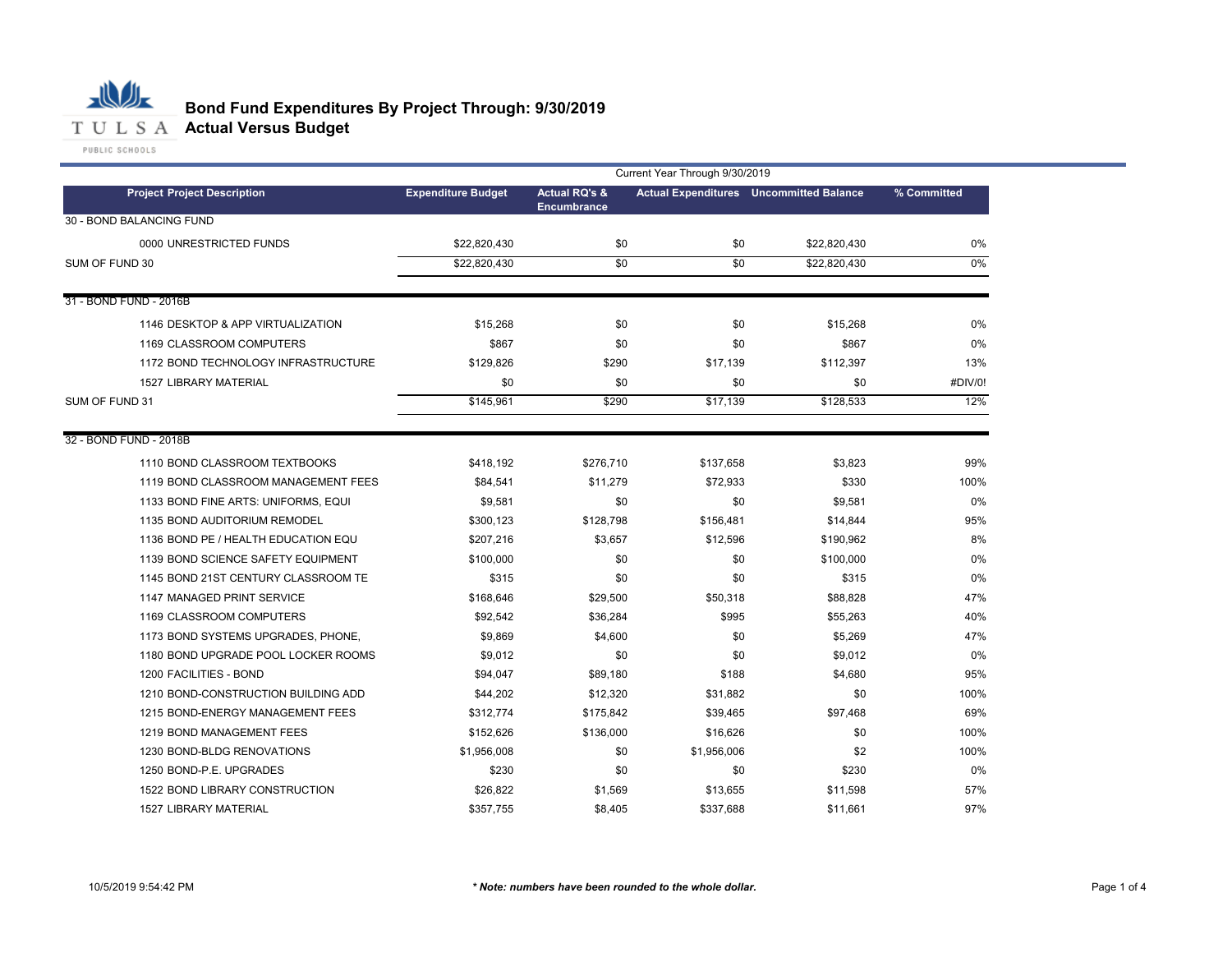

|                                     | Current Year Through 9/30/2019 |                                                |             |                                                |             |  |  |  |  |  |
|-------------------------------------|--------------------------------|------------------------------------------------|-------------|------------------------------------------------|-------------|--|--|--|--|--|
| <b>Project Project Description</b>  | <b>Expenditure Budget</b>      | <b>Actual RQ's &amp;</b><br><b>Encumbrance</b> |             | <b>Actual Expenditures</b> Uncommitted Balance | % Committed |  |  |  |  |  |
| SUM OF FUND 32                      | \$4,344,501                    | \$914,144                                      | \$2,826,491 | \$603.867                                      | 86%         |  |  |  |  |  |
| 33 - BOND FUND - 2018C              |                                |                                                |             |                                                |             |  |  |  |  |  |
|                                     |                                |                                                |             |                                                |             |  |  |  |  |  |
| 1110 BOND CLASSROOM TEXTBOOKS       | \$1,243                        | \$0                                            | \$1,243     | \$0                                            | 100%        |  |  |  |  |  |
| 1111 BOND READING AND STEM MATERIAL | \$106,651                      | \$70,000                                       | $-$ \$64    | \$36,715                                       | 66%         |  |  |  |  |  |
| 1139 BOND SCIENCE SAFETY EQUIPMENT  | \$49,772                       | \$0                                            | \$0         | \$49,772                                       | 0%          |  |  |  |  |  |
| 1145 BOND 21ST CENTURY CLASSROOM TE | \$3,448                        | \$0                                            | \$0         | \$3,448                                        | 0%          |  |  |  |  |  |
| 1146 DESKTOP & APP VIRTUALIZATION   | \$1,006,273                    | \$17,375                                       | \$719,198   | \$269,700                                      | 73%         |  |  |  |  |  |
| 1169 CLASSROOM COMPUTERS            | \$95,920                       | \$22,355                                       | \$64,766    | \$8,800                                        | 91%         |  |  |  |  |  |
| 1171 PROFESSIONAL DEVELOPMENT       | \$259,422                      | \$8,000                                        | \$196,377   | \$55,044                                       | 79%         |  |  |  |  |  |
| 1173 BOND SYSTEMS UPGRADES, PHONE,  | \$1,774                        | \$0                                            | \$0         | \$1,774                                        | 0%          |  |  |  |  |  |
| 1177 INSTRUCTIONAL LEARNING RESOURC | \$509,571                      | \$237,050                                      | \$269,813   | \$2,708                                        | 99%         |  |  |  |  |  |
| SUM OF FUND 33                      | \$2,034,073                    | \$354,780                                      | \$1,251,333 | \$427,961                                      | 79%         |  |  |  |  |  |
| 34 - BOND FUND - 2019A              |                                |                                                |             |                                                |             |  |  |  |  |  |
| 1110 BOND CLASSROOM TEXTBOOKS       | \$346,557                      | \$183,794                                      | \$160,317   | \$2,446                                        | 99%         |  |  |  |  |  |
| 1111 BOND READING AND STEM MATERIAL | \$1,300,000                    | \$59,115                                       | \$73,325    | \$1,167,560                                    | 10%         |  |  |  |  |  |
| 1119 BOND CLASSROOM MANAGEMENT FEES | \$153,531                      | \$140,987                                      | \$12,544    | \$0                                            | 100%        |  |  |  |  |  |
| 1130 BOND CLASSROOM FURNITURE / FIX | \$23,695                       | \$17,203                                       | \$0         | \$6,492                                        | 73%         |  |  |  |  |  |
| 1133 BOND FINE ARTS: UNIFORMS, EQUI | \$111,079                      | \$613                                          | \$1,720     | \$108,746                                      | 2%          |  |  |  |  |  |
| 1135 BOND AUDITORIUM REMODEL        | \$133,000                      | \$115,000                                      | \$0         | \$18,000                                       | 86%         |  |  |  |  |  |
| 1145 BOND 21ST CENTURY CLASSROOM TE | \$349,398                      | \$239,338                                      | \$74,481    | \$35,579                                       | 90%         |  |  |  |  |  |
| 1147 MANAGED PRINT SERVICE          | \$300,000                      | \$0                                            | \$0         | \$300,000                                      | 0%          |  |  |  |  |  |
| 1169 CLASSROOM COMPUTERS            | \$673,540                      | \$627,808                                      | \$44,315    | \$1,418                                        | 100%        |  |  |  |  |  |
| 1173 BOND SYSTEMS UPGRADES, PHONE,  | \$96,757                       | \$48,633                                       | \$6,198     | \$41,926                                       | 57%         |  |  |  |  |  |
| 1200 FACILITIES - BOND              | \$9,351                        | \$1,132                                        | \$8,084     | \$135                                          | 99%         |  |  |  |  |  |
| 1212 BOND-PAVING                    | \$43,472                       | \$0                                            | \$35,545    | \$7,927                                        | 82%         |  |  |  |  |  |
| 1215 BOND-ENERGY MANAGEMENT FEES    | \$315,000                      | \$141,240                                      | \$29,178    | \$144,582                                      | 54%         |  |  |  |  |  |
| 1219 BOND MANAGEMENT FEES           | \$465,456                      | \$278,386                                      | \$187,070   | \$0                                            | 100%        |  |  |  |  |  |
| 1230 BOND-BLDG RENOVATIONS          | \$852,109                      | \$852,109                                      | \$0         | \$0                                            | 100%        |  |  |  |  |  |
| 1270 BOND-HVAC                      | \$491.006                      | \$221,687                                      | \$269,319   | \$0                                            | 100%        |  |  |  |  |  |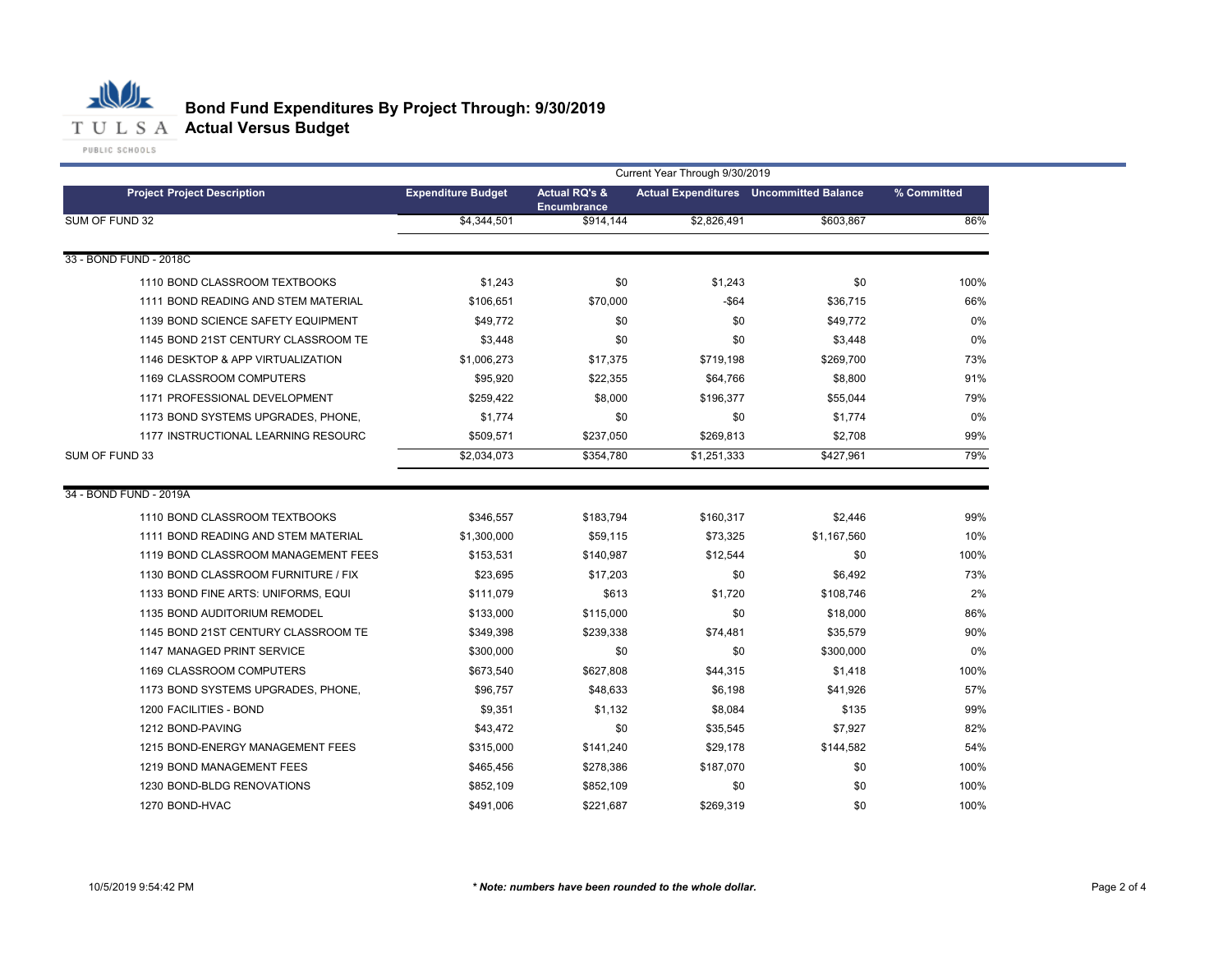

| <b>Project Project Description</b>  | Current Year Through 9/30/2019 |                                   |             |                                                |             |  |  |
|-------------------------------------|--------------------------------|-----------------------------------|-------------|------------------------------------------------|-------------|--|--|
|                                     | <b>Expenditure Budget</b>      | <b>Actual RQ's &amp;</b>          |             | <b>Actual Expenditures</b> Uncommitted Balance | % Committed |  |  |
| SUM OF FUND 34                      | \$5,663,951                    | <b>Encumbrance</b><br>\$2,927,046 | \$902,095   | \$1,834,810                                    | 68%         |  |  |
|                                     |                                |                                   |             |                                                |             |  |  |
| 35 - BOND FUND - 2019B              |                                |                                   |             |                                                |             |  |  |
| 1110 BOND CLASSROOM TEXTBOOKS       | \$500,000                      | \$64,437                          | \$0         | \$435,563                                      | 13%         |  |  |
| 1119 BOND CLASSROOM MANAGEMENT FEES | \$242,906                      | \$0                               | \$24,979    | \$217,928                                      | 10%         |  |  |
| 1133 BOND FINE ARTS: UNIFORMS, EQUI | \$900,000                      | \$0                               | \$0         | \$900,000                                      | 0%          |  |  |
| 1135 BOND AUDITORIUM REMODEL        | \$689,000                      | \$147,940                         | \$0         | \$541,060                                      | 21%         |  |  |
| 1139 BOND SCIENCE SAFETY EQUIPMENT  | \$100,000                      | \$0                               | \$0         | \$100,000                                      | 0%          |  |  |
| 1145 BOND 21ST CENTURY CLASSROOM TE | \$2,413,707                    | \$474,925                         | \$0         | \$1,938,782                                    | 20%         |  |  |
| 1169 CLASSROOM COMPUTERS            | \$1,428,094                    | \$147,390                         | \$6,077     | \$1,274,627                                    | 11%         |  |  |
| 1180 BOND UPGRADE POOL LOCKER ROOMS | \$186,293                      | \$60,634                          | \$0         | \$125,659                                      | 33%         |  |  |
| 1200 FACILITIES - BOND              | \$711,642                      | \$698,609                         | \$1,400     | \$11,633                                       | 98%         |  |  |
| 1212 BOND-PAVING                    | \$207,055                      | \$23,295                          | \$0         | \$183,760                                      | 11%         |  |  |
| 1215 BOND-ENERGY MANAGEMENT FEES    | \$565,000                      | \$0                               | \$0         | \$565,000                                      | 0%          |  |  |
| 1219 BOND MANAGEMENT FEES           | \$584,375                      | \$513,521                         | \$70,854    | \$0                                            | 100%        |  |  |
| 1225 BOND-PLAYGROUND CONST/EQUIPMNT | \$46,171                       | \$46,171                          | \$0         | \$0                                            | 100%        |  |  |
| 1230 BOND-BLDG RENOVATIONS          | \$3,174,198                    | \$2,878,456                       | \$295,742   | \$0                                            | 100%        |  |  |
| 1250 BOND-P.E. UPGRADES             | \$4,405,621                    | \$4,405,621                       | \$0         | \$0                                            | 100%        |  |  |
| 1260 BOND-ROOFING                   | \$96,774                       | \$96,774                          | \$0         | \$0                                            | 100%        |  |  |
| 1270 BOND-HVAC                      | \$1,569,164                    | \$1,004,464                       | \$564,700   | \$0                                            | 100%        |  |  |
| 1410 BOND SCHOOL BUSES / ROUTE MAIN | \$275,000                      | \$81,081                          | \$172,336   | \$21,583                                       | 92%         |  |  |
| 1419 BOND TRANSPORTATION MANAGEMENT | \$30,000                       | \$11,227                          | \$18,773    | \$0                                            | 100%        |  |  |
| 1519 BOND LIBRARY MANAGEMENT FEES   | \$50,000                       | \$37,221                          | \$12,779    | \$0                                            | 100%        |  |  |
| 1522 BOND LIBRARY CONSTRUCTION      | \$1,500,000                    | \$1,498,800                       | \$0         | \$1,200                                        | 100%        |  |  |
| <b>1527 LIBRARY MATERIAL</b>        | \$1,755,000                    | \$111,322                         | \$0         | \$1,643,678                                    | 6%          |  |  |
| SUM OF FUND 35                      | \$21,430,000                   | \$12,301,888                      | \$1,167,640 | \$7,960,472                                    | 63%         |  |  |
|                                     |                                |                                   |             |                                                |             |  |  |
| 36 - BOND FUND - 2019C              |                                |                                   |             |                                                |             |  |  |
| 1111 BOND READING AND STEM MATERIAL | \$97,217                       | \$97,217                          | \$0         | \$0                                            | 100%        |  |  |
| 1119 BOND CLASSROOM MANAGEMENT FEES | \$50,094                       | \$0                               | \$50,094    | \$0                                            | 100%        |  |  |
| 1146 DESKTOP & APP VIRTUALIZATION   | \$406,750                      | \$101,959                         | \$0         | \$304,791                                      | 25%         |  |  |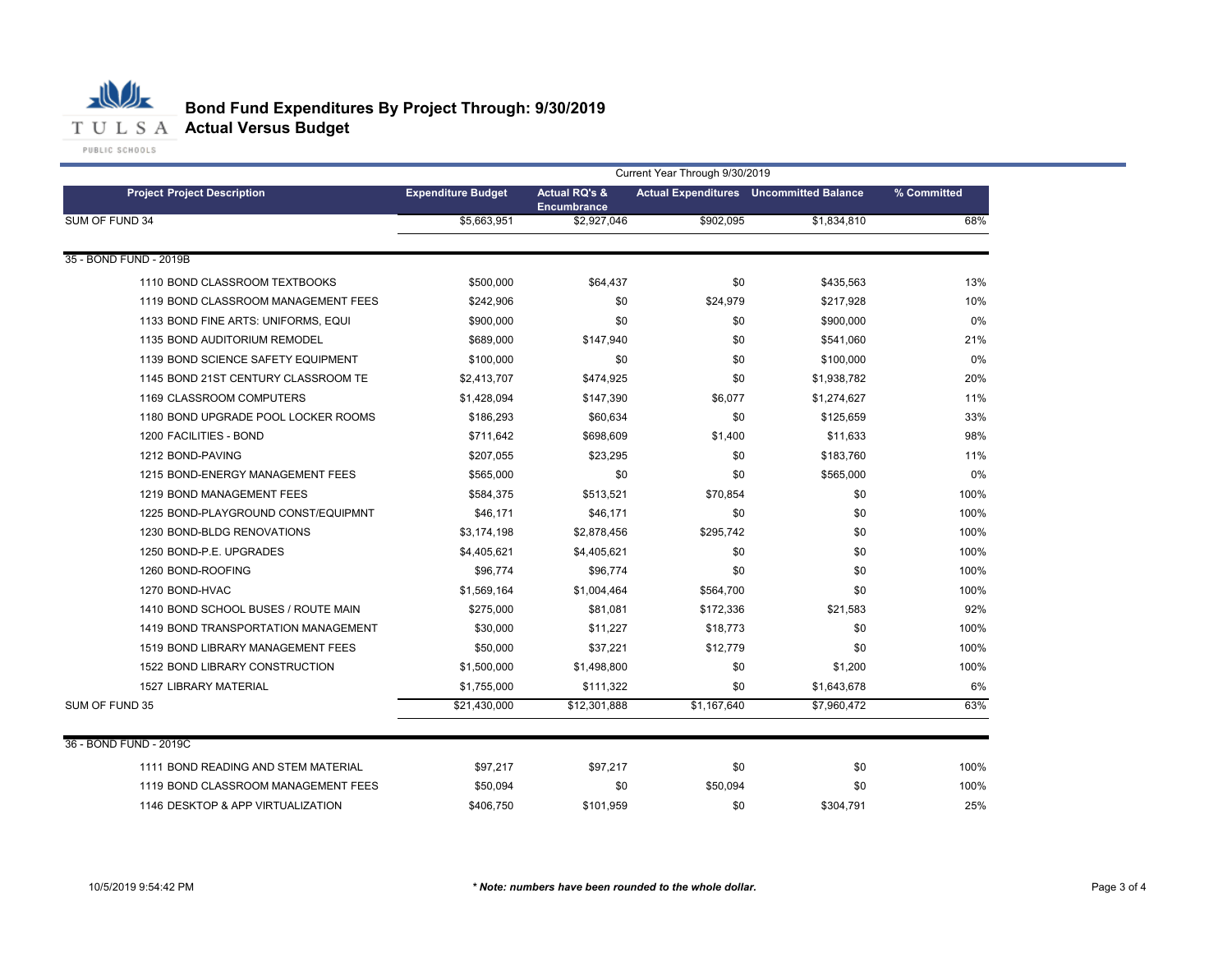

|                                     | Current Year Through 9/30/2019 |                                         |             |                                                |             |  |
|-------------------------------------|--------------------------------|-----------------------------------------|-------------|------------------------------------------------|-------------|--|
| <b>Project Project Description</b>  | <b>Expenditure Budget</b>      | <b>Actual RQ's &amp;</b><br>Encumbrance |             | <b>Actual Expenditures</b> Uncommitted Balance | % Committed |  |
| 1169 CLASSROOM COMPUTERS            | \$2,358,939                    | \$180,447                               | \$36,593    | \$2,141,899                                    | 9%          |  |
| 1171 PROFESSIONAL DEVELOPMENT       | \$250,000                      | \$0                                     | \$0         | \$250,000                                      | 0%          |  |
| 1172 BOND TECHNOLOGY INFRASTRUCTURE | \$2,000,000                    | \$0                                     | \$0         | \$2,000,000                                    | 0%          |  |
| 1173 BOND SYSTEMS UPGRADES, PHONE.  | \$3,390,000                    | \$2,745,794                             | \$0         | \$644,206                                      | 81%         |  |
| 1177 INSTRUCTIONAL LEARNING RESOURC | \$947,000                      | \$0                                     | \$0         | \$947,000                                      | 0%          |  |
| SUM OF FUND 36                      | \$9,500,000                    | \$3,125,417                             | \$86,687    | \$6,287,896                                    | 34%         |  |
| 38 - BOND FUND - 2017B              |                                |                                         |             |                                                |             |  |
| 1200 FACILITIES - BOND              | \$270                          | \$0                                     | \$221       | \$49                                           | 82%         |  |
| 1210 BOND-CONSTRUCTION BUILDING ADD | \$87                           | \$0                                     | \$0         | \$87                                           | 0%          |  |
| 1215 BOND-ENERGY MANAGEMENT FEES    | \$12,763                       | \$0                                     | \$0         | \$12,763                                       | 0%          |  |
| 1219 BOND MANAGEMENT FEES           | \$2,068                        | \$0                                     | \$1,761     | \$307                                          | 85%         |  |
| <b>1527 LIBRARY MATERIAL</b>        | \$86                           | \$0                                     | \$0         | \$86                                           | 0%          |  |
| SUM OF FUND 38                      | \$15,273                       | \$0                                     | \$1,981     | \$13,292                                       | 13%         |  |
| 39 - BOND FUND - 2018A              |                                |                                         |             |                                                |             |  |
| 1110 BOND CLASSROOM TEXTBOOKS       | \$467                          | \$0                                     | \$0         | \$467                                          | 0%          |  |
| 1119 BOND CLASSROOM MANAGEMENT FEES | \$13,680                       | \$8,145                                 | \$5,534     | \$1                                            | 100%        |  |
| 1139 BOND SCIENCE SAFETY EQUIPMENT  | \$28,089                       | \$0                                     | \$0         | \$28,089                                       | 0%          |  |
| 1147 MANAGED PRINT SERVICE          | \$0                            | \$0                                     | \$0         | \$0                                            | #DIV/0!     |  |
| 1169 CLASSROOM COMPUTERS            | \$4,292                        | \$1,637                                 | \$0         | \$2,656                                        | 38%         |  |
| 1215 BOND-ENERGY MANAGEMENT FEES    | \$268                          | \$0                                     | \$0         | \$268                                          | 0%          |  |
| 1219 BOND MANAGEMENT FEES           | \$1                            | \$1                                     | \$0         | \$0                                            | 100%        |  |
| 1273 BOND SYSTEMS UPGRADES          | \$13                           | \$0                                     | \$0         | \$13                                           | 0%          |  |
| SUM OF FUND 39                      | \$46,810                       | \$9,782                                 | \$5,534     | \$31,493                                       | 33%         |  |
| Grand Total of all Funds:           | \$66,001,000                   | \$19,633,347                            | \$6,258,899 | \$40,108,754                                   | 39%         |  |